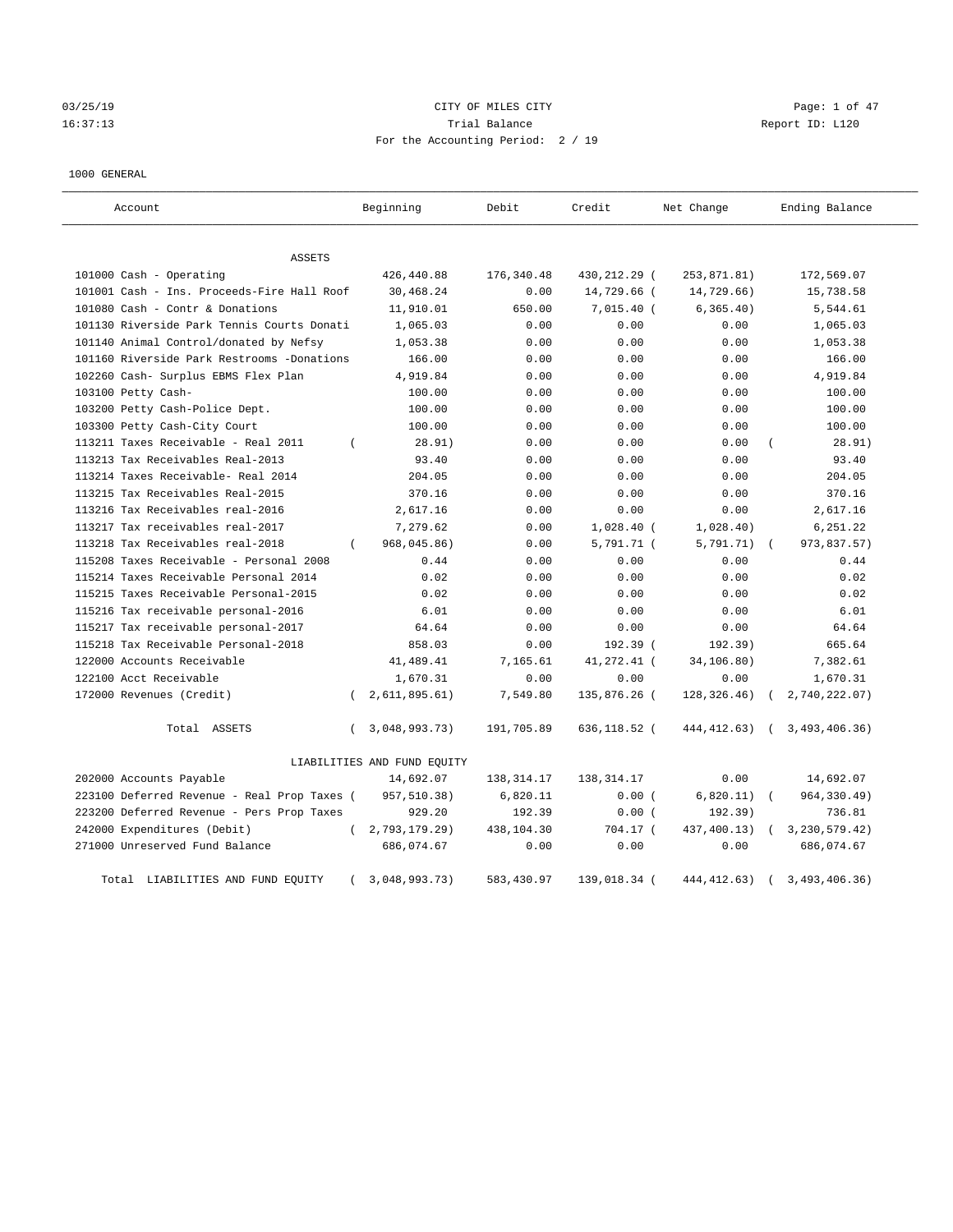# 03/25/19 Page: 2 of 47 16:37:13 Channel Balance Trial Balance Report ID: L120 For the Accounting Period: 2 / 19

## 2220 LIBRARY

| Account                                    | Beginning                   | Debit      | Credit        | Net Change      | Ending Balance |
|--------------------------------------------|-----------------------------|------------|---------------|-----------------|----------------|
| ASSETS                                     |                             |            |               |                 |                |
| 101000 Cash - Operating                    | 17,841.49                   | 25, 285.85 | 27,918.64 (   | 2,632.79)       | 15,208.70      |
| 101021 Cash-One Time Endowments            | 3,500.00                    | 0.00       | 0.00          | 0.00            | 3,500.00       |
| 101032 Cash- Library Board of Trustees Mul | 80,502.06                   | 1,066.18   | 0.00          | 1,066.18        | 81,568.24      |
| 103000 Petty Cash                          | 75.00                       | 0.00       | 0.00          | 0.00            | 75.00          |
| 172000 Revenues (Credit)                   | 181,764.77)                 | 0.00       | $26,352.03$ ( | $26, 352, 03$ ( | 208, 116.80)   |
| Total ASSETS                               | 79,846.22)                  | 26,352.03  | 54,270.67 (   | 27,918.64) (    | 107,764.86)    |
|                                            | LIABILITIES AND FUND EQUITY |            |               |                 |                |
| 202000 Accounts Payable                    | 0.00                        | 2,593.26   | 2,593.26      | 0.00            | 0.00           |
| 242000 Expenditures (Debit)                | 199,232.33)                 | 27,918.64  | 0.00(         | 27,918.64)      | 227, 150.97)   |
| 271000 Unreserved Fund Balance             | 119,386.11                  | 0.00       | 0.00          | 0.00            | 119,386.11     |
| LIABILITIES AND FUND EQUITY<br>Total       | 79,846.22)                  | 30,511.90  | $2,593.26$ (  | 27,918.64)      | 107,764.86)    |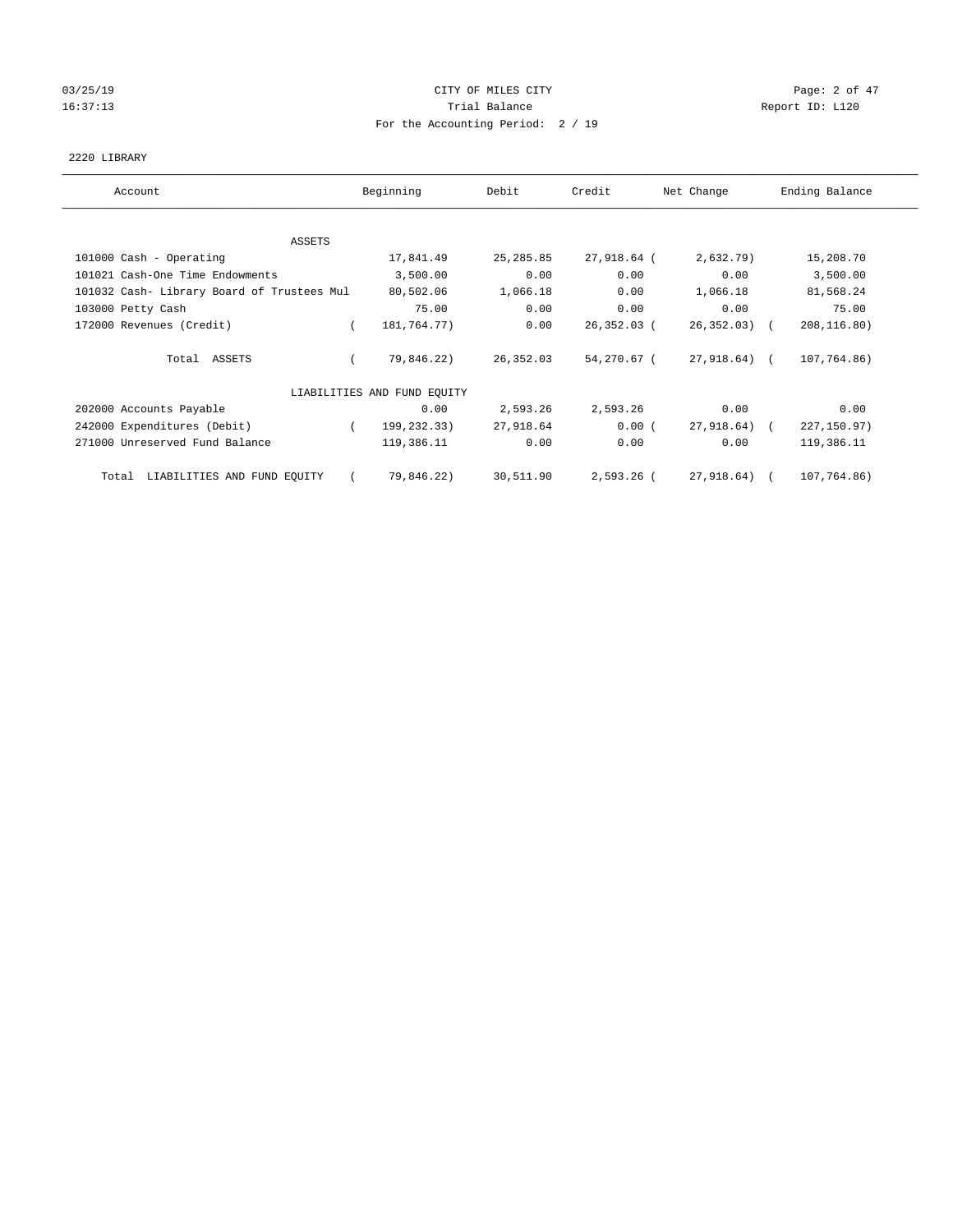# 03/25/19 Page: 3 of 47 16:37:13 Channel Balance Trial Balance Report ID: L120 For the Accounting Period: 2 / 19

### 2260 EMERGENCY DISASTER

| Account                                     | Beginning                   | Debit | Credit    | Net Change | Ending Balance |             |
|---------------------------------------------|-----------------------------|-------|-----------|------------|----------------|-------------|
|                                             |                             |       |           |            |                |             |
| ASSETS                                      |                             |       |           |            |                |             |
| 101000 Cash - Operating                     | 10,192.04                   | 63.79 | 0.00      | 63.79      |                | 10,255.83   |
| 113211 Taxes Receivable - Real 2011         | 3.46                        | 0.00  | 0.00      | 0.00       |                | 3.46        |
| 113218 Tax Receivables real-2018            | 10, 170.50)                 | 0.00  | $60.85$ ( | 60.85)     |                | 10, 231.35) |
| 172000 Revenues (Credit)                    | 10, 192, 04)                | 0.00  | 63.79 (   | $63.79$ (  |                | 10, 255.83) |
| Total ASSETS                                | 10, 167, 04)                | 63.79 | 124.64 (  | 60.85)     |                | 10,227.89)  |
|                                             | LIABILITIES AND FUND EQUITY |       |           |            |                |             |
| 223100 Deferred Revenue - Real Prop Taxes ( | 10,167.04)                  | 60.85 | 0.00(     | $60.85)$ ( |                | 10,227.89)  |
| LIABILITIES AND FUND EQUITY<br>Total        | 10,167.04)                  | 60.85 | 0.00(     | 60.85)     |                | 10,227.89)  |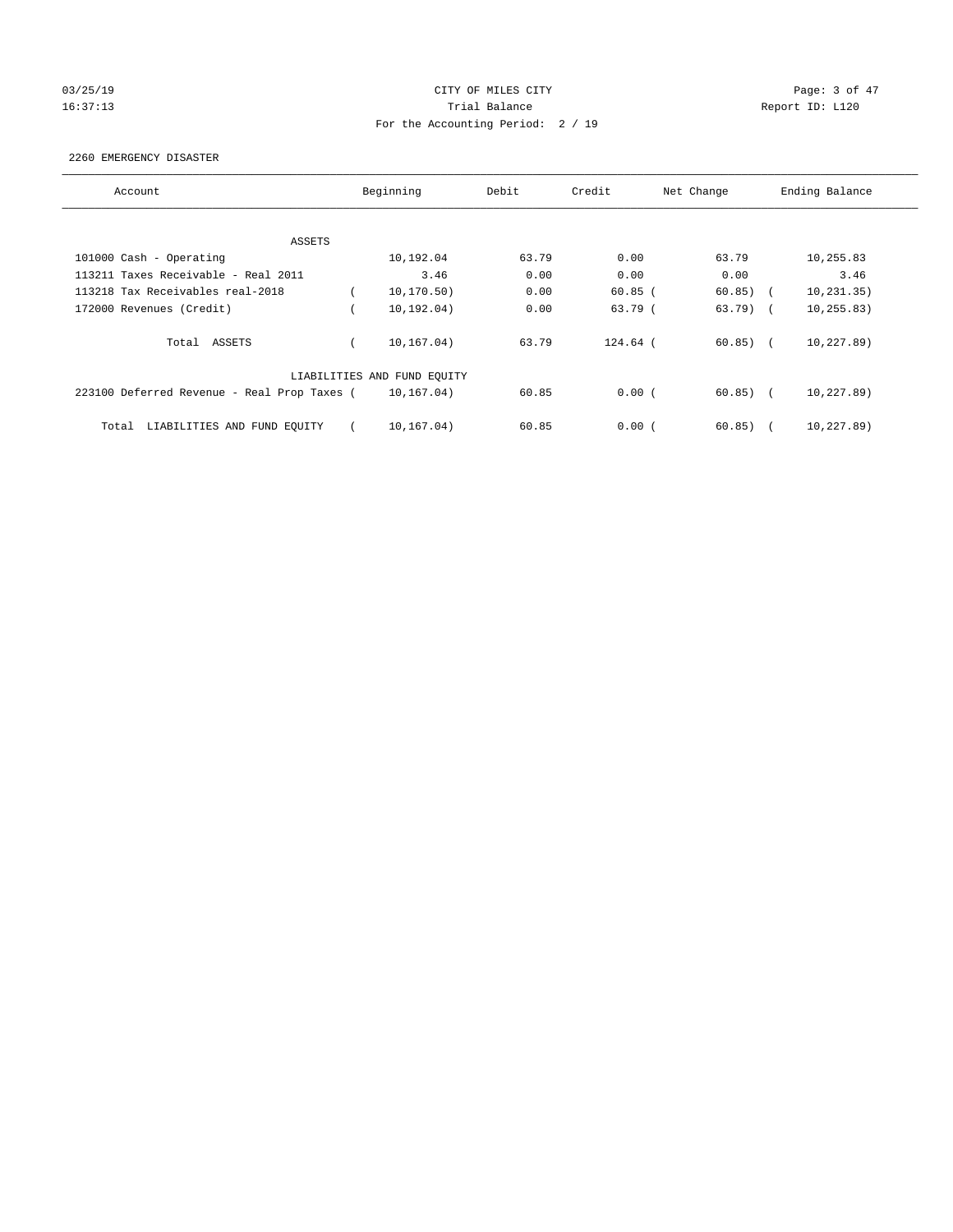# 03/25/19 CITY OF MILES CITY CHARGES CONTROLLER CONTROL Page: 4 of 47 16:37:13 Channel Balance Trial Balance Report ID: L120 For the Accounting Period: 2 / 19

## 2270 Health

| Account                              | Beginning                   | Debit | Credit | Net Change | Ending Balance |  |
|--------------------------------------|-----------------------------|-------|--------|------------|----------------|--|
|                                      |                             |       |        |            |                |  |
| ASSETS                               |                             |       |        |            |                |  |
| 101000 Cash - Operating              | 23,770.63                   | 0.00  | 0.00   | 0.00       | 23,770.63      |  |
| 172000 Revenues (Credit)             | 13,700.00)                  | 0.00  | 0.00   | 0.00       | 13,700.00)     |  |
| ASSETS<br>Total                      | 10,070.63                   | 0.00  | 0.00   | 0.00       | 10,070.63      |  |
|                                      | LIABILITIES AND FUND EQUITY |       |        |            |                |  |
| 271000 Unreserved Fund Balance       | 10,070.63                   | 0.00  | 0.00   | 0.00       | 10,070.63      |  |
| LIABILITIES AND FUND EQUITY<br>Total | 10,070.63                   | 0.00  | 0.00   | 0.00       | 10,070.63      |  |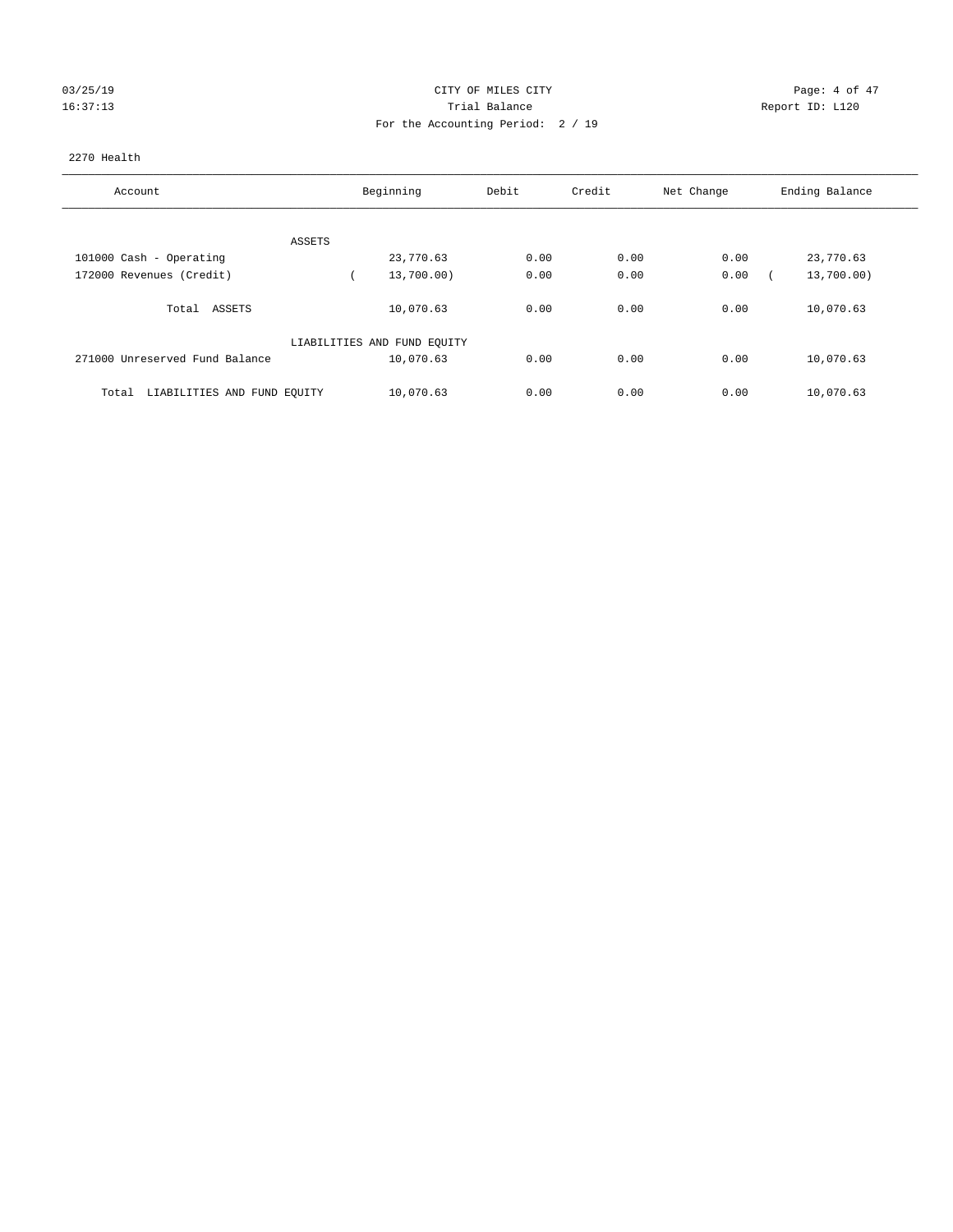# 03/25/19 **CITY OF MILES CITY CITY CITY CITY Page: 5 of 47** 16:37:13 Channel Balance Trial Balance Report ID: L120 For the Accounting Period: 2 / 19

#### 2310 TIFD-Downtown

| Account                                   | Beginning                   | Debit  | Credit     | Net Change  | Ending Balance |
|-------------------------------------------|-----------------------------|--------|------------|-------------|----------------|
| <b>ASSETS</b>                             |                             |        |            |             |                |
| 101000 Cash - Operating                   | 35,707.73                   | 230.10 | 97.92      | 132.18      | 35,839.91      |
| 113170 Deferred revenue                   | 592.81                      | 0.00   | 0.00       | 0.00        | 592.81         |
| 115180 Deferred revenue-audit             | 121.85                      | 0.00   | 0.00       | 0.00        | 121.85         |
| 172000 Revenues (Credit)                  | 34,532.27)                  | 0.00   | $230.10$ ( | $230.10)$ ( | 34,762.37)     |
| Total ASSETS                              | 1,890.12                    | 230.10 | 328.02 (   | 97.92)      | 1,792.20       |
|                                           | LIABILITIES AND FUND EQUITY |        |            |             |                |
| 202000 Accounts Payable                   | 0.00                        | 97.92  | 97.92      | 0.00        | 0.00           |
| 223100 Deferred Revenue - Real Prop Taxes | 592.81                      | 0.00   | 0.00       | 0.00        | 592.81         |
| 223200 Deferred Revenue - Pers Prop Taxes | 121.85                      | 0.00   | 0.00       | 0.00        | 121.85         |
| 242000 Expenditures (Debit)               | 16, 126.84)                 | 97.92  | 0.00(      | $97.92$ ) ( | 16,224.76)     |
| 271000 Unreserved Fund Balance            | 17,302.30                   | 0.00   | 0.00       | 0.00        | 17,302.30      |
| LIABILITIES AND FUND EQUITY<br>Total      | 1,890.12                    | 195.84 | $97.92$ (  | 97.92)      | 1,792.20       |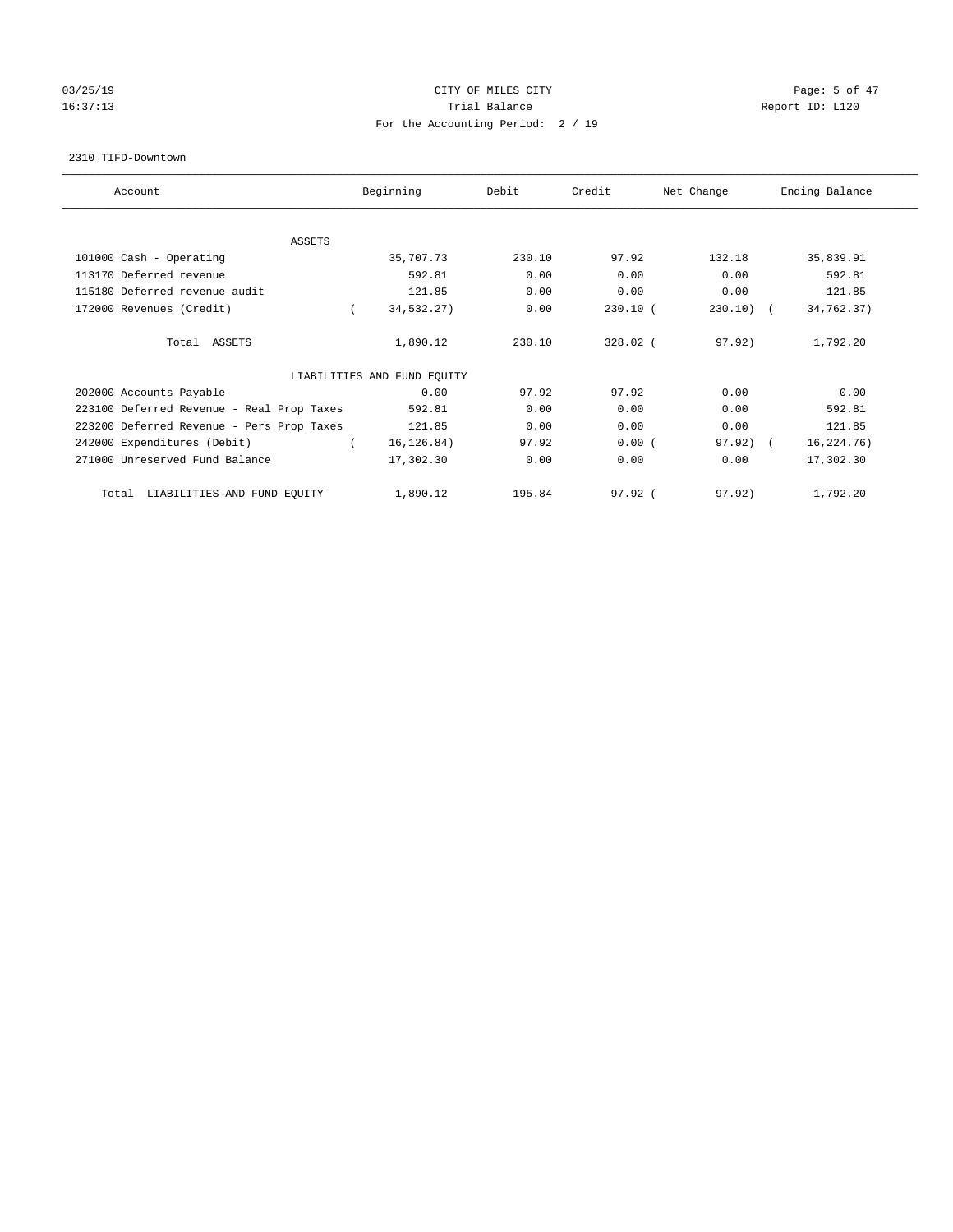# 03/25/19 CITY OF MILES CITY CHANNEL CITY CONTROL Page: 6 of 47 16:37:13 Trial Balance Report ID: L120 For the Accounting Period: 2 / 19

## 2350 Local Government/Study Commission

| Account                                   | Beginning                   | Debit | Credit | Net Change | Ending Balance |
|-------------------------------------------|-----------------------------|-------|--------|------------|----------------|
|                                           |                             |       |        |            |                |
| ASSETS                                    |                             |       |        |            |                |
| 113214 Taxes Receivable- Real 2014        | 0.97                        | 0.00  | 0.00   | 0.00       | 0.97           |
| 113215 Tax Receivables Real-2015          | 2.09                        | 0.00  | 0.00   | 0.00       | 2.09           |
| 115215 Taxes Receivable Personal-2015     | 0.01)                       | 0.00  | 0.00   | 0.00       | 0.01)          |
| 115216 Tax receivable personal-2016       | 0.02                        | 0.00  | 0.00   | 0.00       | 0.02           |
| Total ASSETS                              | 3.07                        | 0.00  | 0.00   | 0.00       | 3.07           |
|                                           | LIABILITIES AND FUND EQUITY |       |        |            |                |
| 223100 Deferred Revenue - Real Prop Taxes | 3.06                        | 0.00  | 0.00   | 0.00       | 3.06           |
| 223200 Deferred Revenue - Pers Prop Taxes | 0.01                        | 0.00  | 0.00   | 0.00       | 0.01           |
| LIABILITIES AND FUND EQUITY<br>Total      | 3.07                        | 0.00  | 0.00   | 0.00       | 3.07           |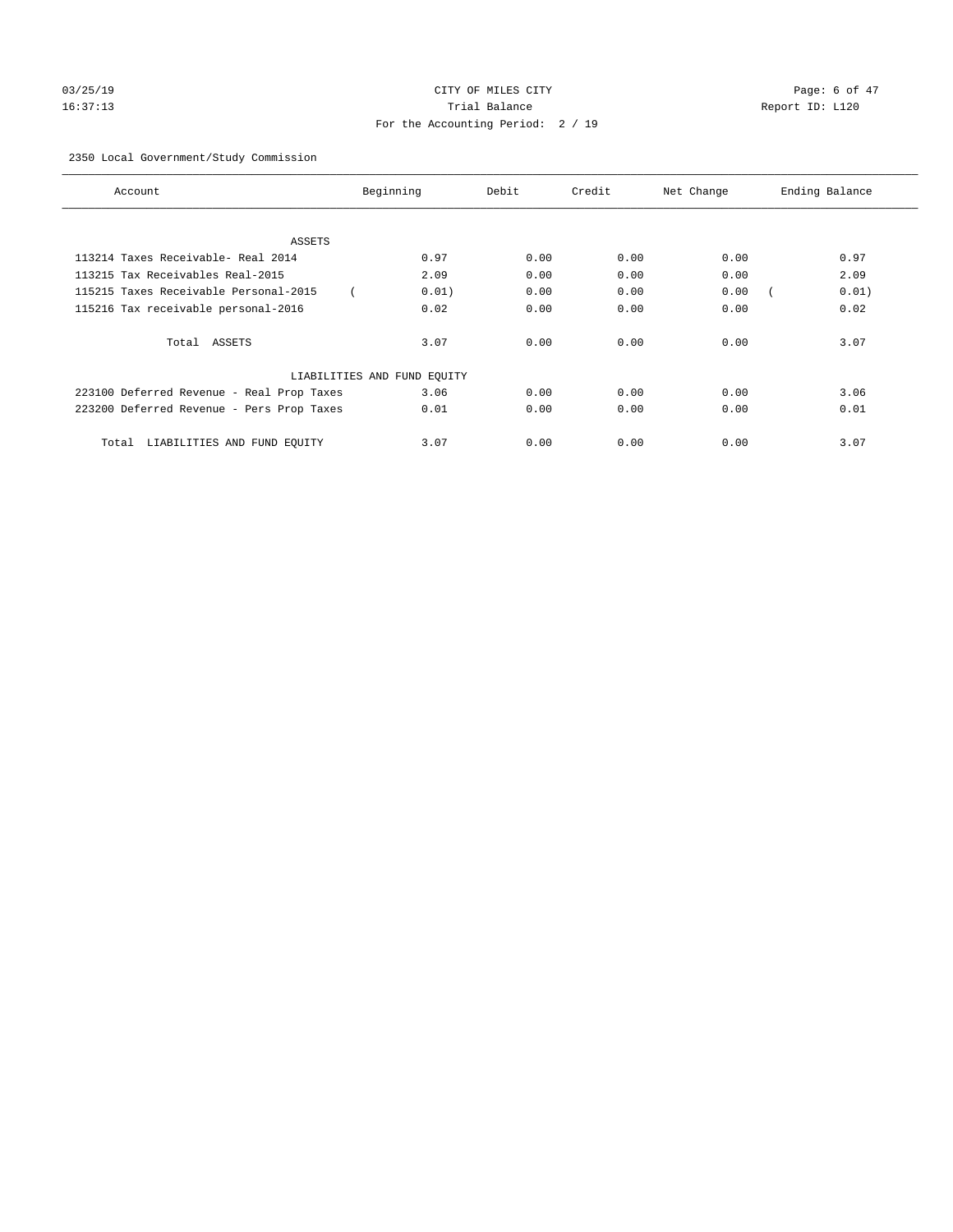# 03/25/19 CITY OF MILES CITY CHANNEL CITY CONTROL Page: 7 of 47 16:37:13 Channel Balance Trial Balance Report ID: L120 For the Accounting Period: 2 / 19

2372 Permissive Medical Levy

| Account                                     |          | Beginning                   | Debit  | Credit       | Net Change | Ending Balance |
|---------------------------------------------|----------|-----------------------------|--------|--------------|------------|----------------|
| ASSETS                                      |          |                             |        |              |            |                |
| 101000 Cash - Operating                     |          | 951.46                      | 882.85 | 0.00         | 882.85     | 1,834.31       |
| 113211 Taxes Receivable - Real 2011         |          | 5.80)                       | 0.00   | 0.00         | 0.00       | 5.80)          |
| 113213 Tax Receivables Real-2013            |          | 9.28                        | 0.00   | 0.00         | 0.00       | 9.28           |
| 113214 Taxes Receivable- Real 2014          |          | 22.40                       | 0.00   | 0.00         | 0.00       | 22.40          |
| 113215 Tax Receivables Real-2015            |          | 40.67                       | 0.00   | 0.00         | 0.00       | 40.67          |
| 113216 Tax Receivables real-2016            |          | 297.40                      | 0.00   | 0.00         | 0.00       | 297.40         |
| 113217 Tax receivables real-2017            |          | 852.82                      | 0.00   | $120.47$ (   | 120.47)    | 732.35         |
| 113218 Tax Receivables real-2018            |          | 121,940.41)                 | 0.00   | 729.55 (     | 729.55     | 122,669.96)    |
| 115214 Taxes Receivable Personal 2014       |          | 0.01)                       | 0.00   | 0.00         | 0.00       | 0.01)          |
| 115215 Taxes Receivable Personal-2015       |          | 0.01)                       | 0.00   | 0.00         | 0.00       | 0.01)          |
| 115216 Tax receivable personal-2016         |          | 0.64                        | 0.00   | 0.00         | 0.00       | 0.64           |
| 115217 Tax receivable personal-2017         |          | 7.32                        | 0.00   | 0.00         | 0.00       | 7.32           |
| 115218 Tax Receivable Personal-2018         |          | 100.52                      | 0.00   | $22.54$ (    | 22.54)     | 77.98          |
| 172000 Revenues (Credit)                    |          | 125, 154. 28)               | 0.00   | 882.85 (     | 882.85) (  | 126,037.13)    |
| Total ASSETS                                | $\left($ | 244,818.00)                 | 882.85 | $1,755.41$ ( | 872.56) (  | 245,690.56)    |
|                                             |          | LIABILITIES AND FUND EQUITY |        |              |            |                |
| 223100 Deferred Revenue - Real Prop Taxes ( |          | 120,723.67)                 | 850.02 | 0.00(        | 850.02)    | 121,573.69)    |
| 223200 Deferred Revenue - Pers Prop Taxes   |          | 105.86                      | 22.54  | 0.00(        | 22.54)     | 83.32          |
| 242000 Expenditures (Debit)                 |          | 124, 202.82)                | 0.00   | 0.00         | 0.00       | 124, 202.82)   |
| 271000 Unreserved Fund Balance              |          | 2.63                        | 0.00   | 0.00         | 0.00       | 2.63           |
| Total LIABILITIES AND FUND EQUITY           |          | 244,818.00)                 | 872.56 | 0.00(        | 872.56) (  | 245,690.56)    |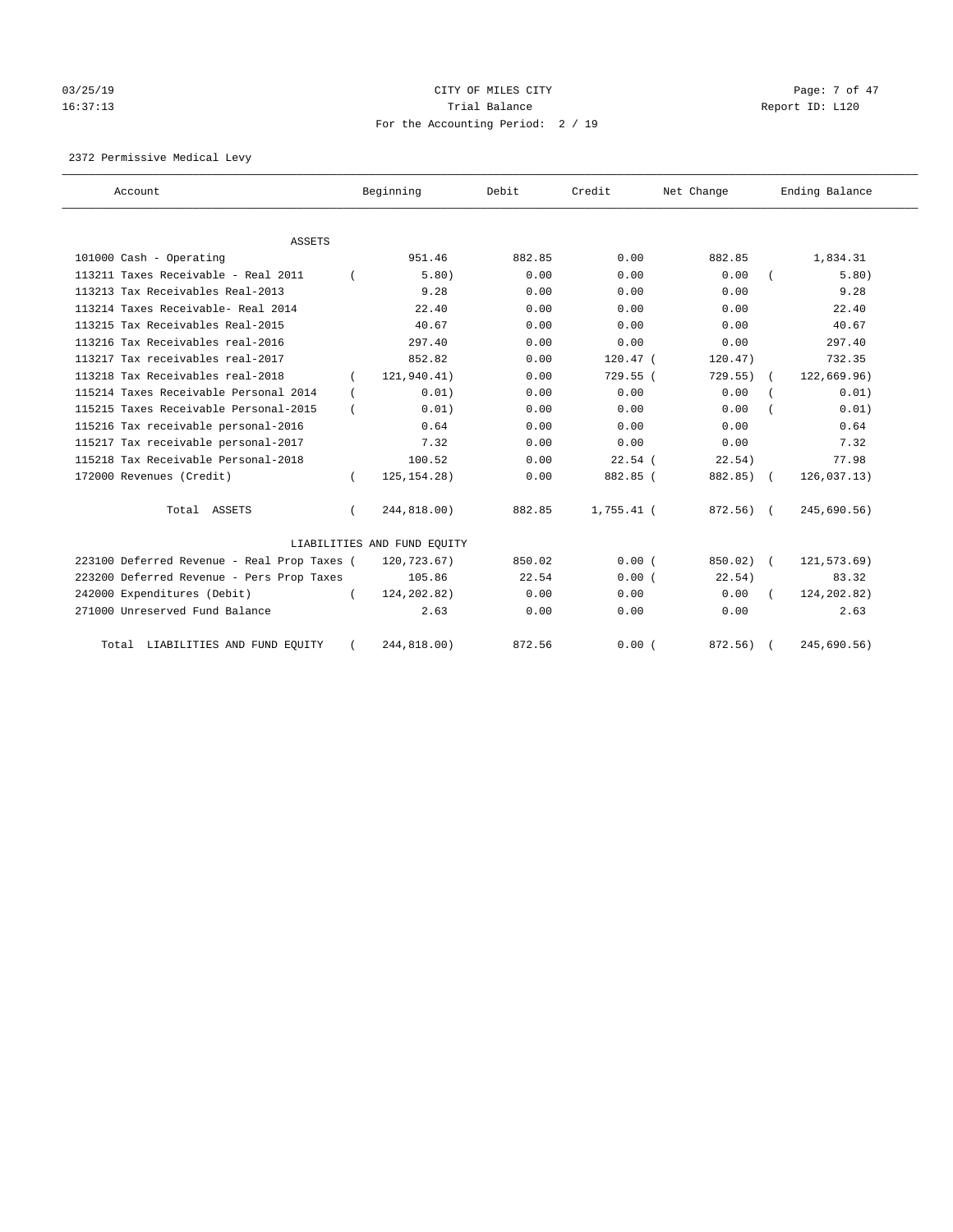## 03/25/19 Page: 8 of 47 16:37:13 Trial Balance Report ID: L120 For the Accounting Period: 2 / 19

### 2390 DRUG FORFEITURE

| Account                  |        | Beginning | Debit | Credit | Net Change | Ending Balance |
|--------------------------|--------|-----------|-------|--------|------------|----------------|
|                          | ASSETS |           |       |        |            |                |
| 101000 Cash - Operating  |        | 1,600.00  | 0.00  | 0.00   | 0.00       | 1,600.00       |
| 172000 Revenues (Credit) |        | 1,600.00) | 0.00  | 0.00   | 0.00       | 1,600.00)      |
| Total ASSETS             |        | 0.00      | 0.00  | 0.00   | 0.00       | 0.00           |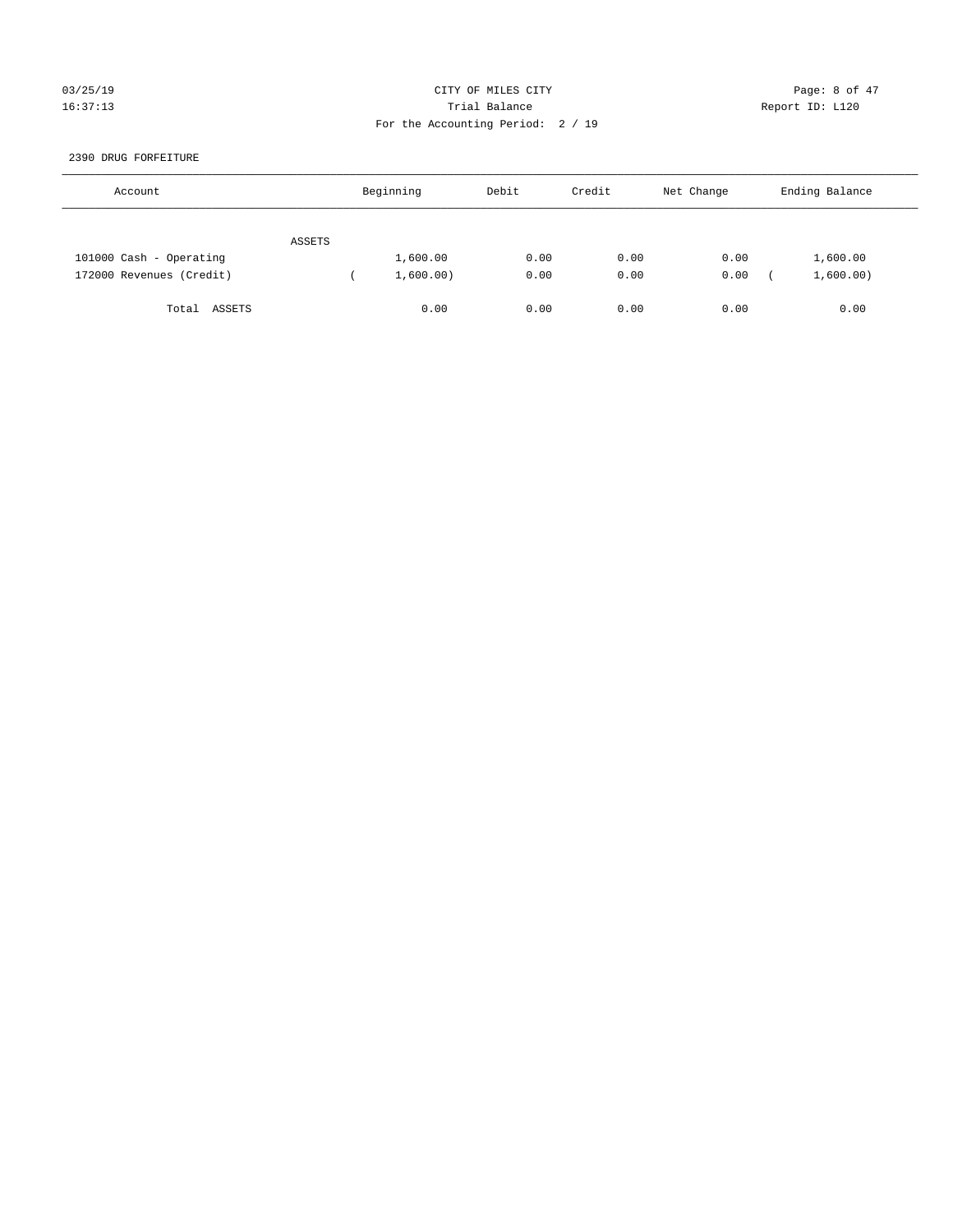## 03/25/19 Page: 9 of 47 16:37:13 Trial Balance Report ID: L120 For the Accounting Period: 2 / 19

#### 2394 BUILDING CODE ENFORCEMENT

| Account                              |        | Beginning                   | Debit     | Credit       | Net Change   | Ending Balance |
|--------------------------------------|--------|-----------------------------|-----------|--------------|--------------|----------------|
|                                      |        |                             |           |              |              |                |
|                                      | ASSETS |                             |           |              |              |                |
| 101000 Cash - Operating              |        | 100,202.93                  | 9,099.28  | $9,957.43$ ( | 858.15)      | 99,344.78      |
| 172000 Revenues (Credit)             |        | 68,043.54)                  | 0.00      | $9,099.28$ ( | $9,099.28$ ( | 77, 142.82)    |
| Total ASSETS                         |        | 32, 159.39                  | 9,099.28  | 19,056.71 (  | 9,957.43)    | 22,201.96      |
|                                      |        | LIABILITIES AND FUND EQUITY |           |              |              |                |
| 202000 Accounts Payable              |        | 0.00                        | 7,630.70  | 7,630.70     | 0.00         | 0.00           |
| 242000 Expenditures (Debit)          |        | 70,893.13)                  | 9,957.43  | 0.00(        | $9,957.43$ ( | 80,850.56)     |
| 271000 Unreserved Fund Balance       |        | 103,052.52                  | 0.00      | 0.00         | 0.00         | 103,052.52     |
| LIABILITIES AND FUND EQUITY<br>Total |        | 32, 159.39                  | 17,588.13 | 7,630.70 (   | 9,957.43)    | 22,201.96      |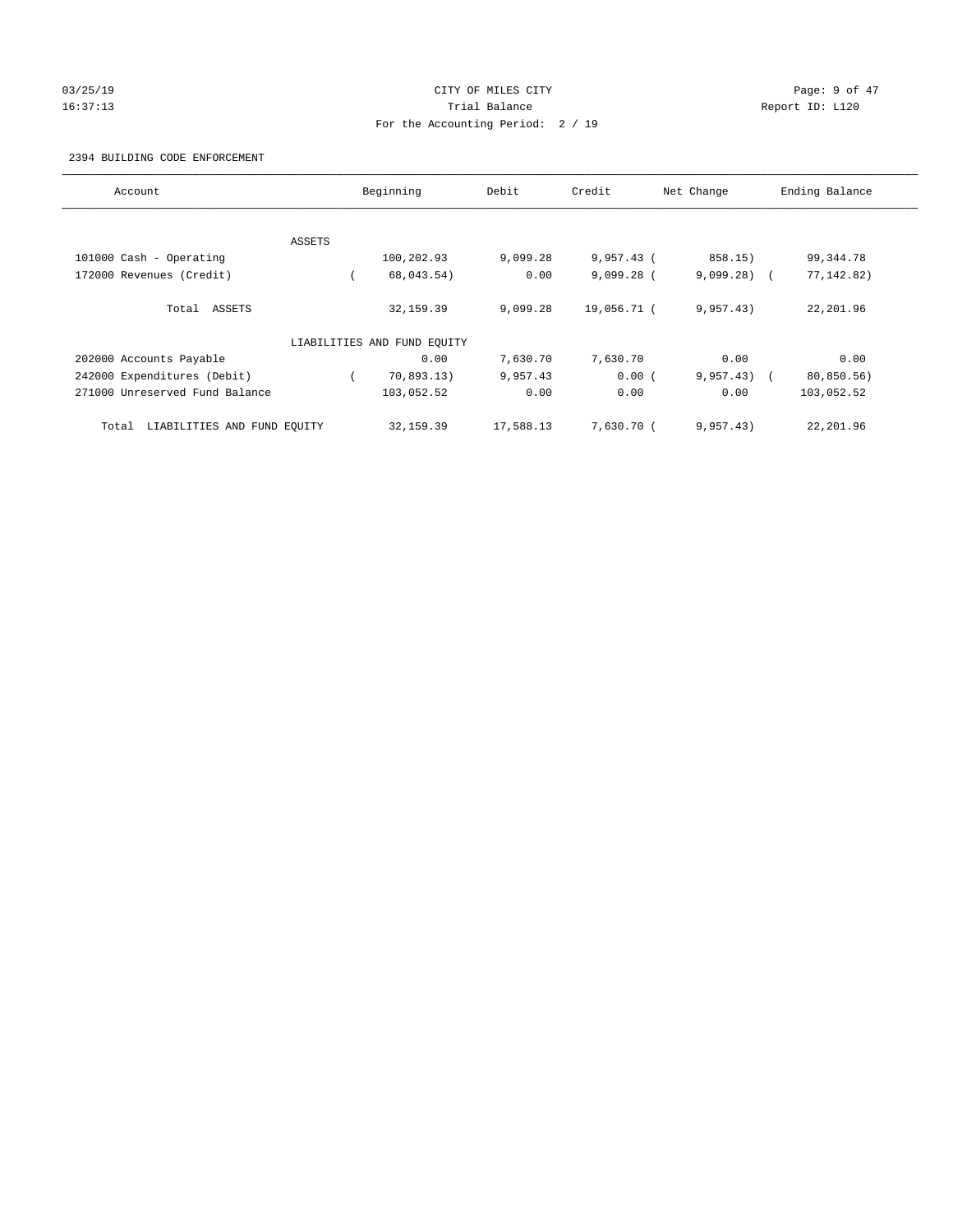# 03/25/19 Page: 10 of 47 16:37:13 Channel Balance Trial Balance Report ID: L120 For the Accounting Period: 2 / 19

2400 LTG M D#165-(Gen City)

| Account                                     | Beginning                   | Debit     | Credit       | Net Change     | Ending Balance |
|---------------------------------------------|-----------------------------|-----------|--------------|----------------|----------------|
|                                             |                             |           |              |                |                |
| <b>ASSETS</b>                               |                             |           |              |                |                |
| 101000 Cash - Operating                     | 67,033.20                   | 1,332.17  | 15,673.49 (  | 14,341.32)     | 52,691.88      |
| 116000 Protested Taxes Receivable - Reals   | 51.99                       | 0.00      | 0.00         | 0.00           | 51.99          |
| 118130 Special Assessments Receivable 2013( | 26.44)                      | 0.00      | 0.00         | 0.00           | 26.44)         |
| 118140 Special Assessments Receivables-201  | 39.03                       | 0.00      | 0.00         | 0.00           | 39.03          |
| 118150 Special Assessments Receivables-201  | 77.78                       | 0.00      | 0.00         | 0.00           | 77.78          |
| 118160 Special Assessments Receivables-201  | 476.18                      | 0.00      | 0.00         | 0.00           | 476.18         |
| 118170 Special Assessments Receivables-201  | 1,856.11                    | 0.00      | $211.09$ (   | 211.09)        | 1,645.02       |
| 118180 Special Assessments Received-2018    | 87,030.58                   | 0.00      | $1.073.79$ ( | $1,073.79$ )   | 85,956.79      |
| 172000 Revenues (Credit)<br>$\left($        | 132,599.20)                 | 0.00      | $1,332.17$ ( | $1,332.17$ ) ( | 133,931.37)    |
| Total ASSETS                                | 23,939.23                   | 1,332.17  | 18,290.54 (  | 16,958.37)     | 6,980.86       |
|                                             | LIABILITIES AND FUND EQUITY |           |              |                |                |
| 202000 Accounts Payable                     | 0.00                        | 15,673.49 | 15,673.49    | 0.00           | 0.00           |
| 223000 Deferred Revenue/Uncollected Taxes   | 89,454.60                   | 1,284.88  | 0.00(        | 1,284.88)      | 88,169.72      |
| 223100 Deferred Revenue - Real Prop Taxes   | 51.99                       | 0.00      | 0.00         | 0.00           | 51.99          |
| 242000 Expenditures (Debit)<br>$\left($     | 111,949.28)                 | 15,673.49 | 0.00(        | 15,673.49) (   | 127,622.77)    |
| 271000 Unreserved Fund Balance              | 46,381.92                   | 0.00      | 0.00         | 0.00           | 46,381.92      |
| Total LIABILITIES AND FUND EQUITY           | 23,939.23                   | 32,631.86 | 15,673.49 (  | 16,958.37)     | 6,980.86       |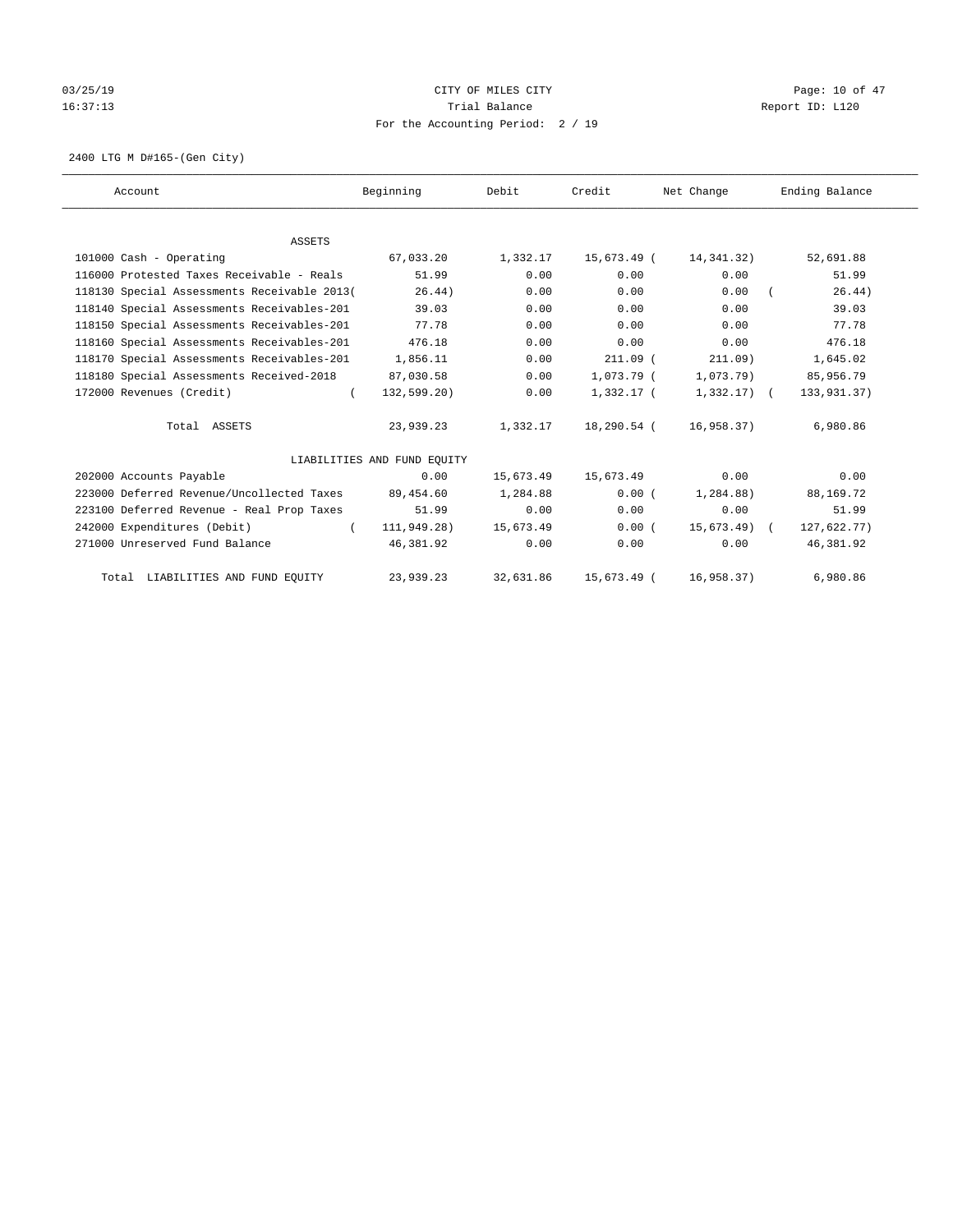# $CITY$  OF MILES  $CITY$  and the contract of  $47$ 16:37:13 Channel Balance Trial Balance Report ID: L120 For the Accounting Period: 2 / 19

#### 2420 LTG M D#167-(MilesAddn Etc)

| Account                                    | Beginning                   | Debit    | Credit     | Net Change   | Ending Balance |
|--------------------------------------------|-----------------------------|----------|------------|--------------|----------------|
|                                            |                             |          |            |              |                |
|                                            |                             |          |            |              |                |
| ASSETS                                     |                             |          |            |              |                |
| 101000 Cash - Operating                    | 13,057.45                   | 77.83    | 1,948.49 ( | 1,870.66)    | 11,186.79      |
| 118160 Special Assessments Receivables-201 | 75.00                       | 0.00     | 0.00       | 0.00         | 75.00          |
| 118170 Special Assessments Receivables-201 | 112.95                      | 0.00     | 0.00       | 0.00         | 112.95         |
| 118180 Special Assessments Received-2018   | 13,786.46                   | 0.00     | 76.12 (    | 76.12)       | 13,710.34      |
| 172000 Revenues (Credit)                   | 18,469.05)                  | 0.00     | 77.83 (    | 77.83) (     | 18,546.88)     |
|                                            |                             |          |            |              |                |
| Total ASSETS                               | 8,562.81                    | 77.83    | 2,102.44 ( | 2,024.61)    | 6,538.20       |
|                                            |                             |          |            |              |                |
|                                            | LIABILITIES AND FUND EQUITY |          |            |              |                |
| 202000 Accounts Payable                    | 0.00                        | 1,948.49 | 1,948.49   | 0.00         | 0.00           |
| 223000 Deferred Revenue/Uncollected Taxes  | 13,974.41                   | 76.12    | 0.00(      | 76.12)       | 13,898.29      |
| 242000 Expenditures (Debit)                | 14,785.34)                  | 1,948.49 | 0.00(      | $1,948.49$ ( | 16, 733.83)    |
| 271000 Unreserved Fund Balance             | 9,373.74                    | 0.00     | 0.00       | 0.00         | 9,373.74       |
|                                            |                             |          |            |              |                |
| Total LIABILITIES AND FUND EQUITY          | 8,562.81                    | 3,973.10 | 1,948.49 ( | 2,024.61)    | 6,538.20       |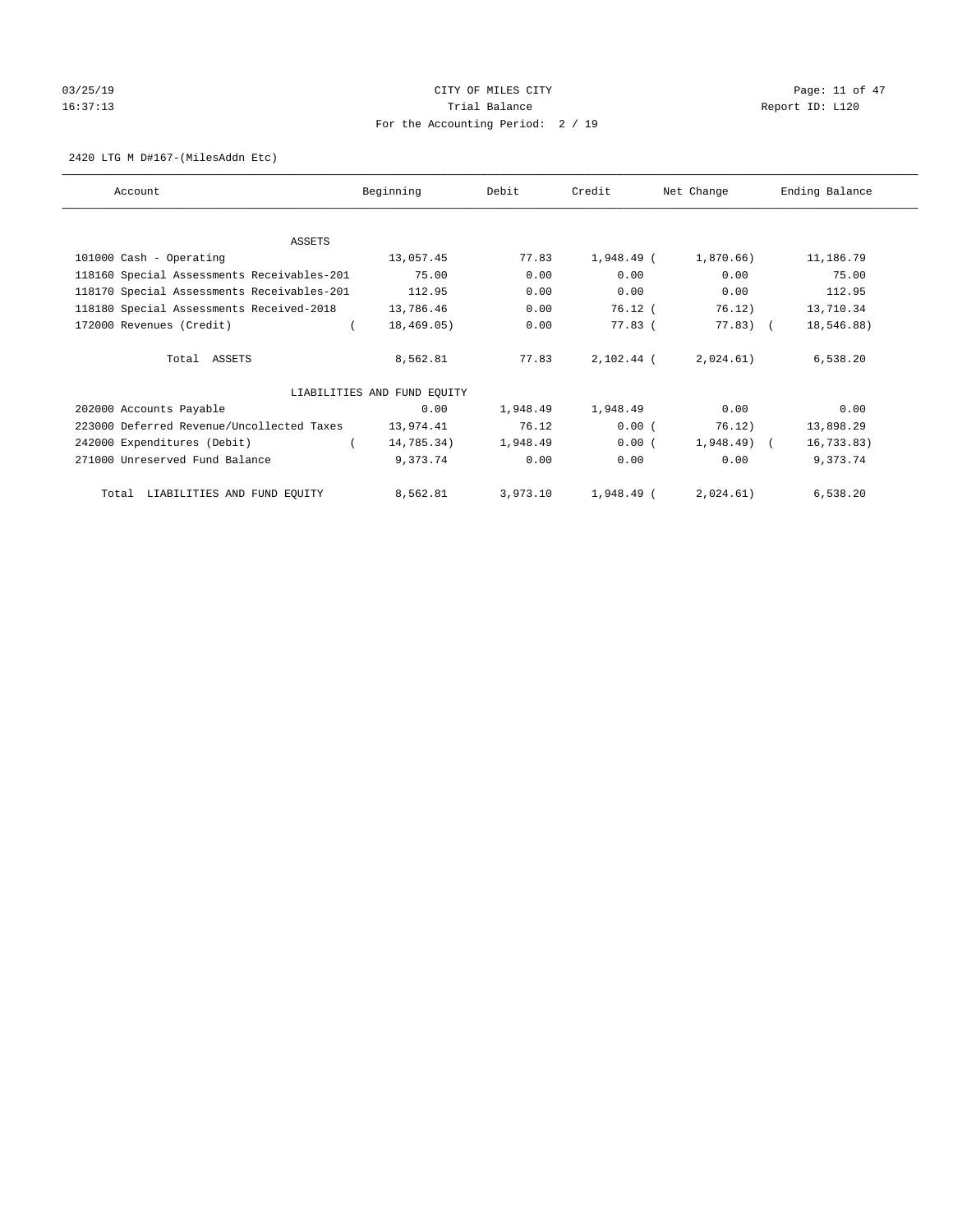# $CITY$  OF MILES  $CITY$  and the contract of  $P3/25/19$  Page: 12 of 47 16:37:13 Channel Balance Trial Balance Report ID: L120 For the Accounting Period: 2 / 19

2430 LTG M D#171-(Balsam Est)

| Account                                   | Beginning                   | Debit  | Credit   | Net Change | Ending Balance |
|-------------------------------------------|-----------------------------|--------|----------|------------|----------------|
| ASSETS                                    |                             |        |          |            |                |
| 101000 Cash - Operating                   | 1,509.57                    | 0.00   | 137.94 ( | 137.94)    | 1,371.63       |
| 118180 Special Assessments Received-2018  | 2,160.63                    | 0.00   | 0.00     | 0.00       | 2,160.63       |
| 172000 Revenues (Credit)                  | 2,889.04)                   | 0.00   | 0.00     | 0.00       | 2,889.04)      |
| Total ASSETS                              | 781.16                      | 0.00   | 137.94 ( | 137.94)    | 643.22         |
|                                           | LIABILITIES AND FUND EQUITY |        |          |            |                |
| 202000 Accounts Payable                   | 0.00                        | 137.94 | 137.94   | 0.00       | 0.00           |
| 223000 Deferred Revenue/Uncollected Taxes | 2,160.63                    | 0.00   | 0.00     | 0.00       | 2,160.63       |
| 242000 Expenditures (Debit)               | 4,042.53)                   | 137.94 | 0.00(    | 137.94) (  | 4,180.47)      |
| 271000 Unreserved Fund Balance            | 2,663.06                    | 0.00   | 0.00     | 0.00       | 2,663.06       |
| LIABILITIES AND FUND EQUITY<br>Total      | 781.16                      | 275.88 | 137.94 ( | 137.94)    | 643.22         |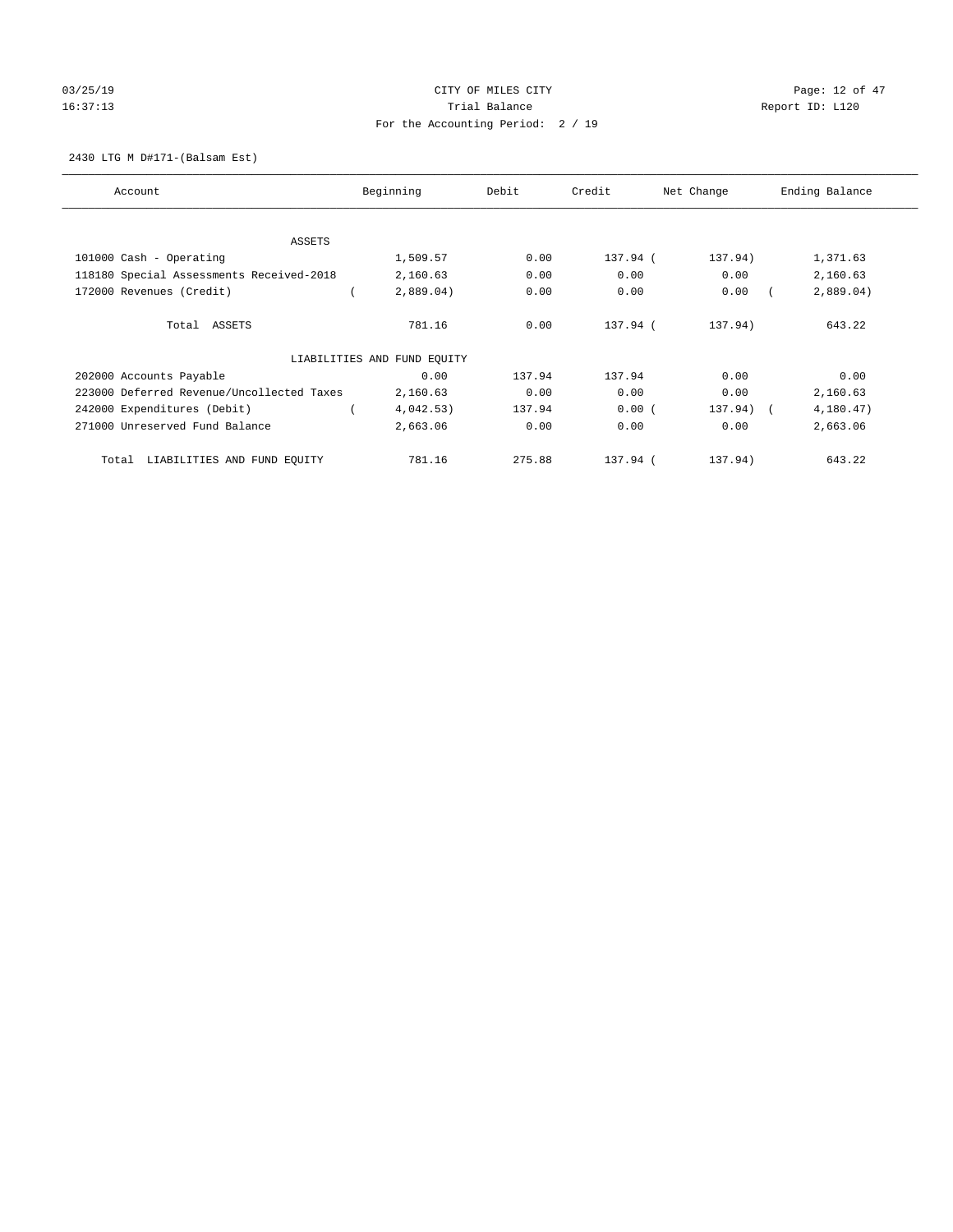# 03/25/19 Page: 13 of 47 16:37:13 Channel Balance Trial Balance Report ID: L120 For the Accounting Period: 2 / 19

2440 LTG M D#172-(Main Str)

| Account                                   | Beginning                   | Debit    | Credit     | Net Change   | Ending Balance |
|-------------------------------------------|-----------------------------|----------|------------|--------------|----------------|
| ASSETS                                    |                             |          |            |              |                |
| 101000 Cash - Operating                   | 3,564.25                    | 0.00     | 1,297.98 ( | 1,297.98)    | 2,266.27       |
| 118180 Special Assessments Received-2018  | 8,764.99                    | 0.00     | 0.00       | 0.00         | 8,764.99       |
| 172000 Revenues (Credit)                  | 14,014.97)                  | 0.00     | 0.00       | 0.00         | 14,014.97)     |
| Total ASSETS                              | 1,685.73)                   | 0.00     | 1,297.98 ( | 1,297.98) (  | 2,983.71)      |
|                                           | LIABILITIES AND FUND EQUITY |          |            |              |                |
| 202000 Accounts Payable                   | 0.00                        | 1,297.98 | 1,297.98   | 0.00         | 0.00           |
| 223000 Deferred Revenue/Uncollected Taxes | 8,764.99                    | 0.00     | 0.00       | 0.00         | 8,764.99       |
| 242000 Expenditures (Debit)               | 16, 254.03)                 | 1,297.98 | 0.00(      | $1,297.98$ ( | 17,552.01)     |
| 271000 Unreserved Fund Balance            | 5,803.31                    | 0.00     | 0.00       | 0.00         | 5,803.31       |
| LIABILITIES AND FUND EQUITY<br>Total      | 1,685.73)                   | 2,595.96 | 1,297.98 ( | 1,297.98)    | 2,983.71)      |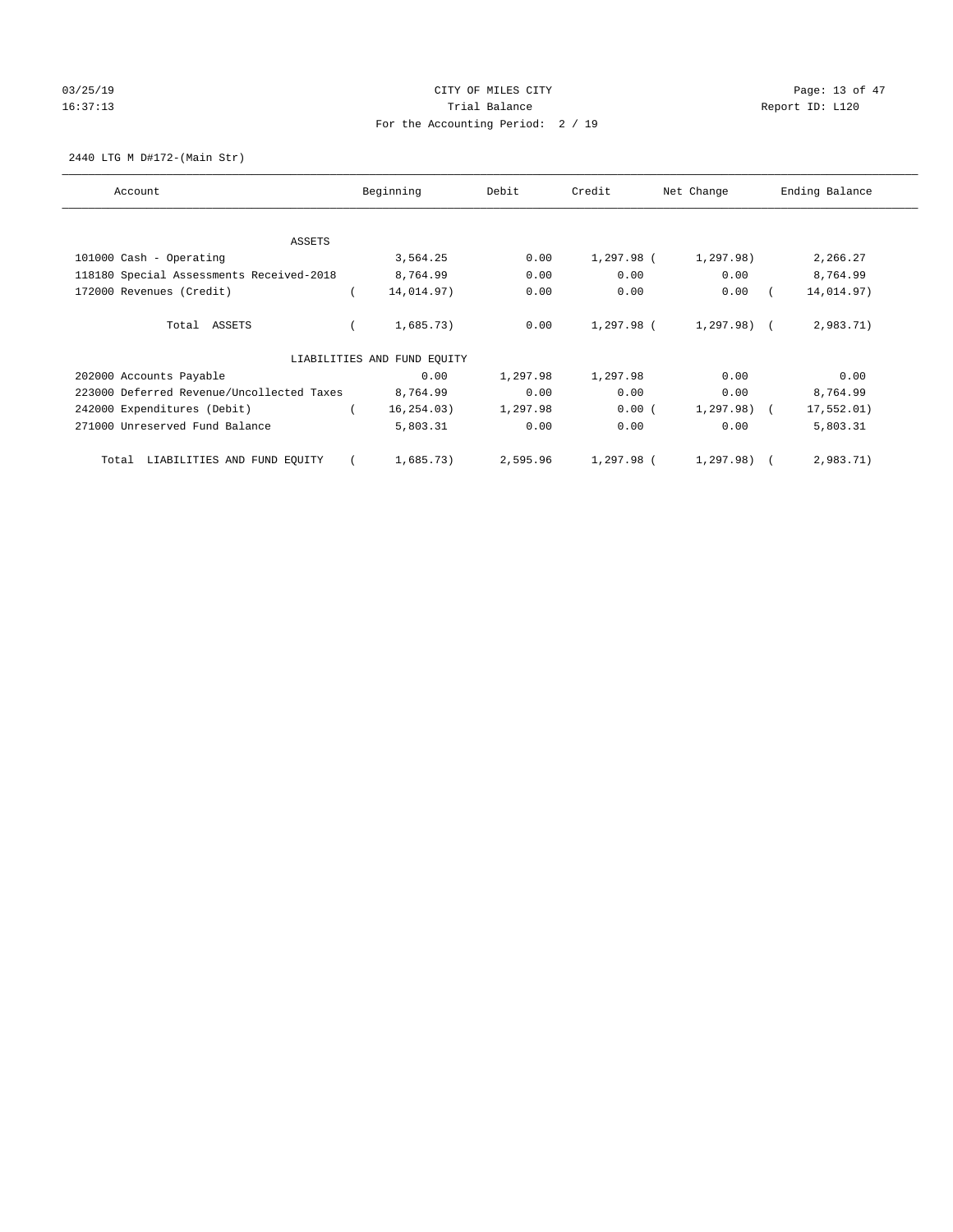# 03/25/19 Page: 14 of 47 16:37:13 Channel Balance Trial Balance Report ID: L120 For the Accounting Period: 2 / 19

2450 LTG M D#195-(SG-Trico)

| Account                                   | Beginning                   | Debit  | Credit     | Net Change  | Ending Balance |
|-------------------------------------------|-----------------------------|--------|------------|-------------|----------------|
| ASSETS                                    |                             |        |            |             |                |
| 101000 Cash - Operating                   | 2,917.97                    | 0.00   | $401.84$ ( | 401.84)     | 2,516.13       |
| 118180 Special Assessments Received-2018  | 2,397.93                    | 0.00   | 0.00       | 0.00        | 2,397.93       |
| 172000 Revenues (Credit)                  | $2,959.86$ )                | 0.00   | 0.00       | 0.00        | 2,959.86)      |
| Total ASSETS                              | 2,356.04                    | 0.00   | $401.84$ ( | 401.84)     | 1,954.20       |
|                                           | LIABILITIES AND FUND EQUITY |        |            |             |                |
| 202000 Accounts Payable                   | 0.00                        | 401.84 | 401.84     | 0.00        | 0.00           |
| 223000 Deferred Revenue/Uncollected Taxes | 2,397.93                    | 0.00   | 0.00       | 0.00        | 2,397.93       |
| 242000 Expenditures (Debit)               | 3,811.34)                   | 401.84 | 0.00(      | $401.84)$ ( | 4, 213, 18)    |
| 271000 Unreserved Fund Balance            | 3,769.45                    | 0.00   | 0.00       | 0.00        | 3,769.45       |
| LIABILITIES AND FUND EQUITY<br>Total      | 2,356.04                    | 803.68 | $401.84$ ( | 401.84)     | 1,954.20       |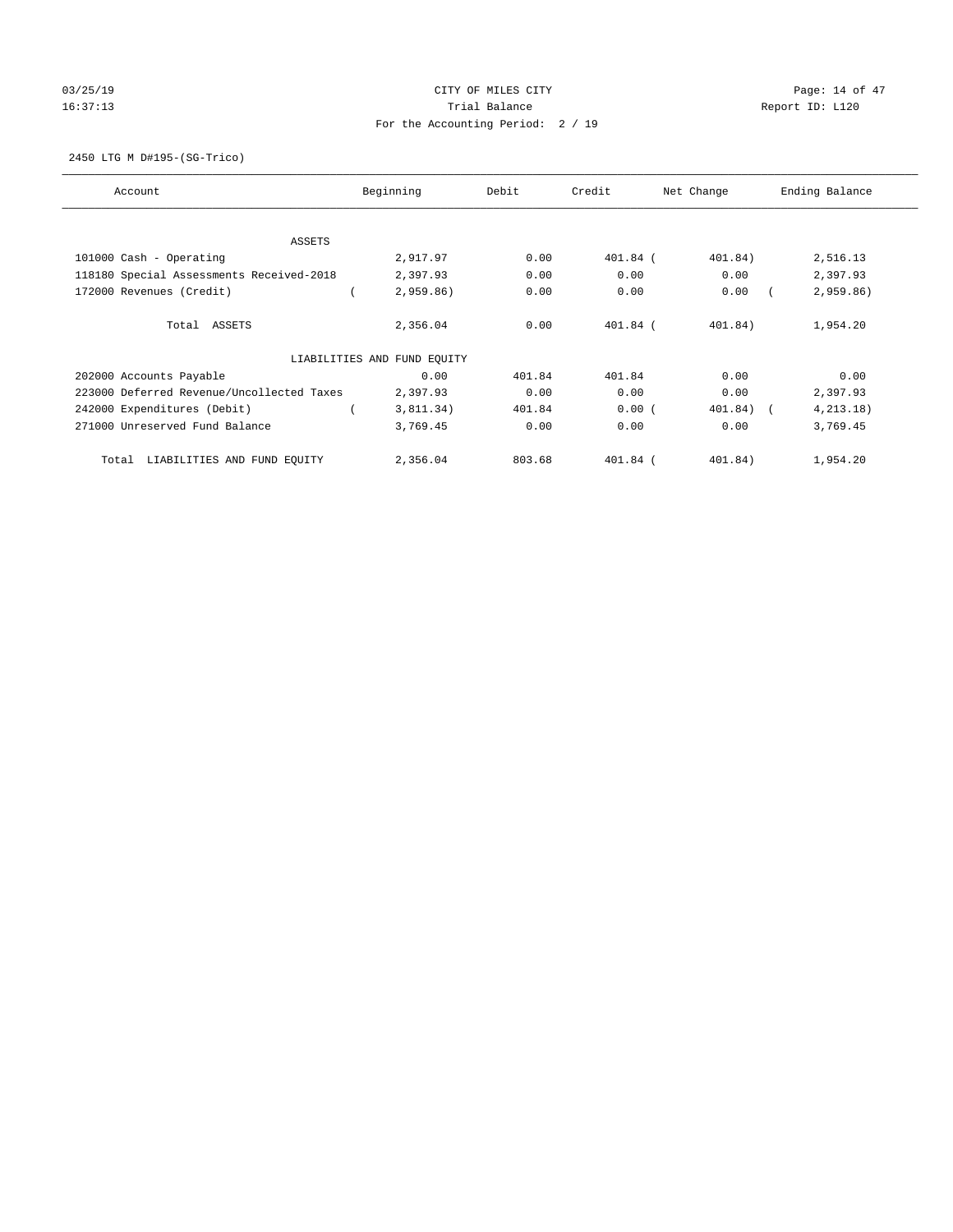# $CITY$  OF MILES  $CITY$  and the contract of  $47$ 16:37:13 Channel Balance Trial Balance Report ID: L120 For the Accounting Period: 2 / 19

2470 LTG M D#202-(SG-MDU&NV)

| Account                                    | Beginning                   | Debit    | Credit     | Net Change   | Ending Balance |
|--------------------------------------------|-----------------------------|----------|------------|--------------|----------------|
|                                            |                             |          |            |              |                |
| ASSETS                                     |                             |          |            |              |                |
| 101000 Cash - Operating                    | 712.61                      | 167.48   | $562.49$ ( | 395.01)      | 317.60         |
| 118160 Special Assessments Receivables-201 | 58.35                       | 0.00     | 0.00       | 0.00         | 58.35          |
| 118170 Special Assessments Receivables-201 | 53.08                       | 0.00     | 0.00       | 0.00         | 53.08          |
| 118180 Special Assessments Received-2018   | 3,847.87                    | 0.00     | $163.80$ ( | 163.80)      | 3,684.07       |
| 172000 Revenues (Credit)                   | 5, 105.41)                  | 0.00     | $167.48$ ( | $167.48$ ) ( | 5, 272.89)     |
| Total ASSETS                               | 433.50)                     | 167.48   | 893.77 (   | $726.29$ (   | 1, 159.79)     |
|                                            | LIABILITIES AND FUND EQUITY |          |            |              |                |
| 202000 Accounts Payable                    | 0.00                        | 562.49   | 562.49     | 0.00         | 0.00           |
| 223000 Deferred Revenue/Uncollected Taxes  | 3,959.30                    | 163.80   | 0.00(      | 163.80)      | 3,795.50       |
| 242000 Expenditures (Debit)                | 6,057.59)                   | 562.49   | 0.00(      | $562.49$ (   | 6,620.08)      |
| 271000 Unreserved Fund Balance             | 1,664.79                    | 0.00     | 0.00       | 0.00         | 1,664.79       |
| LIABILITIES AND FUND EQUITY<br>Total       | 433.50)                     | 1,288.78 | $562.49$ ( | 726.29)      | 1, 159.79)     |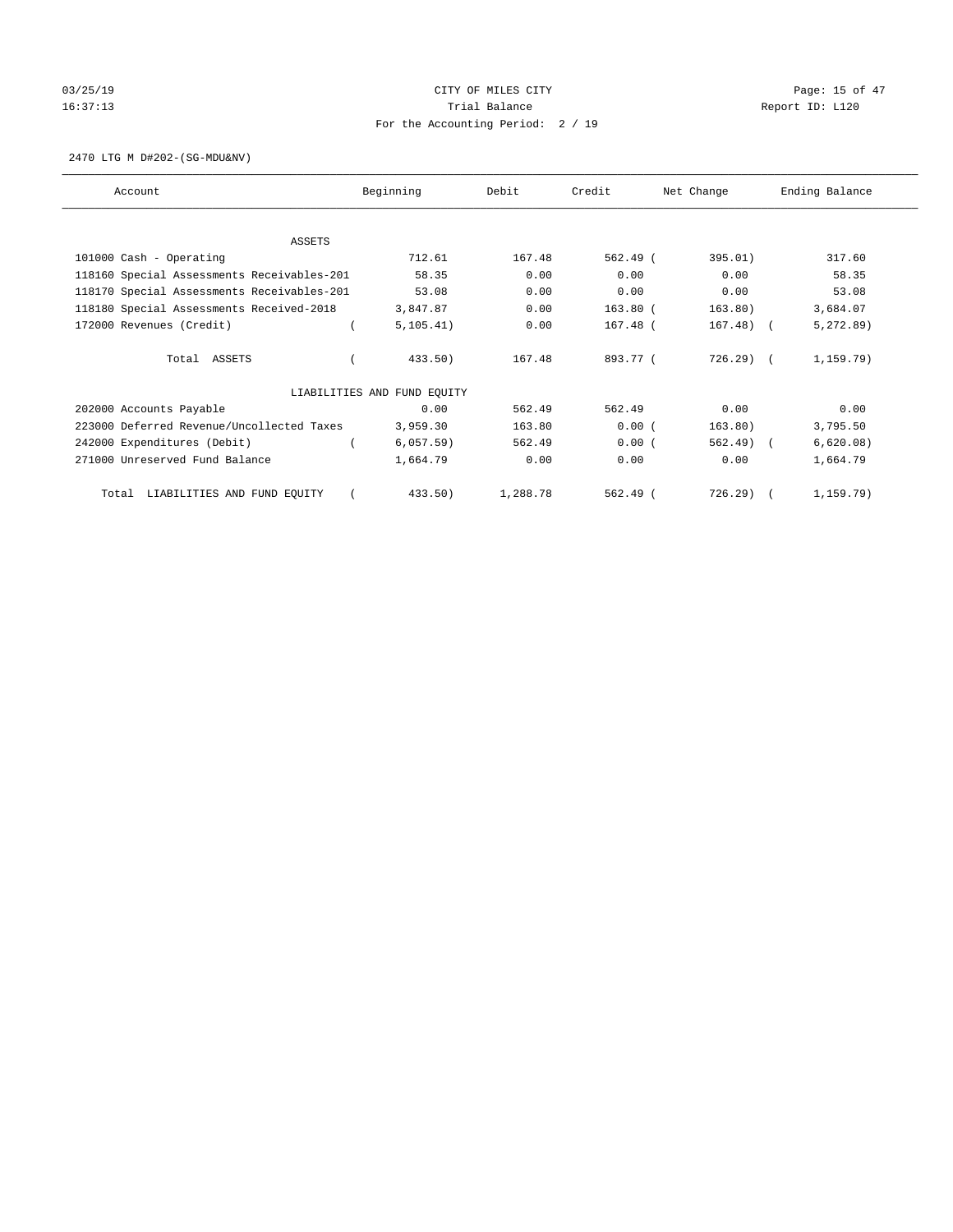# 03/25/19 Page: 16 of 47 16:37:13 Channel Balance Trial Balance Report ID: L120 For the Accounting Period: 2 / 19

## 2480 LTG M M#173-(Milestown Estates)

| Account                                   | Beginning                   | Debit  | Credit   | Net Change  | Ending Balance |
|-------------------------------------------|-----------------------------|--------|----------|-------------|----------------|
|                                           |                             |        |          |             |                |
| <b>ASSETS</b>                             |                             |        |          |             |                |
| 101000 Cash - Operating                   | 1,747.08                    | 0.00   | 114.16 ( | 114.16)     | 1,632.92       |
| 118180 Special Assessments Received-2018  | 837.40                      | 0.00   | 0.00     | 0.00        | 837.40         |
| 172000 Revenues (Credit)                  | 1,867.78)                   | 0.00   | 0.00     | 0.00        | 1,867.78)      |
| Total ASSETS                              | 716.70                      | 0.00   | 114.16 ( | 114.16)     | 602.54         |
|                                           | LIABILITIES AND FUND EQUITY |        |          |             |                |
| 202000 Accounts Payable                   | 0.00                        | 114.16 | 114.16   | 0.00        | 0.00           |
| 223000 Deferred Revenue/Uncollected Taxes | 837.40                      | 0.00   | 0.00     | 0.00        | 837.40         |
| 242000 Expenditures (Debit)               | 1,078.86)                   | 114.16 | 0.00(    | $114.16)$ ( | 1, 193.02)     |
| 271000 Unreserved Fund Balance            | 958.16                      | 0.00   | 0.00     | 0.00        | 958.16         |
| LIABILITIES AND FUND EQUITY<br>Total      | 716.70                      | 228.32 | 114.16 ( | 114.16)     | 602.54         |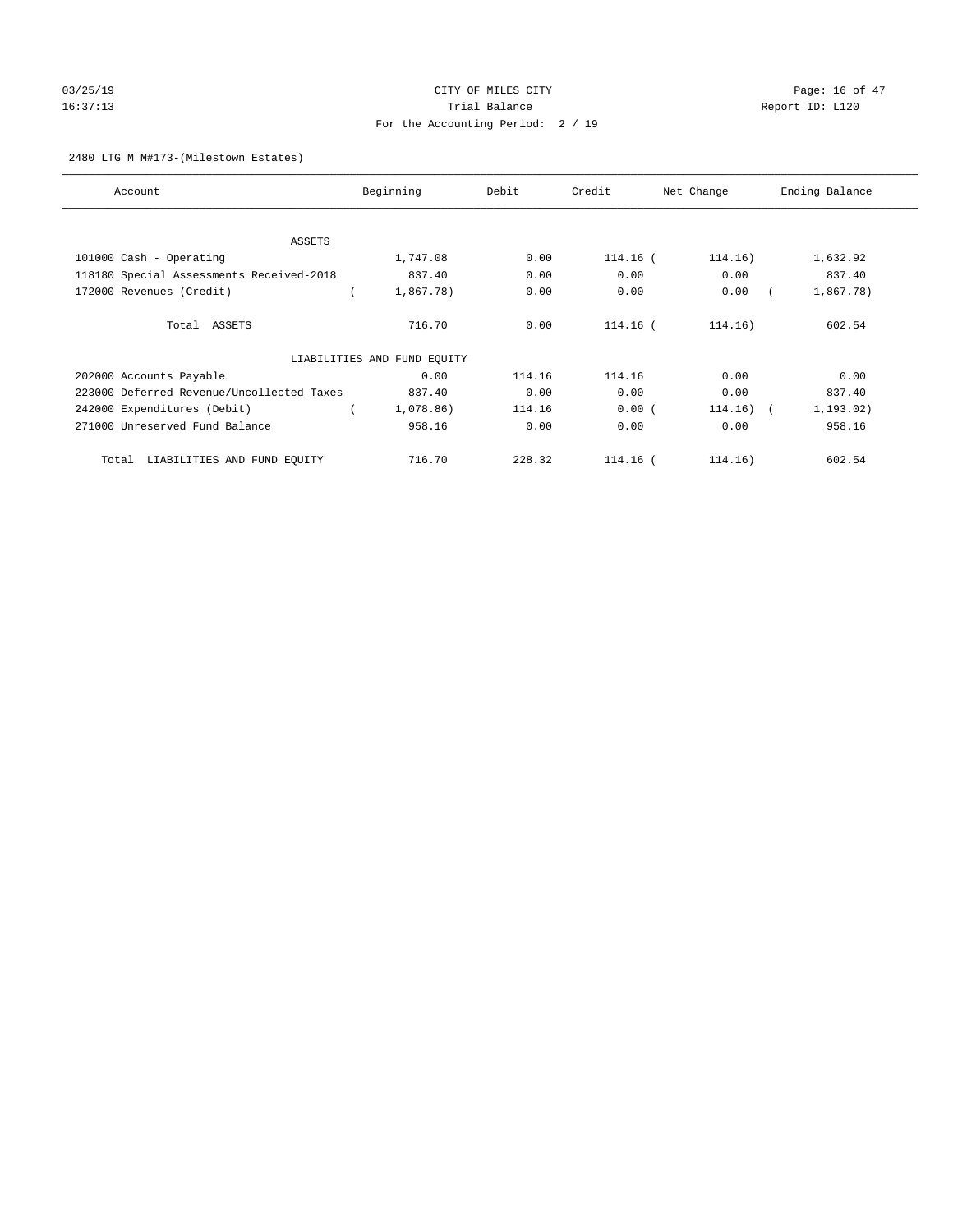# 03/25/19 Page: 17 of 47 16:37:13 Channel Balance Trial Balance Report ID: L120 For the Accounting Period: 2 / 19

2510 STR MAINT DIST #204

| Account                                    | Beginning                   | Debit       | Credit       | Net Change  | Ending Balance             |
|--------------------------------------------|-----------------------------|-------------|--------------|-------------|----------------------------|
|                                            |                             |             |              |             |                            |
| <b>ASSETS</b>                              |                             |             |              |             |                            |
| 101000 Cash - Operating                    | 567, 114.75                 | 7.839.46    | 54,628.71 (  | 46,789.25)  | 520, 325.50                |
| 116000 Protested Taxes Receivable - Reals  | 51.99                       | 0.00        | 0.00         | 0.00        | 51.99                      |
| 118130 Special Assessments Receivable 2013 | 104.31                      | 0.00        | 0.00         | 0.00        | 104.31                     |
| 118140 Special Assessments Receivables-201 | 31.99                       | 0.00        | 0.00         | 0.00        | 31.99                      |
| 118150 Special Assessments Receivables-201 | 250.46                      | 0.00        | 0.00         | 0.00        | 250.46                     |
| 118160 Special Assessments Receivables-201 | 2,467.42                    | 0.00        | 0.00         | 0.00        | 2,467.42                   |
| 118170 Special Assessments Receivables-201 | 5,945.04                    | 0.00        | 829.15 (     | 829.15)     | 5,115.89                   |
| 118180 Special Assessments Received-2018   | 643,515.09                  | 0.00        | $6.767.33$ ( | 6, 767.33)  | 636,747.76                 |
| 172000 Revenues (Credit)<br>$\left($       | 998, 257. 73)               | 0.00        | 7,839.46 (   | 7,839.46)   | 1,006,097.19               |
| Total ASSETS                               | 221, 223.32                 | 7,839.46    | 70,064.65 (  | 62,225.19)  | 158,998.13                 |
|                                            | LIABILITIES AND FUND EQUITY |             |              |             |                            |
| 202000 Accounts Payable                    | 6,915.10                    | 12,248.29   | 12,248.29    | 0.00        | 6,915.10                   |
| 223000 Deferred Revenue/Uncollected Taxes  | 652,314.32                  | 7,596.48    | 0.00(        | 7,596.48)   | 644,717.84                 |
| 223100 Deferred Revenue - Real Prop Taxes  | 51.99                       | 0.00        | 0.00         | 0.00        | 51.99                      |
| 242000 Expenditures (Debit)                | (1, 245, 977, 32)           | 54,628.71   | 0.00(        |             | 54,628.71) ( 1,300,606.03) |
| 271000 Unreserved Fund Balance             | 807,919.23                  | 0.00        | 0.00         | 0.00        | 807,919.23                 |
| Total LIABILITIES AND FUND EQUITY          | 221, 223.32                 | 74, 473. 48 | 12,248.29 (  | 62, 225.19) | 158,998.13                 |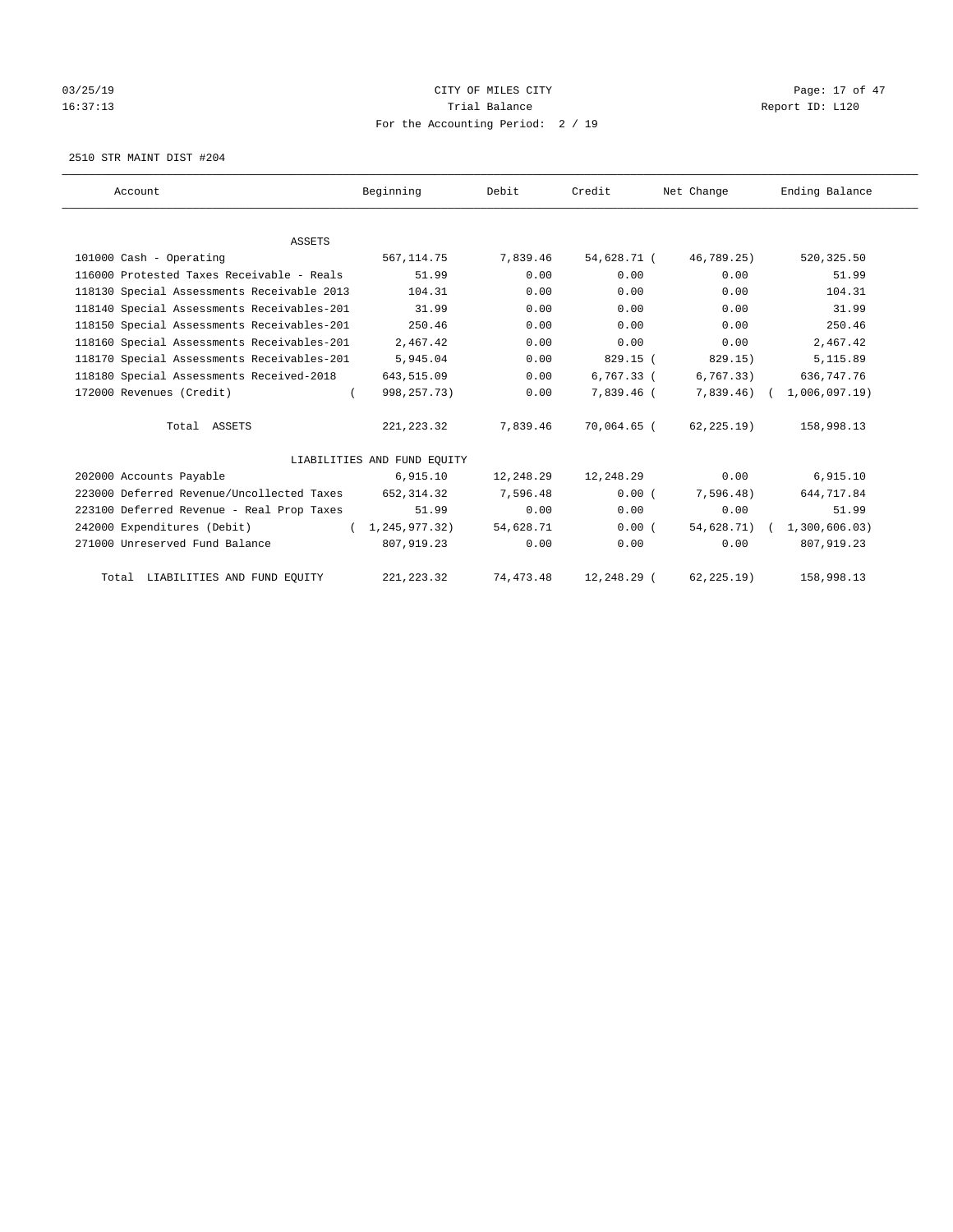# 03/25/19 Page: 18 of 47 16:37:13 Channel Balance Trial Balance Report ID: L120 For the Accounting Period: 2 / 19

2520 STR MAINT DIST #205

| Account                                     | Beginning                   | Debit     | Credit       | Net Change    | Ending Balance |
|---------------------------------------------|-----------------------------|-----------|--------------|---------------|----------------|
|                                             |                             |           |              |               |                |
| <b>ASSETS</b>                               |                             |           |              |               |                |
| 101000 Cash - Operating                     | 248,102.55                  | 1,717.39  | 14,613.62 (  | 12,896.23)    | 235, 206.32    |
| 118130 Special Assessments Receivable 2013( | 45.28)                      | 0.00      | 0.00         | 0.00          | 45.28)         |
| 118140 Special Assessments Receivables-201  | 214.50                      | 0.00      | 0.00         | 0.00          | 214.50         |
| 118150 Special Assessments Receivables-201  | 210.08                      | 0.00      | 0.00         | 0.00          | 210.08         |
| 118160 Special Assessments Receivables-201  | 1,551.89                    | 0.00      | 0.00         | 0.00          | 1,551.89       |
| 118170 Special Assessments Receivables-201  | 3,551.89                    | 0.00      | $208.23$ (   | 208.23)       | 3,343.66       |
| 118180 Special Assessments Received-2018    | 99,335.06                   | 0.00      | 1,453.66 (   | 1,453.66)     | 97,881.40      |
| 172000 Revenues (Credit)<br>$\left($        | 207, 767.41)                | 0.00      | 1,717.39 (   | $1,717.39$ (  | 209,484.80)    |
| Total ASSETS                                | 145, 153. 28                | 1,717.39  | 17,992.90 (  | 16,275.51)    | 128,877.77     |
|                                             | LIABILITIES AND FUND EQUITY |           |              |               |                |
| 202000 Accounts Payable                     | 1,728.77                    | 2,022.97  | 2,022.97     | 0.00          | 1,728.77       |
| 223000 Deferred Revenue/Uncollected Taxes   | 104,817.98                  | 1,661.89  | 0.00(        | 1,661.89)     | 103,156.09     |
| 242000 Expenditures (Debit)<br>$\left($     | 176,784.98)                 | 14,613.62 | 0.00(        | $14,613.62$ ( | 191,398.60)    |
| 271000 Unreserved Fund Balance              | 215, 391.51                 | 0.00      | 0.00         | 0.00          | 215, 391.51    |
| Total LIABILITIES AND FUND EQUITY           | 145, 153. 28                | 18,298.48 | $2,022.97$ ( | 16, 275.51)   | 128,877.77     |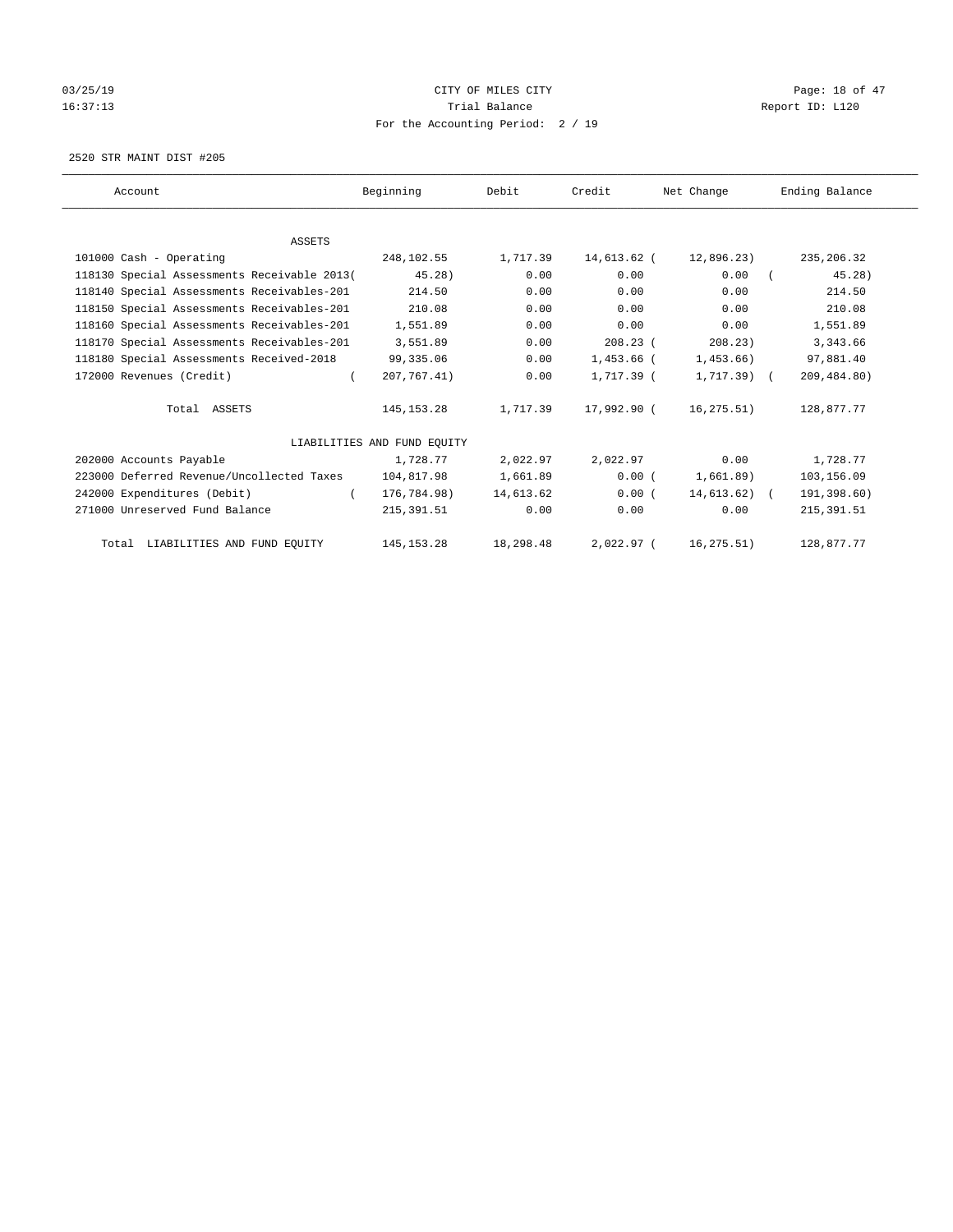# 03/25/19 Page: 19 of 47 16:37:13 Channel Balance Trial Balance Report ID: L120 For the Accounting Period: 2 / 19

### 2540 STR MAINT DIST#207-(MILESTOWN ESTATES)

| Account                                   | Beginning                   | Debit  | Credit   | Net Change | Ending Balance |
|-------------------------------------------|-----------------------------|--------|----------|------------|----------------|
|                                           |                             |        |          |            |                |
| ASSETS                                    |                             |        |          |            |                |
| 101000 Cash - Operating                   | 4,704.07                    | 0.00   | 517.36 ( | 517.36)    | 4,186.71       |
| 118180 Special Assessments Received-2018  | 1,572.87                    | 0.00   | 0.00     | 0.00       | 1,572.87       |
| 172000 Revenues (Credit)                  | 3,450.28)                   | 0.00   | 0.00     | 0.00       | 3,450.28)      |
| Total ASSETS                              | 2,826.66                    | 0.00   | 517.36 ( | 517.36)    | 2,309.30       |
|                                           | LIABILITIES AND FUND EQUITY |        |          |            |                |
| 223000 Deferred Revenue/Uncollected Taxes | 1,572.87                    | 0.00   | 0.00     | 0.00       | 1,572.87       |
| 242000 Expenditures (Debit)               | 3,458.22)                   | 517.36 | 0.00(    | 517.36)    | 3,975.58)      |
| 271000 Unreserved Fund Balance            | 4,712.01                    | 0.00   | 0.00     | 0.00       | 4,712.01       |
| Total LIABILITIES AND FUND EQUITY         | 2,826.66                    | 517.36 | 0.00(    | 517.36)    | 2,309.30       |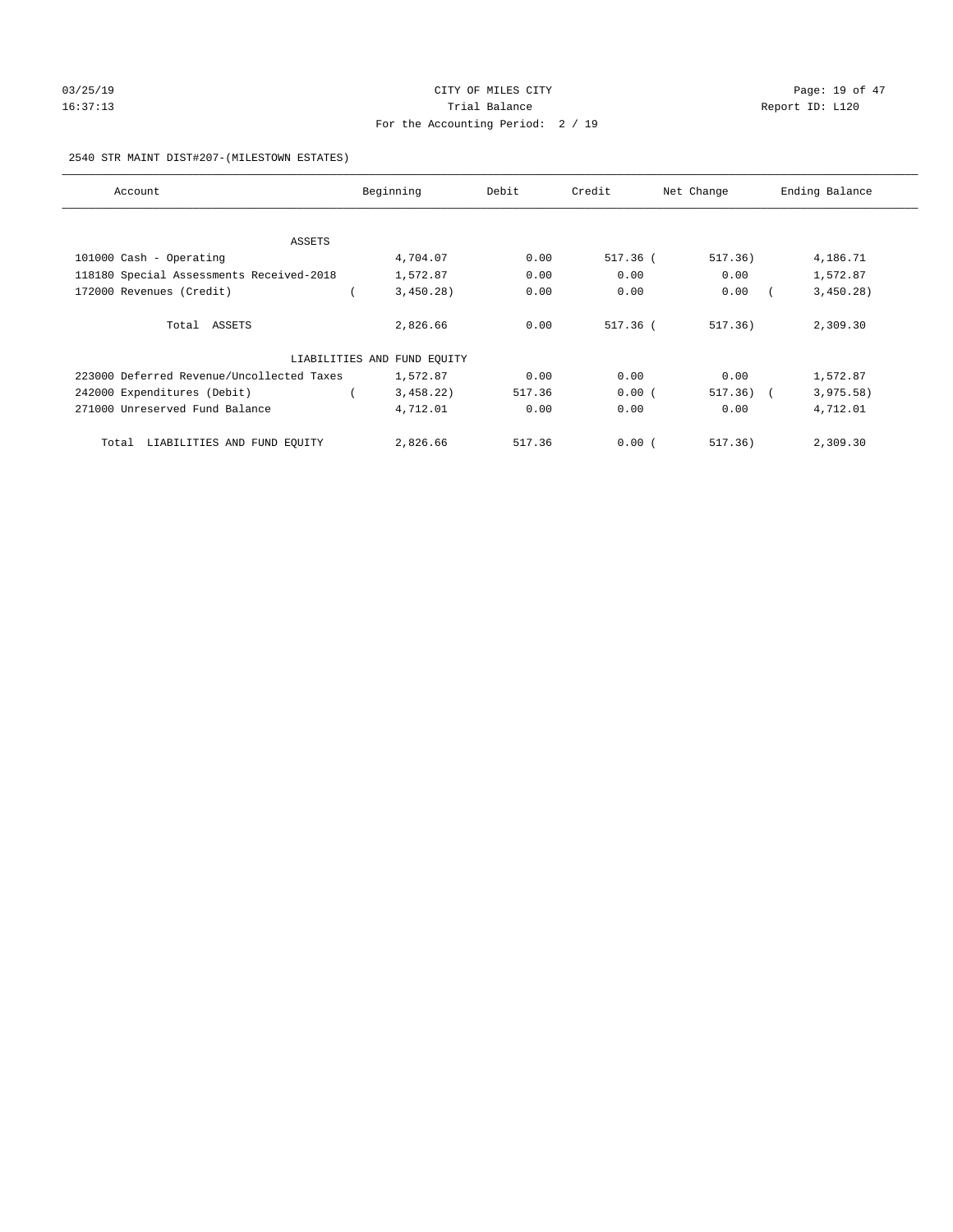# 03/25/19 Page: 20 of 47 16:37:13 Channel Balance Trial Balance Report ID: L120 For the Accounting Period: 2 / 19

### 2701 Fire Grants

| Account                              | Beginning                   |          | Credit       | Net Change               | Ending Balance |
|--------------------------------------|-----------------------------|----------|--------------|--------------------------|----------------|
|                                      |                             |          |              |                          |                |
| ASSETS                               |                             |          |              |                          |                |
| 101000 Cash - Operating              | 769.15                      | 4,150.00 | 0.00         | 4,150.00                 | 4,919.15       |
| 172000 Revenues (Credit)             | 0.00                        | 0.00     | $4,150.00$ ( | 4, 150.00)<br>$\sqrt{2}$ | 4, 150.00)     |
| Total ASSETS                         | 769.15                      | 4,150.00 | 4,150.00     | 0.00                     | 769.15         |
|                                      | LIABILITIES AND FUND EQUITY |          |              |                          |                |
| 271000 Unreserved Fund Balance       | 769.15                      | 0.00     | 0.00         | 0.00                     | 769.15         |
| LIABILITIES AND FUND EQUITY<br>Total | 769.15                      | 0.00     | 0.00         | 0.00                     | 769.15         |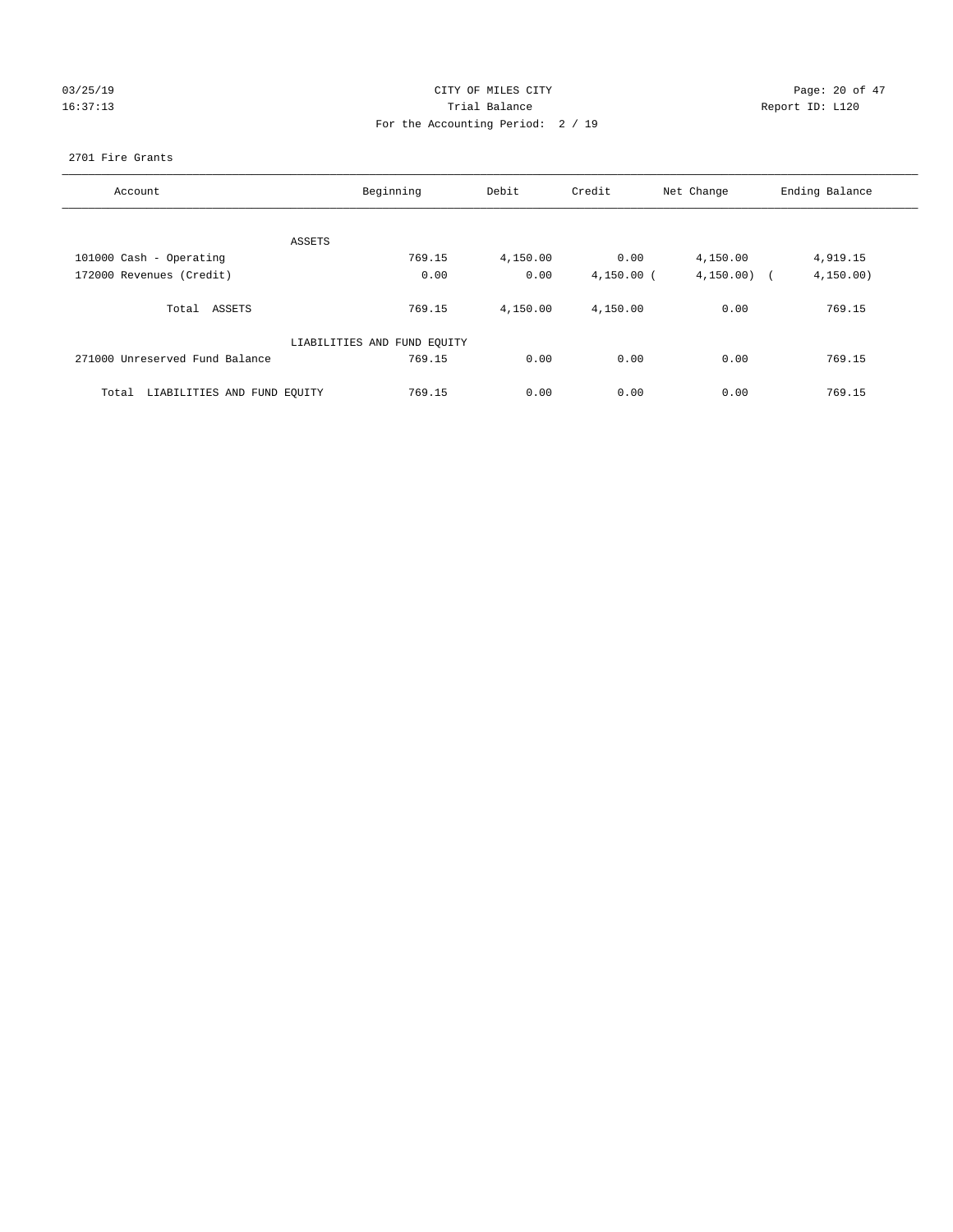# $CITY$  OF MILES  $CITY$  and the contract of  $P3/25/19$  Page: 21 of 47 16:37:13 Channel Balance Trial Balance Report ID: L120 For the Accounting Period: 2 / 19

## 2820 GAS TAX

| Account                              | Beginning                   | Debit     | Credit      | Net Change    | Ending Balance       |
|--------------------------------------|-----------------------------|-----------|-------------|---------------|----------------------|
| ASSETS                               |                             |           |             |               |                      |
| 101000 Cash - Operating              | 14,234.14                   | 14,552.93 | 320.83      | 14,232.10     | 28,466.24            |
| 172000 Revenues (Credit)             | 101,870.51)                 | 0.00      | 14,552.93 ( | $14,552.93$ ( | 116, 423. 44)        |
| Total ASSETS                         | 87,636.37)                  | 14,552.93 | 14,873.76 ( | $320.83)$ (   | 87,957.20)           |
|                                      | LIABILITIES AND FUND EQUITY |           |             |               |                      |
| 242000 Expenditures (Debit)          | 87,638.41)                  | 320.83    | 0.00(       | $320.83$ (    | 87,959.24)           |
| 271000 Unreserved Fund Balance       | 2.04                        | 0.00      | 0.00        | 0.00          | 2.04                 |
| LIABILITIES AND FUND EQUITY<br>Total | 87,636.37)                  | 320.83    | 0.00(       | 320.83)       | 87,957.20)<br>$\sim$ |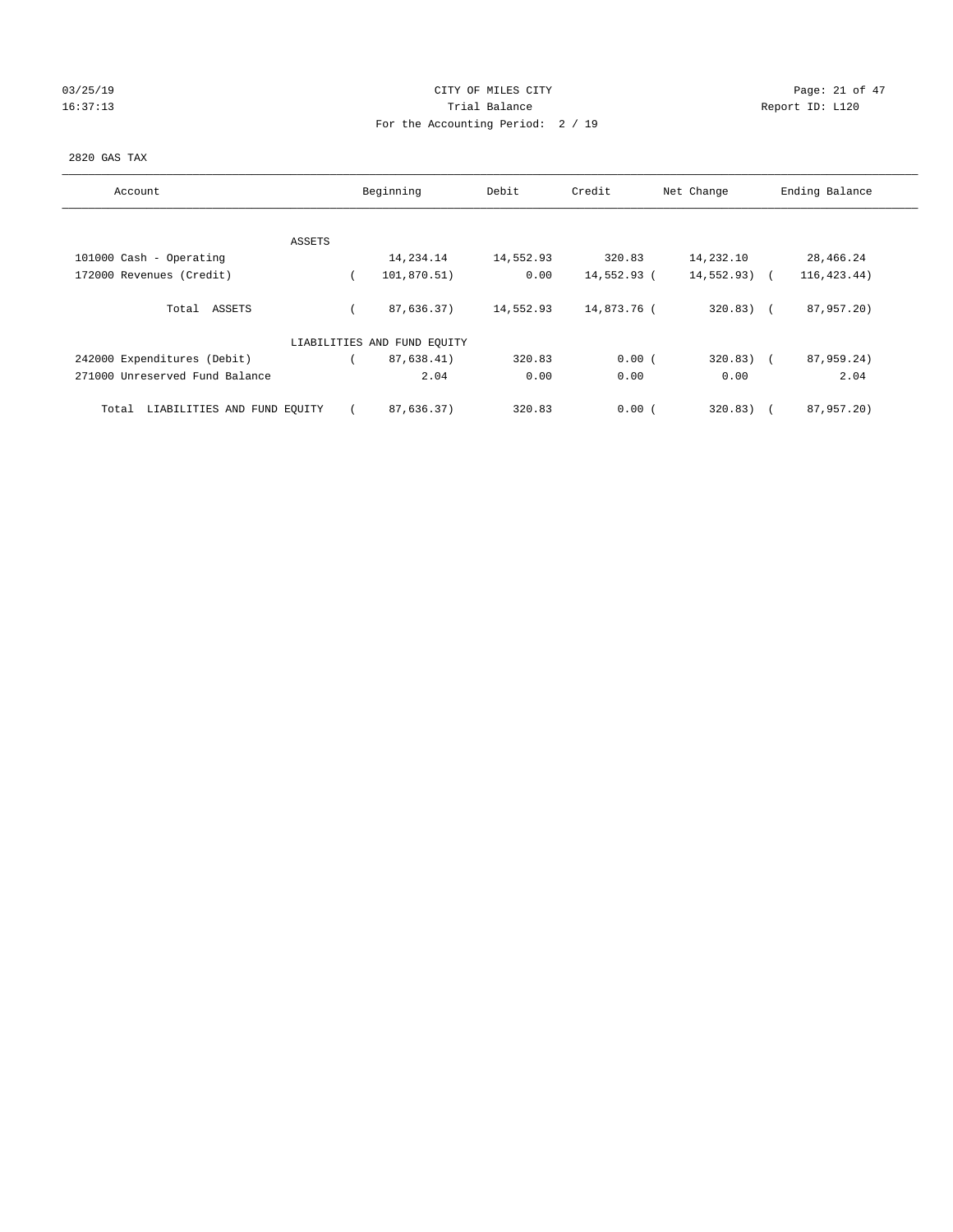# $CITY$  OF MILES  $CITY$  and the contract of  $CITY$  and  $P_0 = P_1 + P_2$  and  $P_1 = P_2 + P_3$  and  $P_2 = P_3 + P_4$  and  $P_3 = P_4$  and  $P_4 = P_5$  and  $P_5 = P_6$  and  $P_6 = P_7$  and  $P_7 = P_6$  and  $P_8 = P_7$  and  $P_9 = P_7$  and  $P_8 = P_8$  and  $P_9 = P_$ 16:37:13 Channel Balance Trial Balance Report ID: L120 For the Accounting Period: 2 / 19

### 2821 HB473- Fuel Tax

| Account                           | Beginning                   | Debit | Credit | Net Change | Ending Balance |
|-----------------------------------|-----------------------------|-------|--------|------------|----------------|
| <b>ASSETS</b>                     |                             |       |        |            |                |
| 102131 Restricted Cash- HB473     | 3,290.79                    | 0.00  | 0.00   | 0.00       | 3,290.79       |
| Total ASSETS                      | 3,290.79                    | 0.00  | 0.00   | 0.00       | 3,290.79       |
|                                   | LIABILITIES AND FUND EQUITY |       |        |            |                |
| 271000 Unreserved Fund Balance    | 3,290.79                    | 0.00  | 0.00   | 0.00       | 3,290.79       |
| Total LIABILITIES AND FUND EOUITY | 3,290.79                    | 0.00  | 0.00   | 0.00       | 3,290.79       |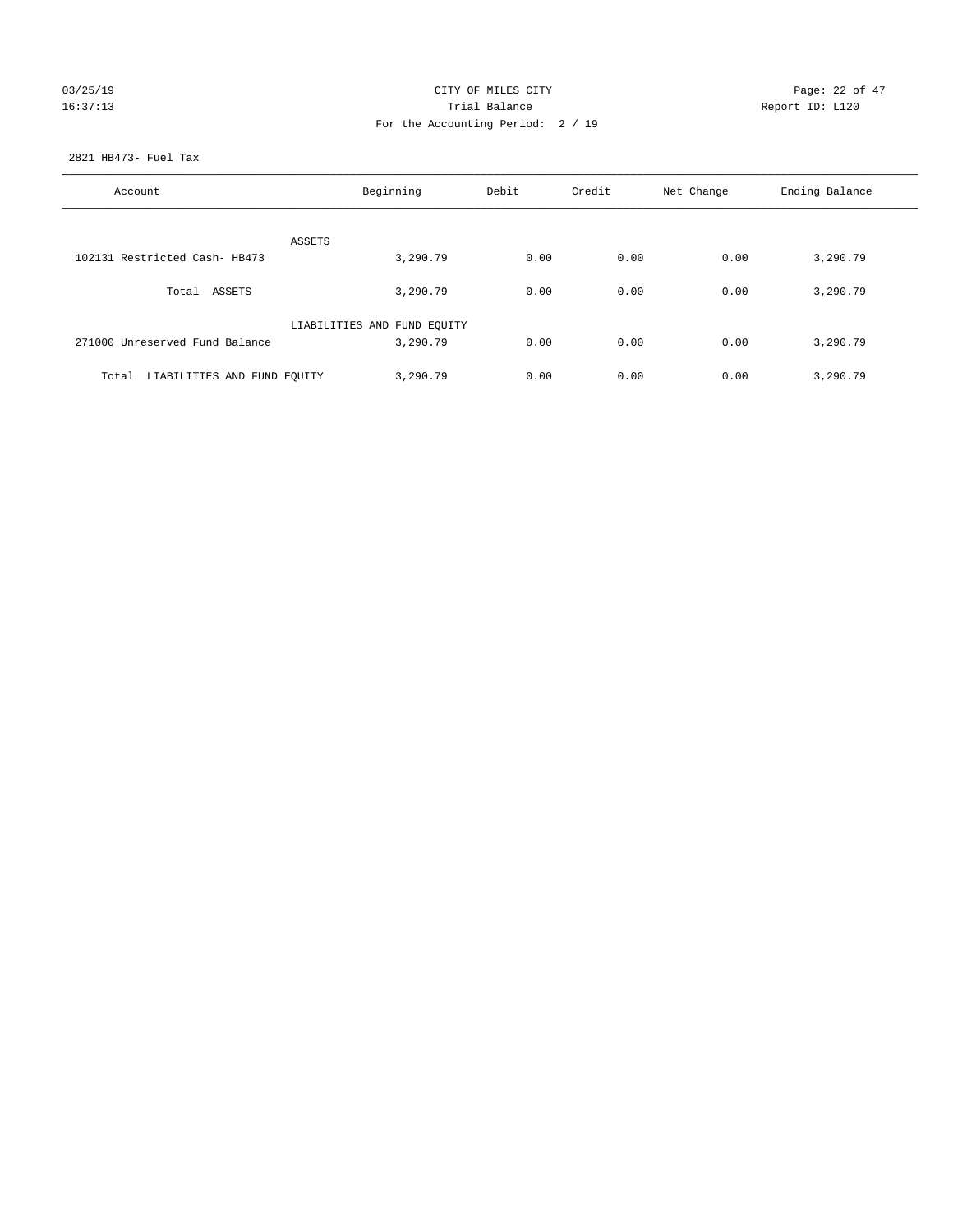## 03/25/19 Page: 23 of 47 16:37:13 Channel Balance Trial Balance Report ID: L120 For the Accounting Period: 2 / 19

#### 2850 911 EMERGENCY

| Account                              |          | Beginning                   | Debit     | Credit       | Net Change   | Ending Balance |
|--------------------------------------|----------|-----------------------------|-----------|--------------|--------------|----------------|
|                                      |          |                             |           |              |              |                |
|                                      | ASSETS   |                             |           |              |              |                |
| 101000 Cash - Operating              |          | 323, 384.84                 | 46,618.20 | 5,124.73     | 41,493.47    | 364,878.31     |
| 101200 Enhanced 911 Cash             |          | 60.23                       | 0.00      | 0.00         | 0.00         | 60.23          |
| 172000 Revenues (Credit)             | $\left($ | 127,299.93)                 | 0.00      | 46,618.20 (  | 46,618.20)   | 173, 918.13)   |
| Total ASSETS                         |          | 196, 145. 14                | 46,618.20 | 51,742.93 (  | 5, 124, 73)  | 191,020.41     |
|                                      |          | LIABILITIES AND FUND EQUITY |           |              |              |                |
| 202000 Accounts Payable              |          | 0.00                        | 5,124.73  | 5,124.73     | 0.00         | 0.00           |
| 242000 Expenditures (Debit)          |          | 94,357.06)                  | 5,124.73  | 0.00(        | $5,124.73$ ( | 99, 481. 79)   |
| 271000 Unreserved Fund Balance       |          | 290,502.20                  | 0.00      | 0.00         | 0.00         | 290,502.20     |
| LIABILITIES AND FUND EQUITY<br>Total |          | 196, 145. 14                | 10,249.46 | $5,124.73$ ( | 5, 124.73)   | 191,020.41     |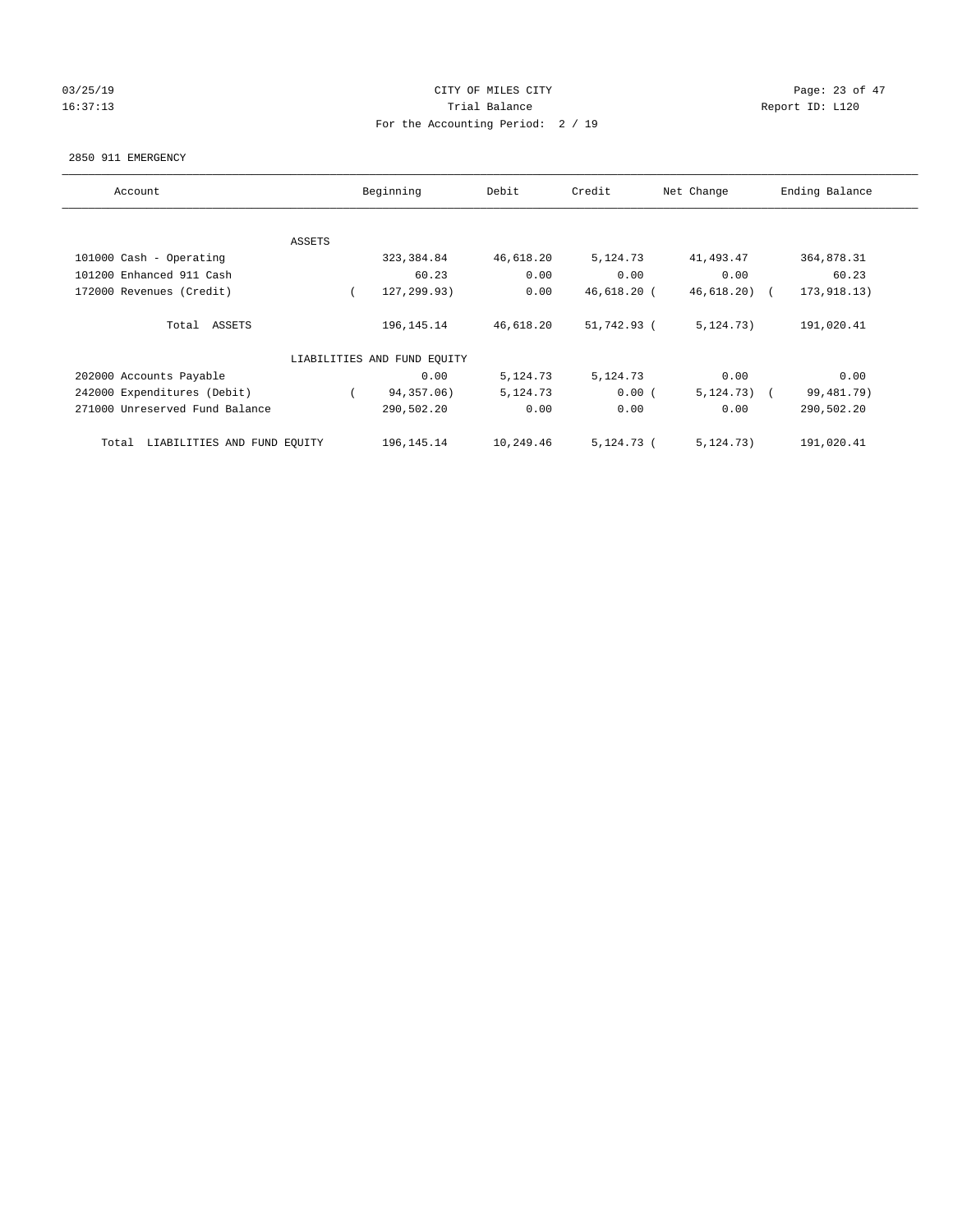# 03/25/19 Page: 24 of 47 16:37:13 Channel Balance Trial Balance Report ID: L120 For the Accounting Period: 2 / 19

#### 2880 LIBRARY GRANTS

| Account                                | Beginning                   | Debit    | Credit       | Net Change    | Ending Balance |
|----------------------------------------|-----------------------------|----------|--------------|---------------|----------------|
|                                        |                             |          |              |               |                |
| ASSETS                                 |                             |          |              |               |                |
| 101000 Cash - Operating                | 1,891.00)                   | 0.00     | $2,113.50$ ( | $2, 113.50$ ( | 4,004.50)      |
| 101003 Cash - per capita               | 15,884.42                   | 0.00     | 0.00         | 0.00          | 15,884.42      |
| 101020 Cash - Partners Program         | 35,182.70                   | 0.00     | 0.00         | 0.00          | 35,182.70      |
| 101030 Cash - Sagebrush Fed/Base Grant | 17,585.24                   | 0.00     | 0.00         | 0.00          | 17,585.24      |
| 172000 Revenues (Credit)               | 4,610.08)                   | 0.00     | 0.00         | 0.00          | 4,610.08)      |
| Total ASSETS                           | 62,151.28                   | 0.00     | $2,113.50$ ( | 2, 113.50)    | 60,037.78      |
|                                        | LIABILITIES AND FUND EQUITY |          |              |               |                |
| 202000 Accounts Payable                | 0.00                        | 2,113.50 | 2,113.50     | 0.00          | 0.00           |
| 242000 Expenditures (Debit)            | 3,027.74)                   | 2,113.50 | 0.00(        | $2,113.50$ (  | 5, 141.24)     |
| 271000 Unreserved Fund Balance         | 65,179.02                   | 0.00     | 0.00         | 0.00          | 65,179.02      |
| LIABILITIES AND FUND EQUITY<br>Total   | 62,151.28                   | 4,227.00 | $2,113.50$ ( | 2, 113.50)    | 60,037.78      |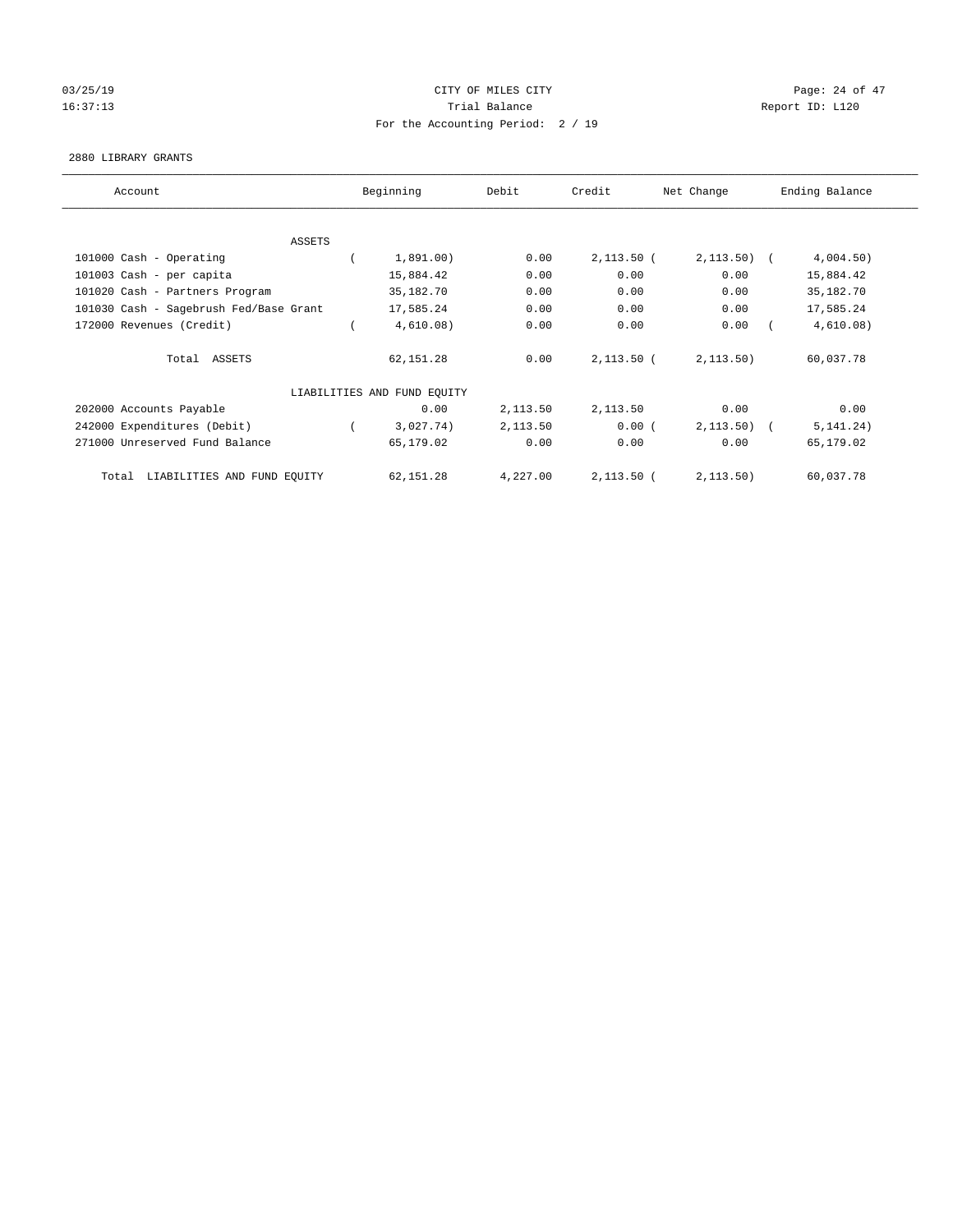# 03/25/19 Page: 25 of 47 16:37:13 **Trial Balance Trial Balance Report ID:** L120 For the Accounting Period: 2 / 19

## 2935 Historic Preservation

| Account                              |        | Beginning                   | Debit | Credit | Net Change | Ending Balance |
|--------------------------------------|--------|-----------------------------|-------|--------|------------|----------------|
|                                      |        |                             |       |        |            |                |
|                                      | ASSETS |                             |       |        |            |                |
| 101000 Cash - Operating              |        | 13,654.53                   | 0.00  | 7.30(  | 7.30)      | 13,647.23      |
| 172000 Revenues (Credit)             |        | 4,950.00                    | 0.00  | 0.00   | 0.00       | 4,950.00       |
| Total ASSETS                         |        | 8,704.53                    | 0.00  | 7.30(  | 7.30)      | 8,697.23       |
|                                      |        | LIABILITIES AND FUND EQUITY |       |        |            |                |
| 202000 Accounts Payable              |        | 0.00                        | 6.80  | 6.80   | 0.00       | 0.00           |
| 242000 Expenditures (Debit)          |        | 1,104.51)                   | 7.30  | 0.00(  | 7.30)      | 1, 111.81)     |
| 271000 Unreserved Fund Balance       |        | 9,809.04                    | 0.00  | 0.00   | 0.00       | 9,809.04       |
| Total<br>LIABILITIES AND FUND EQUITY |        | 8,704.53                    | 14.10 | 6.80(  | 7.30)      | 8,697.23       |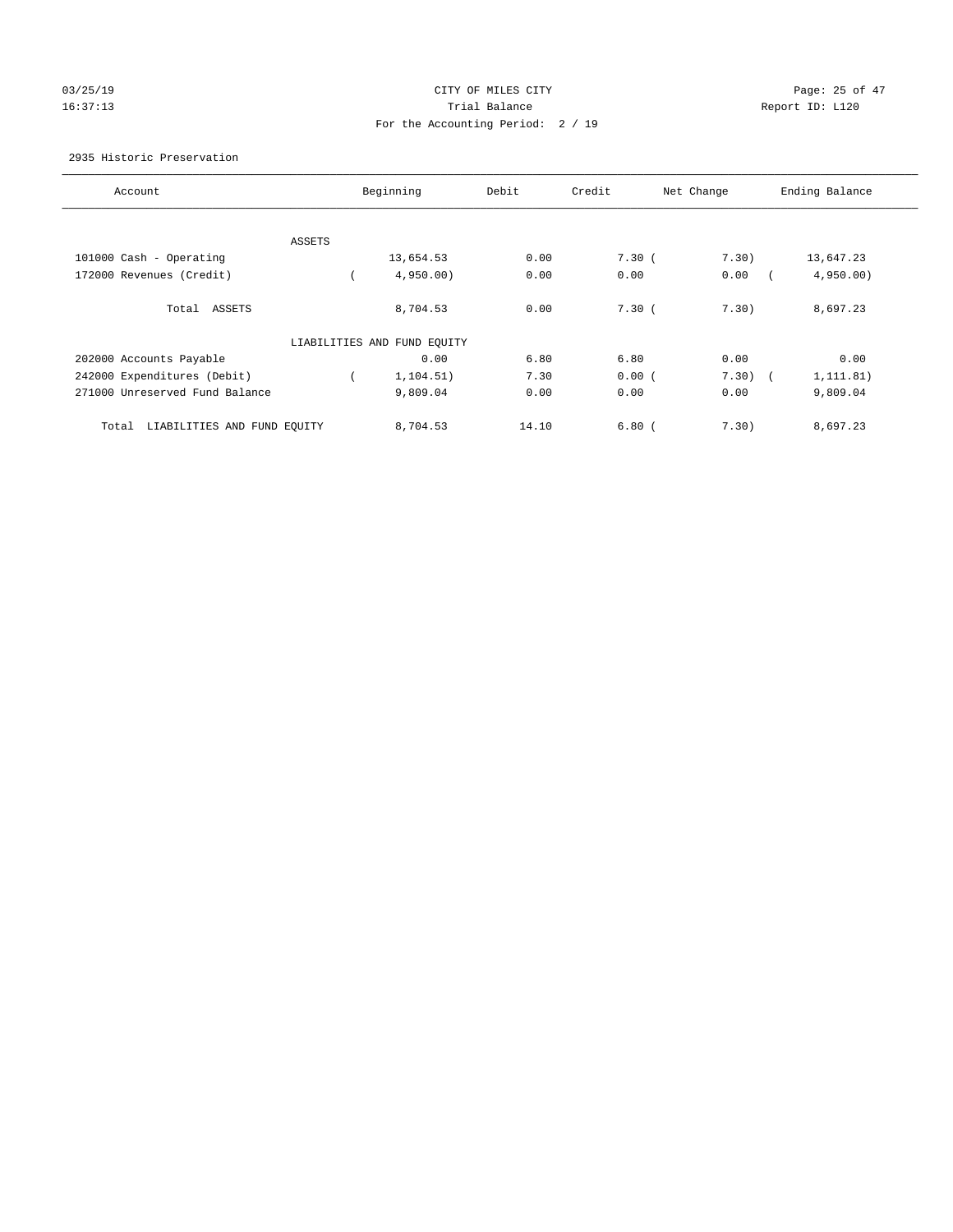# 03/25/19 Page: 26 of 47 16:37:13 Channel Balance Trial Balance Report ID: L120 For the Accounting Period: 2 / 19

2985 RETIRED SENIOR VOLUNTEER PROG (RSVP)

| Account                                    | Beginning                   | Debit     | Credit       | Net Change   | Ending Balance |
|--------------------------------------------|-----------------------------|-----------|--------------|--------------|----------------|
|                                            |                             |           |              |              |                |
| <b>ASSETS</b>                              |                             | 7,596.94  |              | 555.95       |                |
| 101000 Cash - Operating                    | 7,422.94)                   |           | 7,040.99     |              | 6,866.99)      |
| 101004 RSVP Non-Federal Cash Operating-Cus | 16,394.36                   | 0.00      | $2,396.04$ ( | 2,396.04)    | 13,998.32      |
| 101008 RSVP- Custer Excess                 | 8,936.57                    | 0.00      | $50.26$ (    | 50.26)       | 8,886.31       |
| 103100 Petty Cash-                         | 200.00                      | 0.00      | 0.00         | 0.00         | 200.00         |
| 172000 Revenues (Credit)                   | 50, 937.04)                 | 0.00      | 7,596.94 (   | 7,596.94)    | 58,533.98)     |
| Total ASSETS                               | 32,829.05)                  | 7,596.94  | 17,084.23 (  | $9,487.29$ ( | 42, 316.34)    |
|                                            | LIABILITIES AND FUND EQUITY |           |              |              |                |
| 202000 Accounts Payable                    | 0.00                        | 3,838.48  | 3,838.48     | 0.00         | 0.00           |
| 242000 Expenditures (Debit)                | 51,000.44)                  | 9,487.29  | 0.00(        | 9,487.29     | 60,487.73)     |
| 271000 Unreserved Fund Balance             | 18, 171.39                  | 0.00      | 0.00         | 0.00         | 18, 171.39     |
| LIABILITIES AND FUND EQUITY<br>Total       | 32,829.05)                  | 13,325.77 | $3,838.48$ ( | $9,487,29$ ( | 42, 316.34)    |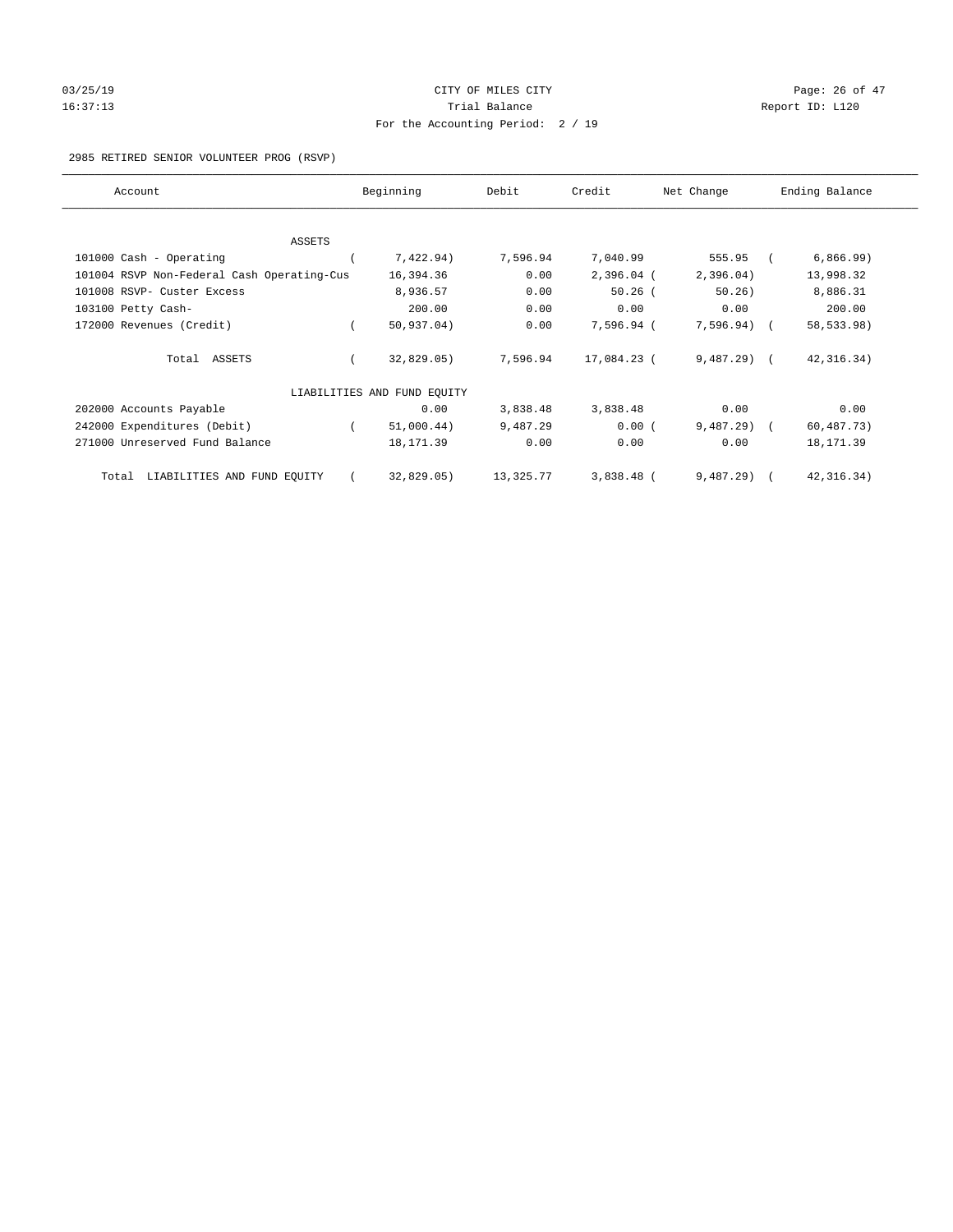3300 Judgement & Losses-Power Settlement

| Account                                     | Beginning                   | Debit | Credit | Net Change | Ending Balance                    |
|---------------------------------------------|-----------------------------|-------|--------|------------|-----------------------------------|
| ASSETS                                      |                             |       |        |            |                                   |
| 115208 Taxes Receivable - Personal 2008     | 0.47)                       | 0.00  | 0.00   | 0.00       | 0.47)<br>$\sqrt{2}$               |
| Total ASSETS                                | 0.47)                       | 0.00  | 0.00   | 0.00       | 0.47)<br>$\sqrt{2}$               |
|                                             | LIABILITIES AND FUND EQUITY |       |        |            |                                   |
| 223200 Deferred Revenue - Pers Prop Taxes ( | 0.47)                       | 0.00  | 0.00   | 0.00       | 0.47)<br>$\overline{\phantom{a}}$ |
| Total LIABILITIES AND FUND EOUITY           | 0.47)                       | 0.00  | 0.00   | 0.00       | 0.47)                             |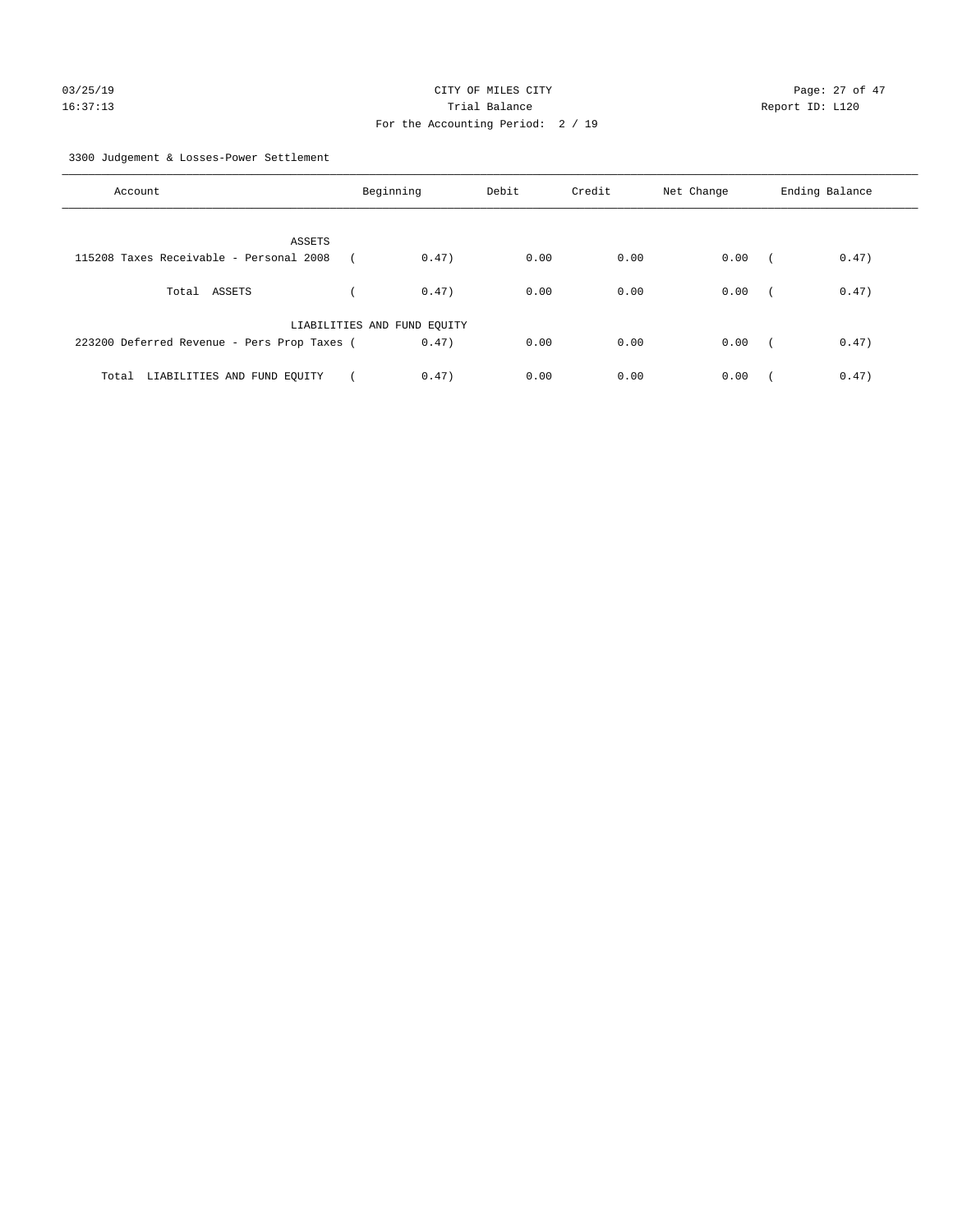## 03/25/19 Page: 28 of 47 16:37:13 Trial Balance Report ID: L120 For the Accounting Period: 2 / 19

3400 SID REVOLVING FUND

| Account                              | Beginning                   | Debit | Credit | Net Change | Ending Balance |
|--------------------------------------|-----------------------------|-------|--------|------------|----------------|
| ASSETS                               |                             |       |        |            |                |
| 101000 Cash - Operating              | 2,985.00                    | 0.00  | 0.00   | 0.00       | 2,985.00       |
| Total ASSETS                         | 2,985.00                    | 0.00  | 0.00   | 0.00       | 2,985.00       |
|                                      | LIABILITIES AND FUND EQUITY |       |        |            |                |
| 271000 Unreserved Fund Balance       | 2,985.00                    | 0.00  | 0.00   | 0.00       | 2,985.00       |
| LIABILITIES AND FUND EQUITY<br>Total | 2,985.00                    | 0.00  | 0.00   | 0.00       | 2,985.00       |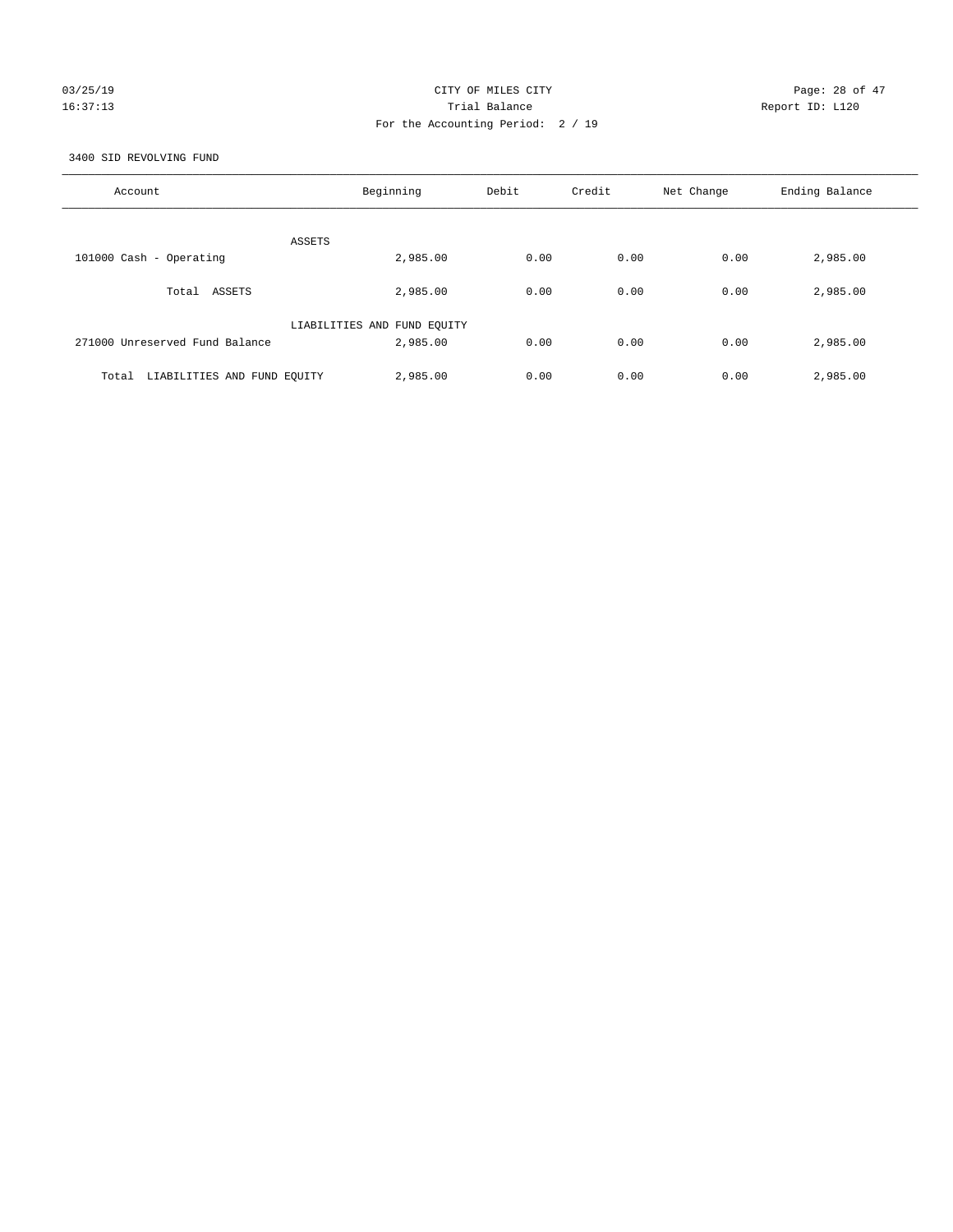# $O3/25/19$  Page: 29 of 47 16:37:13 Channel Balance Trial Balance Report ID: L120 For the Accounting Period: 2 / 19

#### 3670 SID 211

| Account                                    | Beginning                   | Debit | Credit | Net Change | Ending Balance |
|--------------------------------------------|-----------------------------|-------|--------|------------|----------------|
|                                            |                             |       |        |            |                |
| ASSETS                                     |                             |       |        |            |                |
| 101000 Cash - Operating                    | 9,892.54                    | 0.00  | 0.00   | 0.00       | 9,892.54       |
| 118000 Special Assessments Receivable 2000 | 2,551.35                    | 0.00  | 0.00   | 0.00       | 2,551.35       |
| 118150 Special Assessments Receivables-201 | 1,224.81                    | 0.00  | 0.00   | 0.00       | 1,224.81       |
| 118180 Special Assessments Received-2018   | 1,430.81                    | 0.00  | 0.00   | 0.00       | 1,430.81       |
| 119000 Special Assmt Recbl - Deferred      | 37,169.39                   | 0.00  | 0.00   | 0.00       | 37,169.39      |
| 172000 Revenues (Credit)                   | 2,359.25                    | 0.00  | 0.00   | 0.00       | 2,359.25       |
| Total ASSETS                               | 49,909.65                   | 0.00  | 0.00   | 0.00       | 49,909.65      |
|                                            | LIABILITIES AND FUND EQUITY |       |        |            |                |
| 223000 Deferred Revenue/Uncollected Taxes  | 42,376.36                   | 0.00  | 0.00   | 0.00       | 42,376.36      |
| 242000 Expenditures (Debit)                | 5,317.83)                   | 0.00  | 0.00   | 0.00       | 5,317.83)      |
| 271000 Unreserved Fund Balance             | 12,851.12                   | 0.00  | 0.00   | 0.00       | 12,851.12      |
| LIABILITIES AND FUND EQUITY<br>Total       | 49,909.65                   | 0.00  | 0.00   | 0.00       | 49,909.65      |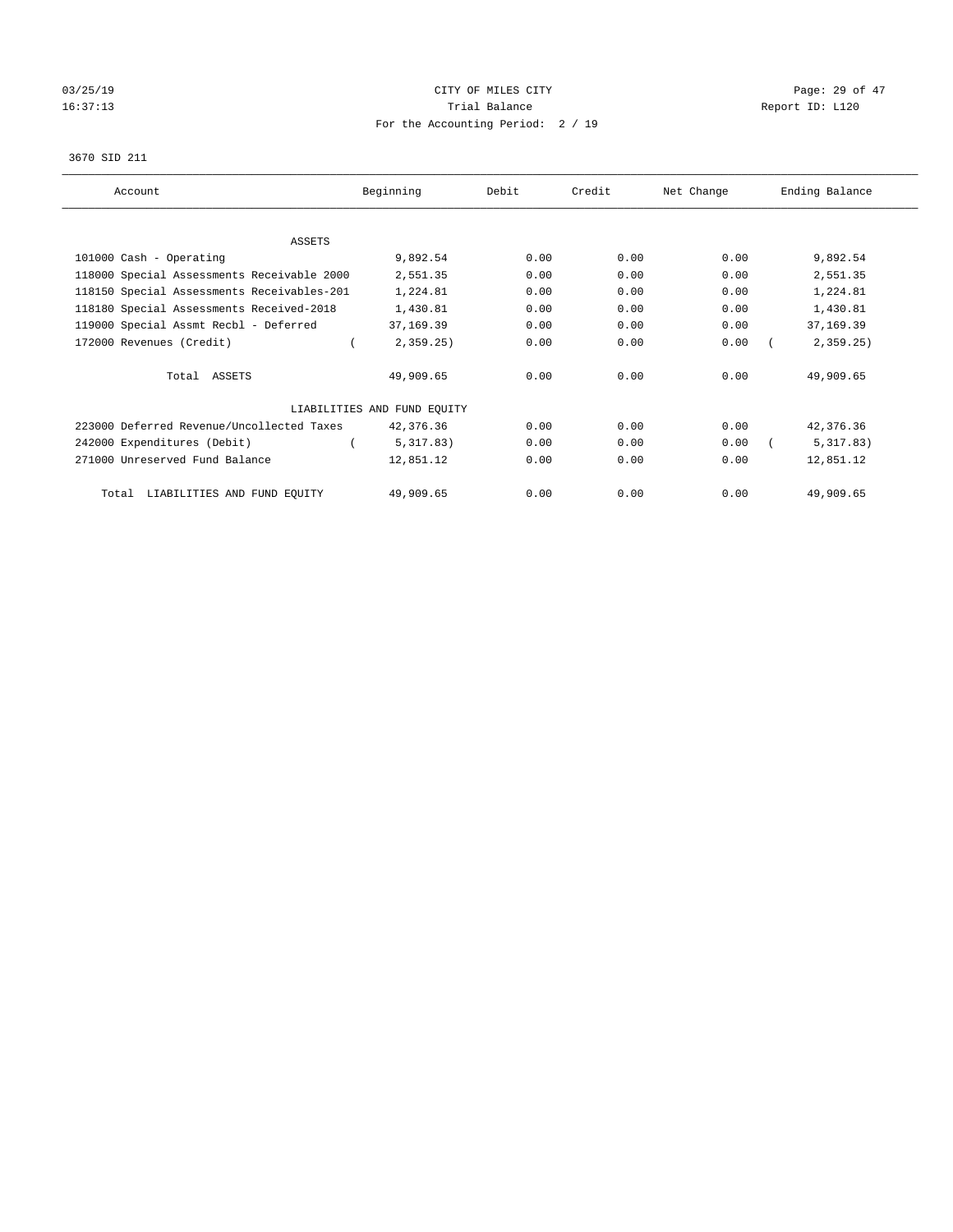## 4000 General Fund Capitol Improvement Fund

| Account                              |        | Beginning                   | Debit | Credit | Net Change | Ending Balance |
|--------------------------------------|--------|-----------------------------|-------|--------|------------|----------------|
|                                      |        |                             |       |        |            |                |
|                                      | ASSETS |                             |       |        |            |                |
| 101000 Cash - Operating              |        | 69,795.73                   | 0.00  | 0.00   | 0.00       | 69,795.73      |
| 172000 Revenues (Credit)             |        | 679.15)                     | 0.00  | 0.00   | 0.00       | 679.15)        |
| Total ASSETS                         |        | 69,116.58                   | 0.00  | 0.00   | 0.00       | 69,116.58      |
|                                      |        | LIABILITIES AND FUND EQUITY |       |        |            |                |
| 242000 Expenditures (Debit)          |        | 25,799.00)                  | 0.00  | 0.00   | 0.00       | 25,799.00      |
| 271000 Unreserved Fund Balance       |        | 94, 915.58                  | 0.00  | 0.00   | 0.00       | 94, 915.58     |
| LIABILITIES AND FUND EQUITY<br>Total |        | 69,116.58                   | 0.00  | 0.00   | 0.00       | 69,116.58      |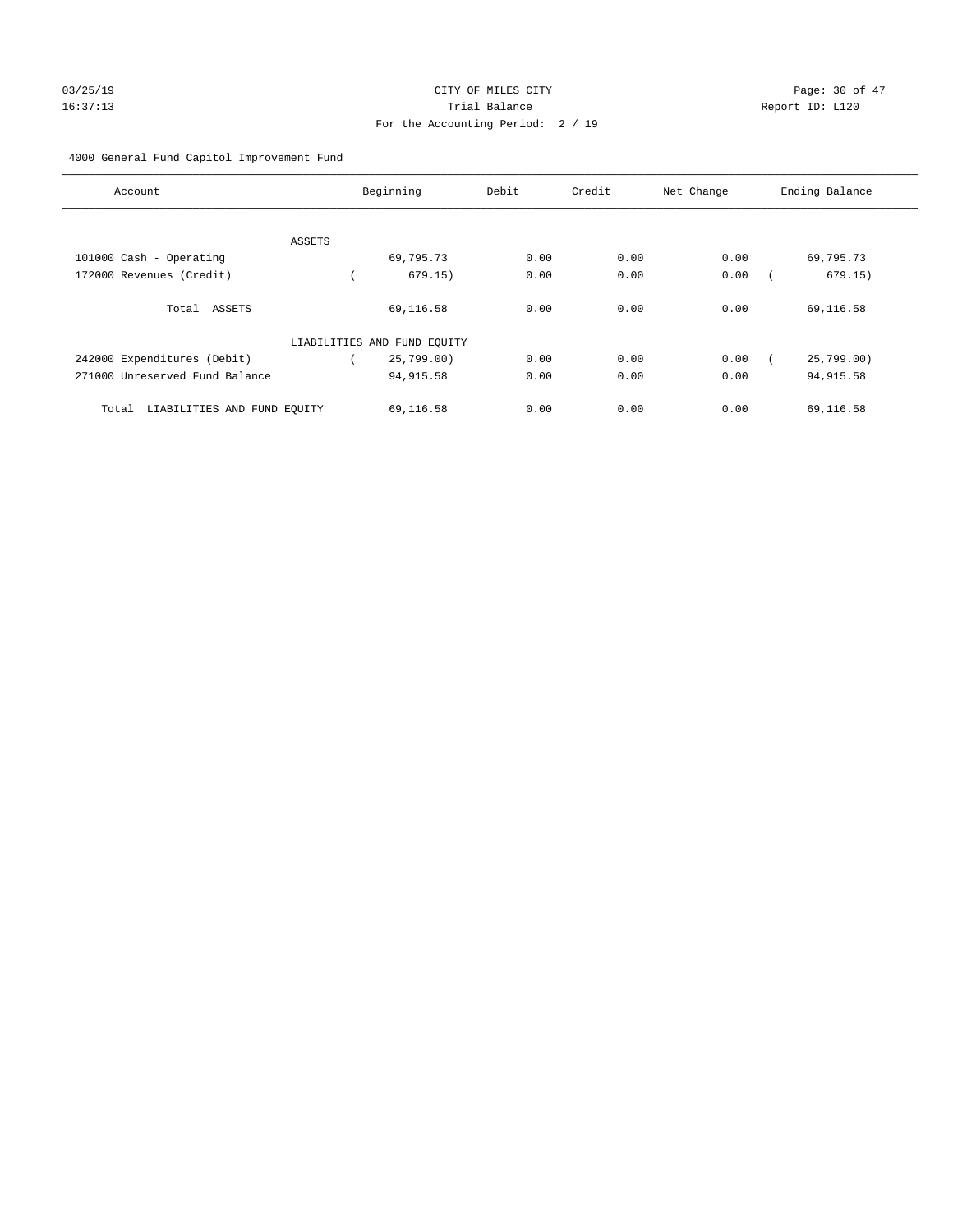# $CITY$  OF MILES  $CITY$  and the contract of  $P47$ 16:37:13 Trial Balance Report ID: L120 For the Accounting Period: 2 / 19

4050 Ambulance Capital Improvement Fund

| Account                              | Beginning                   | Debit | Credit | Net Change | Ending Balance |
|--------------------------------------|-----------------------------|-------|--------|------------|----------------|
| <b>ASSETS</b>                        |                             |       |        |            |                |
| 101000 Cash - Operating              | 13,779.06                   | 0.00  | 0.00   | 0.00       | 13,779.06      |
| Total ASSETS                         | 13,779.06                   | 0.00  | 0.00   | 0.00       | 13,779.06      |
|                                      | LIABILITIES AND FUND EQUITY |       |        |            |                |
| 271000 Unreserved Fund Balance       | 13,779.06                   | 0.00  | 0.00   | 0.00       | 13,779.06      |
| LIABILITIES AND FUND EQUITY<br>Total | 13,779.06                   | 0.00  | 0.00   | 0.00       | 13,779.06      |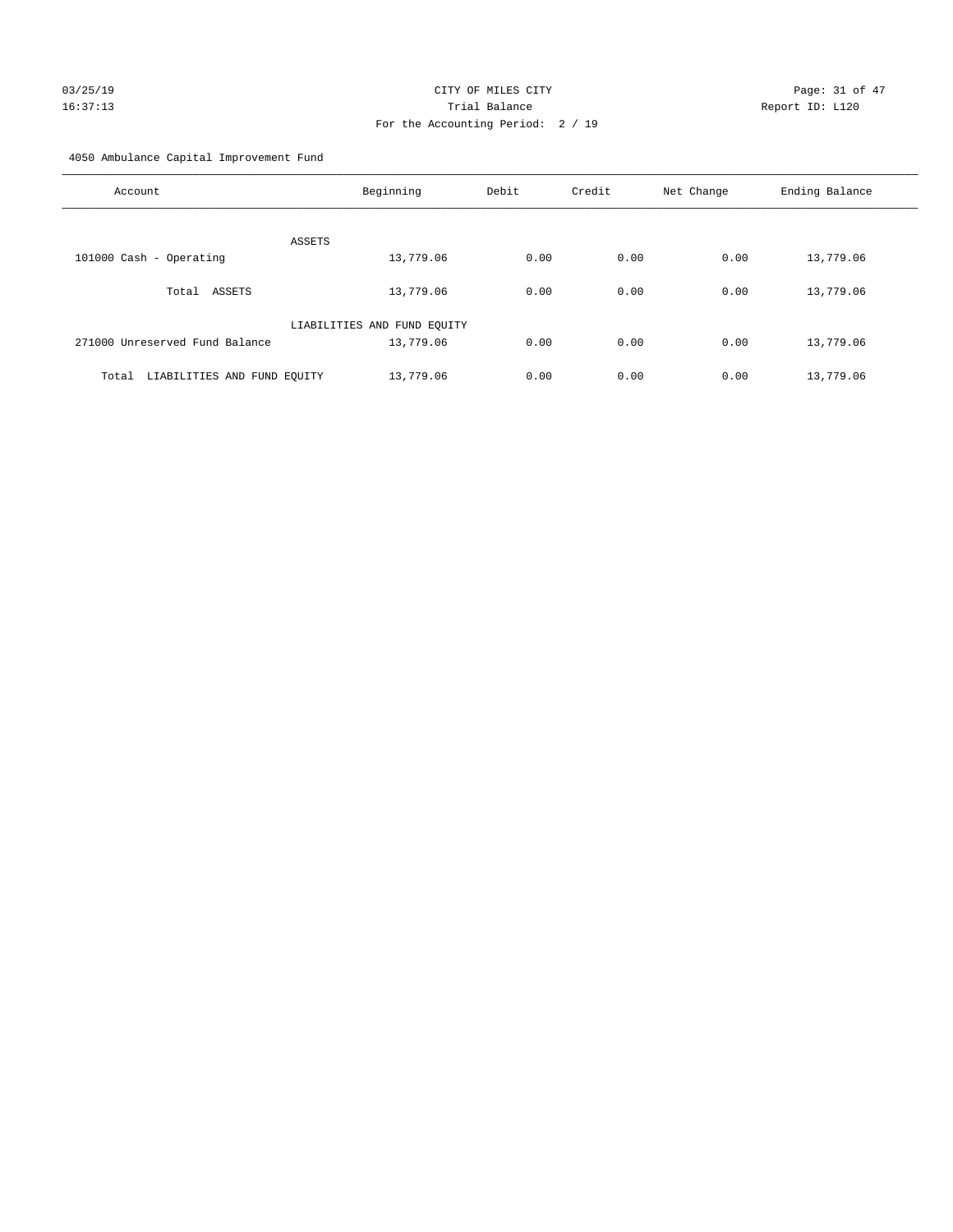# 03/25/19 Page: 32 of 47 16:37:13 Channel Balance Trial Balance Report ID: L120 For the Accounting Period: 2 / 19

4060 CAPITAL IMPROV-PUBLIC WORKS

| Account                              |        | Beginning                   | Debit  | Credit     | Net Change | Ending Balance |
|--------------------------------------|--------|-----------------------------|--------|------------|------------|----------------|
|                                      |        |                             |        |            |            |                |
|                                      | ASSETS |                             |        |            |            |                |
| 101000 Cash - Operating              |        | 662,654.56                  | 0.00   | $300.00$ ( | 300.00     | 662, 354.56    |
| 122000 Accounts Receivable           |        | 300.00                      | 0.00   | $300.00$ ( | 300.00)    | 0.00           |
| 172000 Revenues (Credit)             |        | 283,009.47)                 | 600.00 | 0.00       | 600.00     | 282, 409.47)   |
| Total ASSETS                         |        | 379,945.09                  | 600.00 | 600.00     | 0.00       | 379,945.09     |
|                                      |        | LIABILITIES AND FUND EQUITY |        |            |            |                |
| 202000 Accounts Payable              |        | 0.00                        | 300.00 | 300.00     | 0.00       | 0.00           |
| 242000 Expenditures (Debit)          |        | 21,000.00)                  | 0.00   | 0.00       | 0.00       | 21,000.00)     |
| 271000 Unreserved Fund Balance       |        | 400,945.09                  | 0.00   | 0.00       | 0.00       | 400,945.09     |
| LIABILITIES AND FUND EQUITY<br>Total |        | 379,945.09                  | 300.00 | 300.00     | 0.00       | 379,945.09     |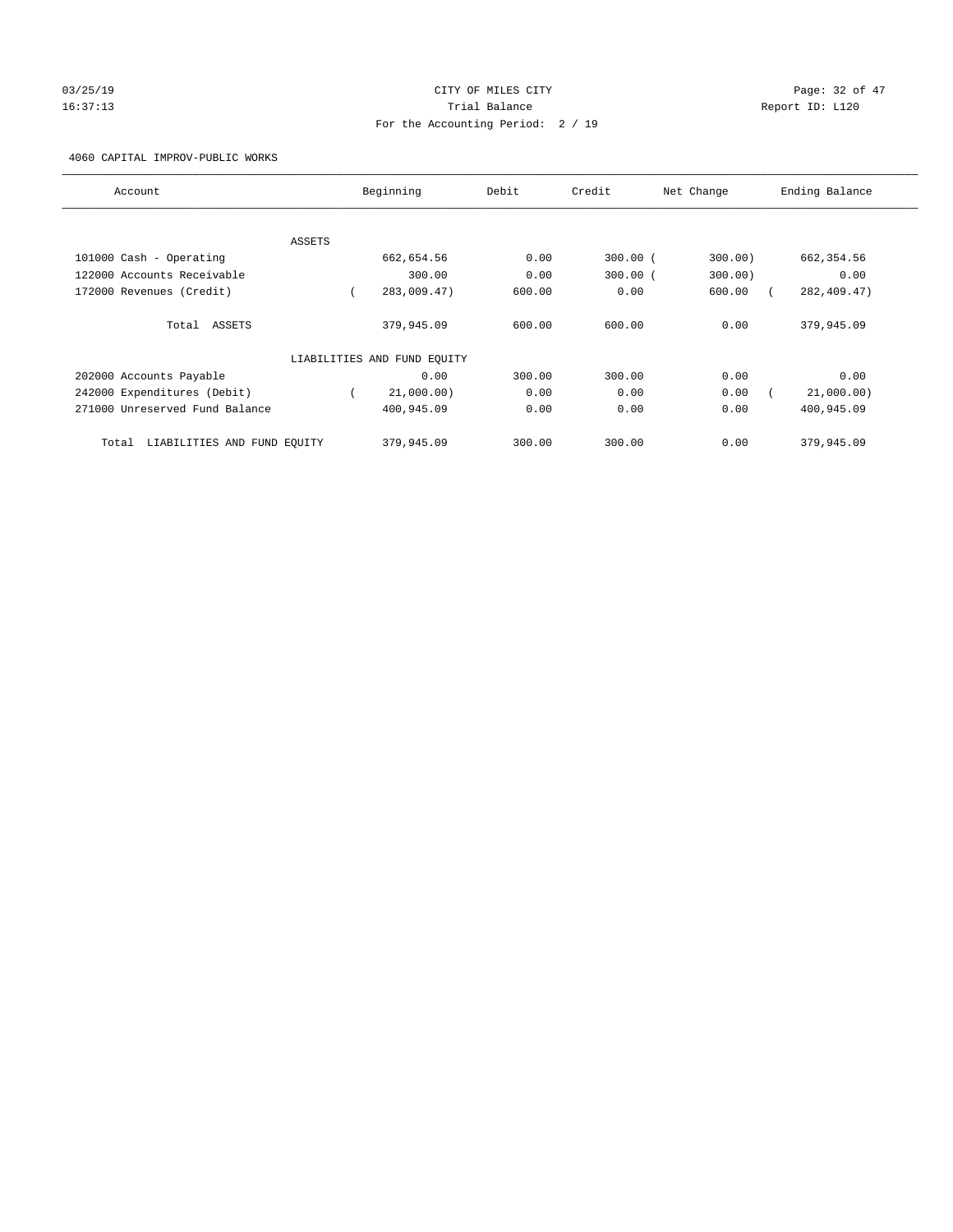# 03/25/19 Page: 33 of 47 16:37:13 Trial Balance Report ID: L120 For the Accounting Period: 2 / 19

#### 5210 WATER UTILITY

| Account                                     | Beginning                   | Debit      | Credit       | Net Change  | Ending Balance             |
|---------------------------------------------|-----------------------------|------------|--------------|-------------|----------------------------|
| ASSETS                                      |                             |            |              |             |                            |
| 101000 Cash - Operating                     | 3, 258, 715. 74             | 143,011.17 | 130,988.63   | 12,022.54   | 3, 270, 738.28             |
| 101010 Deposit Cash                         | 96,600.00                   | 2,100.00   | $3,050.00$ ( | 950.00)     | 95,650.00                  |
| 102240 Cash - Replacement & Depreciation    | 1,489,589.35                | 0.00       | 0.00         | 0.00        | 1,489,589.35               |
| 102250 Cash - System Devlopment Fees        | 310,709.92                  | 0.00       | 0.00         | 0.00        | 310,709.92                 |
| 102270 Cash - Curb Stop Replacement Fee     | 343,621.38                  | 3,425.19   | 1,021.21     | 2,403.98    | 346,025.36                 |
| 102312 RevBnd/CurYearDebt-DNRC/CarbonTank   | 11,775.11                   | 11,563.23  | 0.00         | 11,563.23   | 23, 338.34                 |
| 102313 RevBnd/CurYearDebt-DNRC/NE WtrLine   | 12,468.42                   | 11,756.56  | 0.00         | 11,756.56   | 24, 224.98                 |
| 102315 RevBnd/CurYearDebt-ARRA/NE Water Li  | 1,019.45                    | 1,536.35   | 0.00         | 1,536.35    | 2,555.80                   |
| 102322 RevBnd/Reserve-DNRC/CarbonTank       | 153,009.00                  | 0.00       | 0.00         | 0.00        | 153,009.00                 |
| 102323 RevBnd/Reserve-DNRC/NE WtrLine       | 128,653.00                  | 0.00       | 0.00         | 0.00        | 128,653.00                 |
| 102325 RevBnd/Reserve-ARRA B-NE Waterline   | 18,245.00                   | 0.00       | 0.00         | 0.00        | 18,245.00                  |
| 103000 Petty Cash                           | 330.00                      | 0.00       | 0.00         | 0.00        | 330.00                     |
| 122000 Accounts Receivable                  | 160,395.80                  | 139,623.30 | 144,690.82 ( | 5,067.52)   | 155,328.28                 |
| 122020 Accounts Receivable-\$2.00 State Ass | 6,933.45                    | 0.00       | $5,565.00$ ( | 5, 565.00)  | 1,368.45                   |
| 162000 Deferred outflows-GASB68             | 159,755.00                  | 0.00       | 0.00         | 0.00        | 159,755.00                 |
| 172000 Revenues (Credit)                    | (1, 345, 918.66)            | 4,580.00   | 134,278.38 ( | 129,698.38) | 1,475,617.04)              |
| 181000 Land                                 | 41,844.00                   | 0.00       | 0.00         | 0.00        | 41,844.00                  |
| 182000 Buildings                            | 22,997.00                   | 0.00       | 0.00         | 0.00        | 22,997.00                  |
| 182100 Allowance for Depr - Buildings (Cre( | 22,997.00)                  | 0.00       | 0.00         | 0.00        | 22,997.00)                 |
| 186000 Machinery and Equipment              | 453,741.42                  | 0.00       | 0.00         | 0.00        | 453,741.42                 |
| 186100 Allowance for Depr - Machinery & Eq( | 311,381.00)                 | 0.00       | 0.00         | 0.00        | 311,381.00)                |
| 188000 Const. Work in Progress-NE Wtr Line  | 40,080.74                   | 0.00       | 0.00         | 0.00        | 40,080.74                  |
| 189100 Source of Supply                     | 3, 448, 234.49              | 0.00       | 0.00         | 0.00        | 3,448,234.49               |
| 189110 Allowance for Depreciation - Source( | 706, 399.00)                | 0.00       | 0.00         | 0.00        | 706,399.00)<br>$\left($    |
| 189300 Treatment Plant                      | 3,740,287.07                | 0.00       | 0.00         | 0.00        | 3,740,287.07               |
| 189310 Allowance for Depr - Treatment Plan( | 2,009,989.00)               | 0.00       | 0.00         | 0.00        | 2,009,989.00<br>$\sqrt{2}$ |
| 189400 Transmission & Distribution          | 13, 418, 565.26             | 0.00       | 0.00         | 0.00        | 13, 418, 565.26            |
| 189410 Allowance for Depr - Trans & Distri( | 4,233,563.00)               | 0.00       | 0.00         | 0.00        | (4, 233, 563.00)           |
| 199901 OPEB Deferred Outflow                | 9,115.00                    | 0.00       | 0.00         | 0.00        | 9,115.00                   |
| Total ASSETS                                | 18,696,437.94               | 317,595.80 | 419,594.04 ( | 101,998.24) | 18,594,439.70              |
|                                             | LIABILITIES AND FUND EQUITY |            |              |             |                            |
| 202000 Accounts Payable                     | 0.00                        | 42,777.95  | 42,777.95    | 0.00        | 0.00                       |
| 214000 Deposits Payable                     | 96,600.00                   | 3,050.00   | $2,100.00$ ( | 950.00)     | 95,650.00                  |
| 214010 Refunds Payable<br>$\left($          | 456.27)                     | 649.99     | 649.99       | 0.00        | 456.27)                    |
| 223801 OPEB Deferred Inflows                | 2,157.00                    | 0.00       | 0.00         | 0.00        | 2,157.00                   |
| 223899 Deferred inflows-GASB 68             | 5,550.00                    | 0.00       | 0.00         | 0.00        | 5,550.00                   |
| 231000 BONDS PAYABLE                        | 4,326,000.00                | 0.00       | 0.00         | 0.00        | 4,326,000.00               |
| 237000 Net Pension liability-GASB 68        | 679,857.00                  | 0.00       | 0.00         | 0.00        | 679,857.00                 |
| 238000 Other Post Employment Benefits       | 67,353.00                   | 0.00       | 0.00         | 0.00        | 67,353.00                  |
| 239000 Compensated Absences Payable         | 86,077.00                   | 0.00       | 0.00         | 0.00        | 86,077.00                  |
| 242000 Expenditures (Debit)                 | (1, 596, 795.63)            | 101,112.86 | 64.62 (      | 101,048.24) | 1,697,843.87)              |
| 250300 Reserve Revenue Bond - Current Debt  | 323, 303.85                 | 0.00       | 0.00         | 0.00        | 323, 303.85                |
| 250500 Reserve - System Dev Fees            | 171,098.25                  | 0.00       | 0.00         | 0.00        | 171,098.25                 |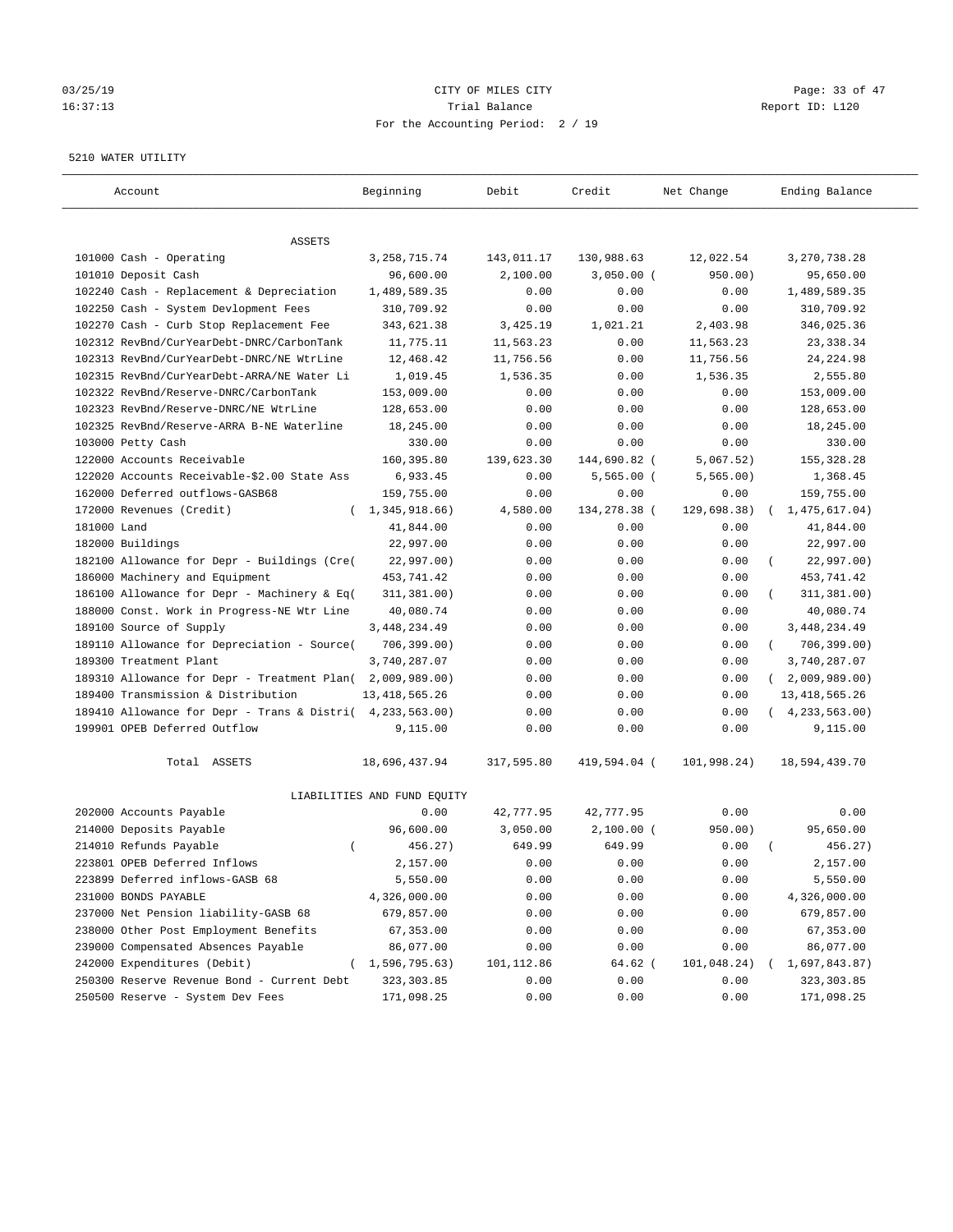| 5/19 |  |  |
|------|--|--|
| 7:13 |  |  |

# 03/25/19 Page: 34 of 47 16:37:13 Channel Balance Trial Balance Report ID: L120 For the Accounting Period: 2 / 19

5210 WATER UTILITY

| Account                                    | Beginning     | Debit      | Credit      | Net Change  | Ending Balance |
|--------------------------------------------|---------------|------------|-------------|-------------|----------------|
| 250600 Reserve for Replacement & Depreciat | 1,351,889.30  | 0.00       | 0.00        | 0.00        | 1,351,889.30   |
| 271000 Unreserved Fund Balance             | 518,467.93)   | 0.00       | 0.00        | 0.00        | 518, 467, 93)  |
| 272000 Unreserved Retained Earnings        | 13,702,272.37 | 0.00       | 0.00        | 0.00        | 13,702,272.37  |
| LIABILITIES AND FUND EOUITY<br>Total       | 18,696,437.94 | 147,590.80 | 45,592.56 ( | 101,998,24) | 18,594,439.70  |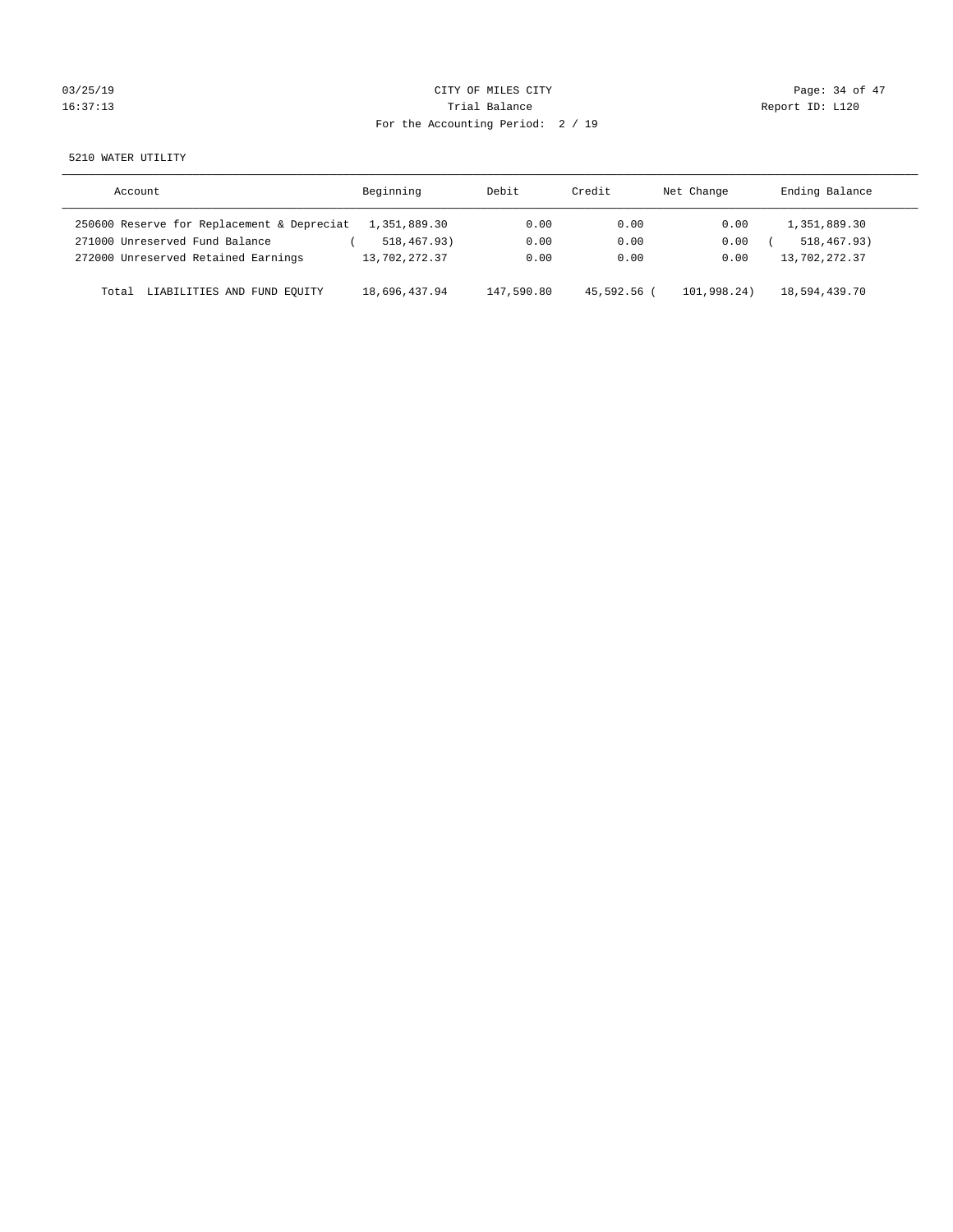# 03/25/19 Page: 35 of 47 16:37:13 Channel Balance Trial Balance Report ID: L120 For the Accounting Period: 2 / 19

5310 SEWER UTILITY

| Account                                                   | Beginning                   | Debit       | Credit       | Net Change   | Ending Balance   |
|-----------------------------------------------------------|-----------------------------|-------------|--------------|--------------|------------------|
|                                                           |                             |             |              |              |                  |
| <b>ASSETS</b>                                             |                             |             |              |              |                  |
| 101000 Cash - Operating                                   | 2,497,410.38                | 157,729.46  | 114,573.13   | 43, 156. 33  | 2,540,566.71     |
| 102240 Cash - Replacement & Depreciation                  | 195,098.39                  | 0.00        | 0.00         | 0.00         | 195,098.39       |
| 102250 Cash - System Devlopment Fees                      | 148,440.91                  | 0.00        | 0.00         | 0.00         | 148,440.91       |
| 102279 WWtr Treatment Plant-Phase II Const(               | 45,001.30)                  | 0.00        | 0.00         | 0.00         | 45,001.30)       |
| 102280 WWtr Treatment Plant-Phase I Constr                | 738,063.46                  | 0.00        | 0.00         | 0.00         | 738,063.46       |
| 102316 RevBnd/CurYearDebt-Phase 1 Haynes L                | 8,662.06                    | 8,409.58    | 0.00         | 8,409.58     | 17,071.64        |
| 102317 RevBnd/CurYearDebt-WWTP Phase II                   | 96, 438. 73)                | 16,738.54   | 0.00         | 16,738.54    | 79,700.19)       |
| 102390 REV BOND/RESERVE-Sewer Phase 1                     | 101,735.00                  | 0.00        | 0.00         | 0.00         | 101,735.00       |
| 102396 REV BOND/RESERVE-SEWER PHASE II                    | 201,275.00                  | 0.00        | 0.00         | 0.00         | 201,275.00       |
| 122000 Accounts Receivable                                | 189, 131.61                 | 165, 495.62 | 156,723.76   | 8,771.86     | 197,903.47       |
| 132000 Due From Government (Short Term)                   | 50,000.00                   | 0.00        | 0.00         | 0.00         | 50,000.00        |
| 162000 Deferred outflows-GASB68                           | 129,910.00                  | 0.00        | 0.00         | 0.00         | 129,910.00       |
| 172000 Revenues (Credit)                                  | (1, 257, 981.68)            | 86.81       | 166,555.23 ( | 166, 468.42) | (1, 424, 450.10) |
| 181000 Land                                               | 2.00                        | 0.00        | 0.00         | 0.00         | 2.00             |
| 186000 Machinery and Equipment                            | 743,665.77                  | 0.00        | 0.00         | 0.00         | 743,665.77       |
| 186100 Allowance for Depr - Machinery & Eq(               | 496,574.00)                 | 0.00        | 0.00         | 0.00         | 496,574.00)      |
| 188000 Const. Work in Progress-NE Wtr Line(               | 1.63)                       | 0.00        | 0.00         | 0.00         | 1.63)            |
| 189300 Treatment Plant                                    | 11, 315, 945.56             | 0.00        | 0.00         | 0.00         | 11, 315, 945.56  |
| 189310 Allowance for Depr - Treatment Plan( 1,536,380.00) |                             | 0.00        | 0.00         | 0.00         | (1, 536, 380.00) |
| 189400 Transmission & Distribution                        | 4,028,819.40                | 0.00        | 0.00         | 0.00         | 4,028,819.40     |
| 189410 Allowance for Depr - Trans & Distri( 1,598,105.00) |                             | 0.00        | 0.00         | 0.00         | (1,598,105.00)   |
| 199901 OPEB Deferred Outflow                              | 6,836.00                    | 0.00        | 0.00         | 0.00         | 6,836.00         |
|                                                           |                             |             |              |              |                  |
| Total ASSETS                                              | 15, 324, 513. 20            | 348,460.01  | 437,852.12 ( | 89, 392. 11) | 15, 235, 121.09  |
|                                                           | LIABILITIES AND FUND EQUITY |             |              |              |                  |
| 202000 Accounts Payable                                   | 213, 361.46                 | 42, 404.49  | 42, 404.49   | 0.00         | 213, 361.46      |
| 223801 OPEB Deferred Inflows                              | 1,618.00                    | 0.00        | 0.00         | 0.00         | 1,618.00         |
| 223899 Deferred inflows-GASB 68                           | 4,513.00                    | 0.00        | 0.00         | 0.00         | 4,513.00         |
| 231300 Bonds Pay 1979 Issue                               | 1,147,000.00                | 0.00        | 0.00         | 0.00         | 1,147,000.00     |
| 231301 WWTP #2 Bonds Pay                                  | 5,227,962.00                | 0.00        | 0.00         | 0.00         | 5,227,962.00     |
| 237000 Net Pension liability-GASB 68                      | 552,851.00                  | 0.00        | 0.00         | 0.00         | 552,851.00       |
| 238000 Other Post Employment Benefits                     | 50,515.00                   | 0.00        | 0.00         | 0.00         | 50,515.00        |
| 239000 Compensated Absences Payable                       | 65,465.00                   | 0.00        | 0.00         | 0.00         | 65,465.00        |
| 242000 Expenditures (Debit)                               | (1, 198, 720.27)            | 89, 392.11  | 0.00(        | 89, 392. 11) | 1,288,112.38)    |
| 250500 Reserve - System Dev Fees                          | 82,925.91                   | 0.00        | 0.00         | 0.00         | 82,925.91        |
| 250600 Reserve for Replacement & Depreciat                | 1,666,491.83                | 0.00        | 0.00         | 0.00         | 1,666,491.83     |
| 271000 Unreserved Fund Balance                            | 394,844.93)                 | 0.00        | 0.00         | 0.00         | 394,844.93)      |
| 272000 Unreserved Retained Earnings                       | 7,905,375.20                | 0.00        | 0.00         | 0.00         | 7,905,375.20     |
| Total LIABILITIES AND FUND EQUITY                         | 15, 324, 513. 20            | 131,796.60  | 42,404.49 (  | 89, 392. 11) | 15, 235, 121.09  |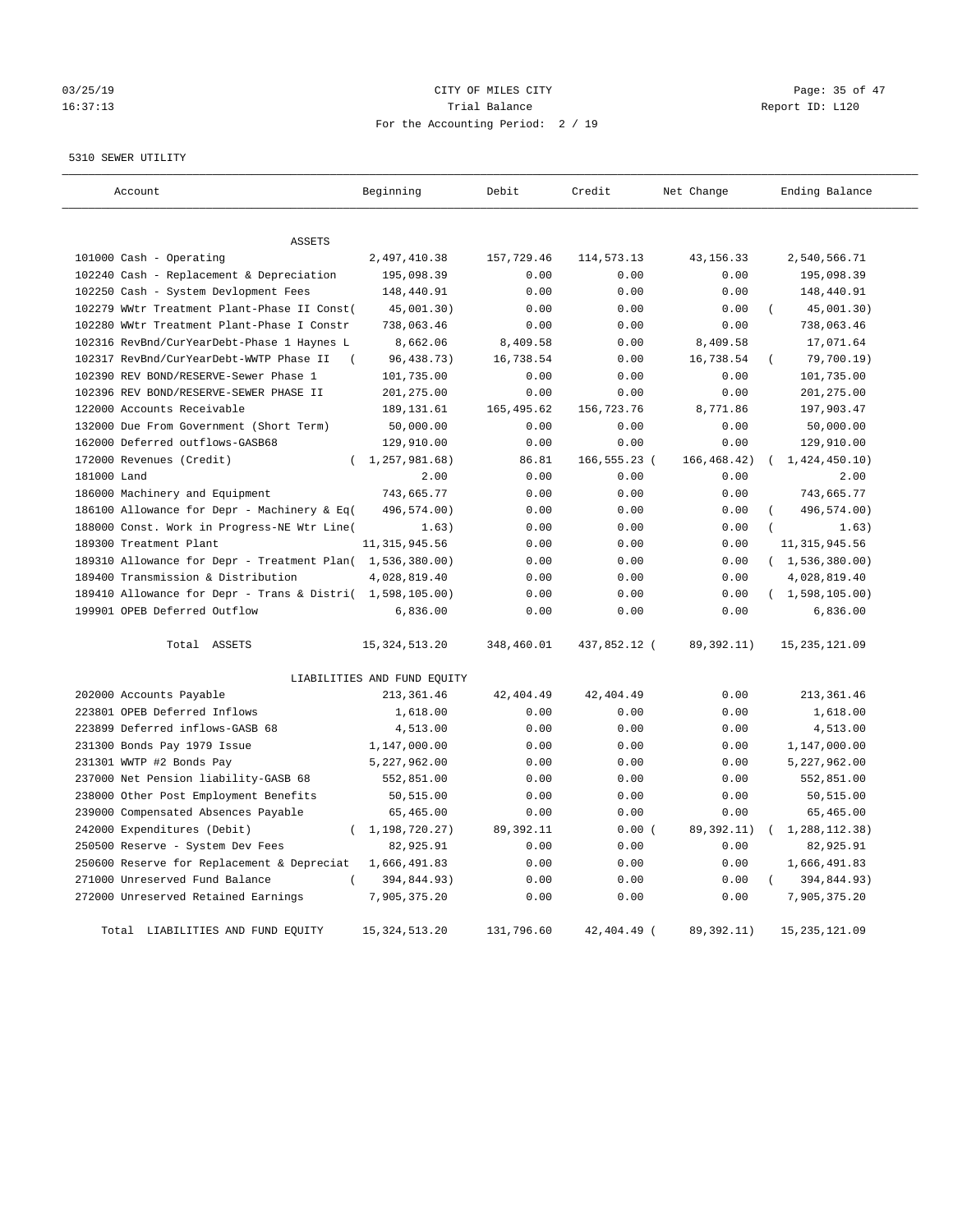# 03/25/19 Page: 36 of 47 16:37:13 Trial Balance Report ID: L120 For the Accounting Period: 2 / 19

#### 5510 AMBULANCE FUND

| Account                                                  | Beginning                   | Debit      | Credit       | Net Change  | Ending Balance            |
|----------------------------------------------------------|-----------------------------|------------|--------------|-------------|---------------------------|
| <b>ASSETS</b>                                            |                             |            |              |             |                           |
| 101000 Cash - Operating<br>$\left($                      | 271,388.37)                 | 66,364.66  | 42,053.38    | 24, 311.28  | 247,077.09)<br>$\left($   |
| 113211 Taxes Receivable - Real 2011                      | 19.68                       | 0.00       | 0.00         | 0.00        | 19.68                     |
| 113213 Tax Receivables Real-2013                         | 0.46                        | 0.00       | 0.00         | 0.00        | 0.46                      |
| 113214 Taxes Receivable- Real 2014                       | 0.97                        | 0.00       | 0.00         | 0.00        | 0.97                      |
| 113215 Tax Receivables Real-2015                         | 2.09                        | 0.00       | 0.00         | 0.00        | 2.09                      |
| 113216 Tax Receivables real-2016                         | 13.27                       | 0.00       | 0.00         | 0.00        | 13.27                     |
| 113217 Tax receivables real-2017                         | 38.76                       | 0.00       | $5.47$ (     | 5.47)       | 33.29                     |
| 113218 Tax Receivables real-2018<br>$\left($             | 5,084.70)                   | 0.00       | $30.42$ (    | 30.42)      | 5, 115.12)                |
| 115208 Taxes Receivable - Personal 2008                  | 0.01                        | 0.00       | 0.00         | 0.00        | 0.01                      |
| 115214 Taxes Receivable Personal 2014<br>$\left($        | 0.01)                       | 0.00       | 0.00         | 0.00        | 0.01)                     |
| 115215 Taxes Receivable Personal-2015<br>$\left($        | 0.01)                       | 0.00       | 0.00         | 0.00        | 0.01)                     |
| 115216 Tax receivable personal-2016                      | 0.02                        | 0.00       | 0.00         | 0.00        | 0.02                      |
| 115217 Tax receivable personal-2017                      | 0.31                        | 0.00       | 0.00         | 0.00        | 0.31                      |
| 115218 Tax Receivable Personal-2018                      | 4.56                        | 0.00       | $1.02$ (     | 1.02)       | 3.54                      |
| 122000 Accounts Receivable                               | 374,518.86                  | 33,163.00  | 94,774.43 (  | 61, 611.43) | 312,907.43                |
| 122100 Acct Receivable<br>$\left($                       | 182,386.20)                 | 0.00       | 0.00         | 0.00        | 182,386.20)<br>$\left($   |
| 162000 Deferred outflows-GASB68                          | 46,329.00                   | 0.00       | 0.00         | 0.00        | 46,329.00                 |
| 172000 Revenues (Credit)<br>$\overline{(\ }$             | 880,138.92)                 | 732.23     | 33,686.82 (  | 32,954.59)  | 913,093.51)               |
| 186000 Machinery and Equipment                           | 536,326.11                  | 0.00       | 0.00         | 0.00        | 536,326.11                |
| 186100 Allowance for Depr - Machinery & Eq(              | 281,708.00)                 | 0.00       | 0.00         | 0.00        | 281,708.00)               |
| 199901 OPEB Deferred Outflow                             | 3,798.00                    | 0.00       | 0.00         | 0.00        | 3,798.00                  |
| Total ASSETS<br>$\left($                                 | 659,654.11)                 | 100,259.89 | 170,551.54 ( | 70, 291.65) | 729,945.76)<br>$\sqrt{2}$ |
|                                                          | LIABILITIES AND FUND EQUITY |            |              |             |                           |
| 202000 Accounts Payable                                  | 0.00                        | 4,341.09   | 4,341.09     | 0.00        | 0.00                      |
| 223100 Deferred Revenue - Real Prop Taxes (              | 5, 209.19)                  | 35.89      | 0.00(        | 35.89)      | 5, 245.08)                |
| 223200 Deferred Revenue - Pers Prop Taxes (              | 17.86)                      | 1.02       | 0.00(        | 1.02)       | 18.88)                    |
| 223898 OPEB Deferred Inflow                              | 899.00                      | 0.00       | 0.00         | 0.00        | 899.00                    |
| 223899 Deferred inflows-GASB 68                          | 9,402.00                    | 0.00       | 0.00         | 0.00        | 9,402.00                  |
| 235000 CONTRACTS/NOTES/LOANS PAYABLE<br>$\overline{(\ }$ | 0.01)                       | 0.00       | 0.00         | 0.00        | 0.01)<br>$\overline{(\ }$ |
| 237000 Net Pension liability-GASB 68                     | 132,750.00                  | 0.00       | 0.00         | 0.00        | 132,750.00                |
| 238000 Other Post Employment Benefits                    | 28,064.00                   | 0.00       | 0.00         | 0.00        | 28,064.00                 |
| 239000 Compensated Absences Payable                      | 33,890.00                   | 0.00       | 0.00         | 0.00        | 33,890.00                 |
| 242000 Expenditures (Debit)<br>$\left($                  | 815,947.65)                 | 70,317.74  | 63.00(       | 70,254.74)  | 886,202.39)               |
| 271000 Unreserved Fund Balance                           | 139,528.00)                 | 0.00       | 0.00         | 0.00        | 139,528.00)               |
| 272000 Unreserved Retained Earnings                      | 96,043.60                   | 0.00       | 0.00         | 0.00        | 96,043.60                 |
| Total LIABILITIES AND FUND EQUITY                        | 659,654.11)                 | 74.695.74  | 4,404.09 (   | 70, 291.65) | 729,945.76)               |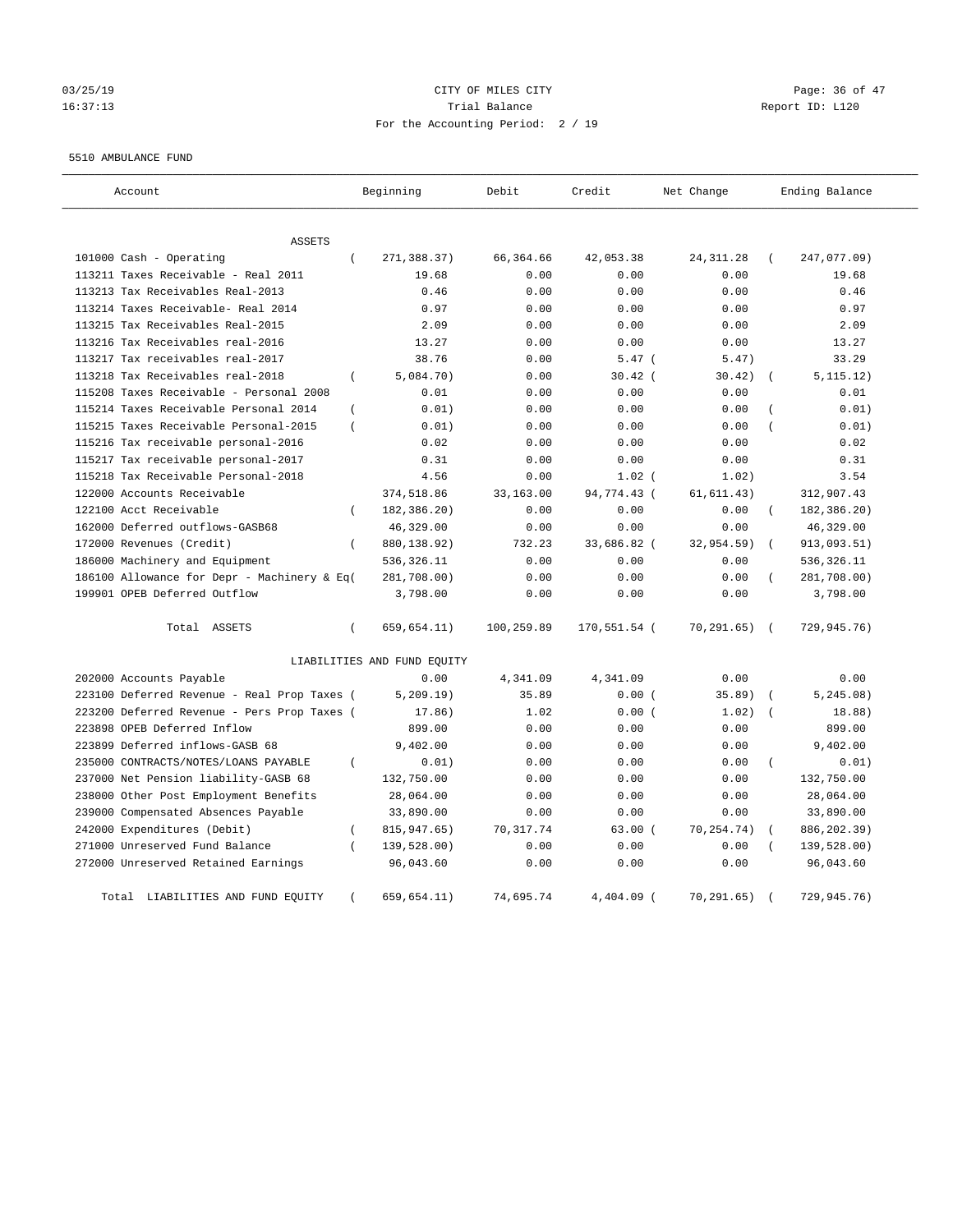# 03/25/19 Page: 37 of 47 16:37:13 Trial Balance Report ID: L120 For the Accounting Period: 2 / 19

#### 5610 AIRPORT OPERATING

| Account                                      | Beginning                   | Debit      | Credit       | Net Change  | Ending Balance        |
|----------------------------------------------|-----------------------------|------------|--------------|-------------|-----------------------|
| ASSETS                                       |                             |            |              |             |                       |
| 101000 Cash - Operating                      | 70,887.87                   | 88,624.53  | 24,638.08    | 63,986.45   | 134,874.32            |
| 102117 Airport Improvement                   | 89,420.57                   | 0.00       | 0.00         | 0.00        | 89,420.57             |
| 102230 Cash - Surplus/Credit Card Acct       | 0.00                        | 5,030.40   | 5,030.40     | 0.00        | 0.00                  |
| 103000 Petty Cash                            | 100.00                      | 0.00       | 0.00         | 0.00        | 100.00                |
| 113211 Taxes Receivable - Real 2011          | 11.57                       | 0.00       | 0.00         | 0.00        | 11.57                 |
| 113213 Tax Receivables Real-2013             | 0.65                        | 0.00       | 0.00         | 0.00        | 0.65                  |
| 113214 Taxes Receivable- Real 2014           | 1.48                        | 0.00       | 0.00         | 0.00        | 1.48                  |
| 113215 Tax Receivables Real-2015             | 3.17                        | 0.00       | 0.00         | 0.00        | 3.17                  |
| 113216 Tax Receivables real-2016             | 19.87                       | 0.00       | 0.00         | 0.00        | 19.87                 |
| 113217 Tax receivables real-2017             | 58.12                       | 0.00       | $8.21$ (     | 8.21)       | 49.91                 |
| 113218 Tax Receivables real-2018<br>$\left($ | 7,627.59)                   | 0.00       | 45.63(       | 45.63)      | 7,673.22)             |
| 115208 Taxes Receivable - Personal 2008      | 0.02                        | 0.00       | 0.00         | 0.00        | 0.02                  |
| 115215 Taxes Receivable Personal-2015        | 0.01                        | 0.00       | 0.00         | 0.00        | 0.01                  |
| 115216 Tax receivable personal-2016          | 0.06                        | 0.00       | 0.00         | 0.00        | 0.06                  |
| 115217 Tax receivable personal-2017          | 0.49                        | 0.00       | 0.00         | 0.00        | 0.49                  |
| 115218 Tax Receivable Personal-2018          | 6.84                        | 0.00       | $1.54$ (     | 1.54)       | 5.30                  |
| 122000 Accounts Receivable                   | 16,799.25                   | 0.00       | 16,799.25 (  | 16, 799.25) | 0.00                  |
| 141000 Prepaid Expense                       | 4,875.00                    | 0.00       | 0.00         | 0.00        | 4,875.00              |
| 162000 Deferred outflows-GASB68              | 37,393.00                   | 0.00       | 0.00         | 0.00        | 37,393.00             |
| 172000 Revenues (Credit)<br>$\left($         | 393,724.62)                 | 400.00     | 71,325.28 (  | 70,925.28)  | 464,649.90)           |
| 181000 Land                                  | 19,983.00                   | 0.00       | 0.00         | 0.00        | 19,983.00             |
| 182000 Buildings                             | 677,537.00                  | 0.00       | 0.00         | 0.00        | 677,537.00            |
| 182100 Allowance for Depr - Buildings (Cre(  | 379, 313.00)                | 0.00       | 0.00         | 0.00        | 379, 313.00)          |
| 184000 Improvements Other Than Buildings     | 13,017,833.11               | 0.00       | 0.00         | 0.00        | 13,017,833.11         |
| 184100 Allowance for Depr - Imp Other Than(  | 3,106,030.00)               | 0.00       | 0.00         | 0.00        | (3, 106, 030.00)      |
| 186000 Machinery and Equipment               | 933,402.58                  | 0.00       | 0.00         | 0.00        | 933,402.58            |
| 186100 Allowance for Depr - Machinery & Eq(  | 467, 311.00)                | 0.00       | 0.00         | 0.00        | 467, 311.00)          |
| 199901 OPEB Deferred Outflow                 | 1,519.00                    | 0.00       | 0.00         | 0.00        | 1,519.00              |
| Total ASSETS                                 | 10,515,846.45               | 94,054.93  | 117,848.39 ( | 23,793.46)  | 10,492,052.99         |
|                                              | LIABILITIES AND FUND EQUITY |            |              |             |                       |
| 202000 Accounts Payable                      | 0.00                        | 12,570.21  | 12,570.21    | 0.00        | 0.00                  |
| 223100 Deferred Revenue - Real Prop Taxes (  | 7,814.32)                   | 53.84      | 0.00(        | 53.84)      | 7,868.16)<br>$\left($ |
| 223200 Deferred Revenue - Pers Prop Taxes (  | 26.77)                      | 1.54       | 0.00(        | 1.54)       | 28.31)                |
| 223801 OPEB Deferred Inflows                 | 359.00                      | 0.00       | 0.00         | 0.00        | 359.00                |
| 223899 Deferred inflows-GASB 68              | 1,299.00                    | 0.00       | 0.00         | 0.00        | 1,299.00              |
| 235160 LTrm Pay/MT Aeronautics (2)           | 118,671.00                  | 0.00       | 0.00         | 0.00        | 118,671.00            |
| 237000 Net Pension liability-GASB 68         | 159,131.00                  | 0.00       | 0.00         | 0.00        | 159,131.00            |
| 238000 Other Post Employment Benefits        | 11,225.00                   | 0.00       | 0.00         | 0.00        | 11,225.00             |
| 239000 Compensated Absences Payable          | 14,188.00                   | 0.00       | 0.00         | 0.00        | 14,188.00             |
| 242000 Expenditures (Debit)<br>$\left($      | 415, 545. 54)               | 24,638.08  | 900.00 (     | 23,738.08)  | 439, 283.62)          |
| 250600 Reserve for Replacement & Depreciat   | 18,913.67                   | 0.00       | 0.00         | 0.00        | 18,913.67             |
| 271000 Unreserved Fund Balance<br>$\left($   | 90,992.00)                  | 0.00       | 0.00         | 0.00        | 90,992.00)            |
| 272000 Unreserved Retained Earnings          | 10,706,438.41               | 0.00       | 0.00         | 0.00        | 10,706,438.41         |
| Total LIABILITIES AND FUND EQUITY            | 10,515,846.45               | 37, 263.67 | 13,470.21 (  | 23,793.46)  | 10,492,052.99         |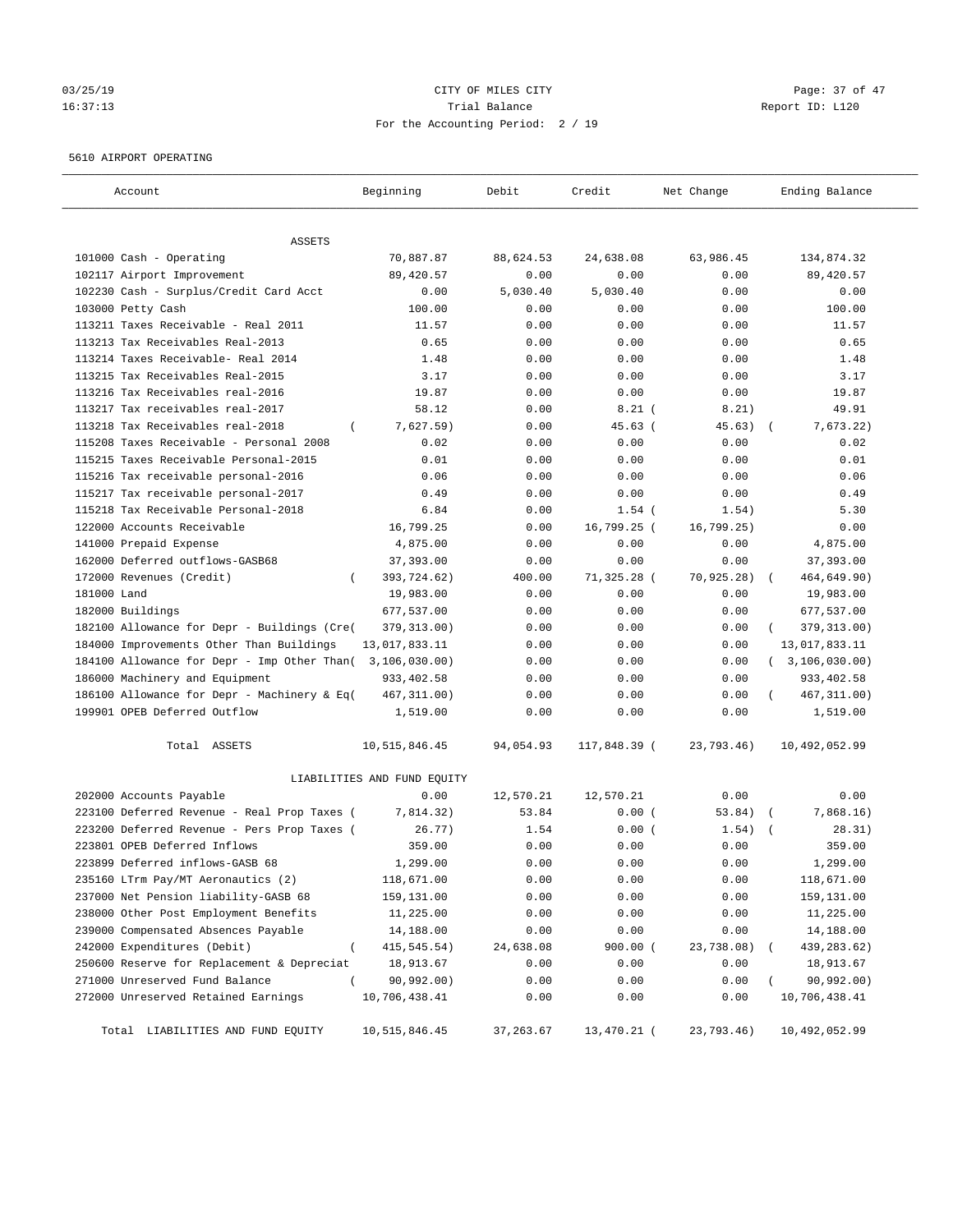## 03/25/19 Page: 38 of 47 16:37:13 Channel Balance Trial Balance Report ID: L120 For the Accounting Period: 2 / 19

#### 6040 PUBLIC WORKS

| Account                              | Beginning                   | Debit     | Credit         | Net Change     | Ending Balance |  |
|--------------------------------------|-----------------------------|-----------|----------------|----------------|----------------|--|
| <b>ASSETS</b>                        |                             |           |                |                |                |  |
| 101000 Cash - Operating              | 974.93)                     | 4,000.00  | 16,208.13 (    | $12, 208.13$ ( | 13, 183.06)    |  |
| 172000 Revenues (Credit)             | 92,674.55)                  | 0.00      | $4,000.00$ (   | $4,000.00)$ (  | 96,674.55)     |  |
| Total ASSETS                         | 93,649.48)                  | 4,000.00  | $20, 208.13$ ( | $16, 208.13$ ( | 109,857.61)    |  |
|                                      | LIABILITIES AND FUND EQUITY |           |                |                |                |  |
| 202000 Accounts Payable              | 0.00                        | 1,739.03  | 1,739.03       | 0.00           | 0.00           |  |
| 239000 Compensated Absences Payable  | 11,990.00                   | 0.00      | 0.00           | 0.00           | 11,990.00      |  |
| 242000 Expenditures (Debit)          | 98,917.50)                  | 16,208.13 | 0.00(          | 16, 208.13)    | 115, 125.63)   |  |
| 271000 Unreserved Fund Balance       | 103,457.43)                 | 0.00      | 0.00           | 0.00           | 103, 457.43)   |  |
| 272000 Unreserved Retained Earnings  | 96,735.45                   | 0.00      | 0.00           | 0.00           | 96,735.45      |  |
| LIABILITIES AND FUND EQUITY<br>Total | 93,649.48)                  | 17,947.16 | 1,739.03 (     | 16, 208.13)    | 109,857.61)    |  |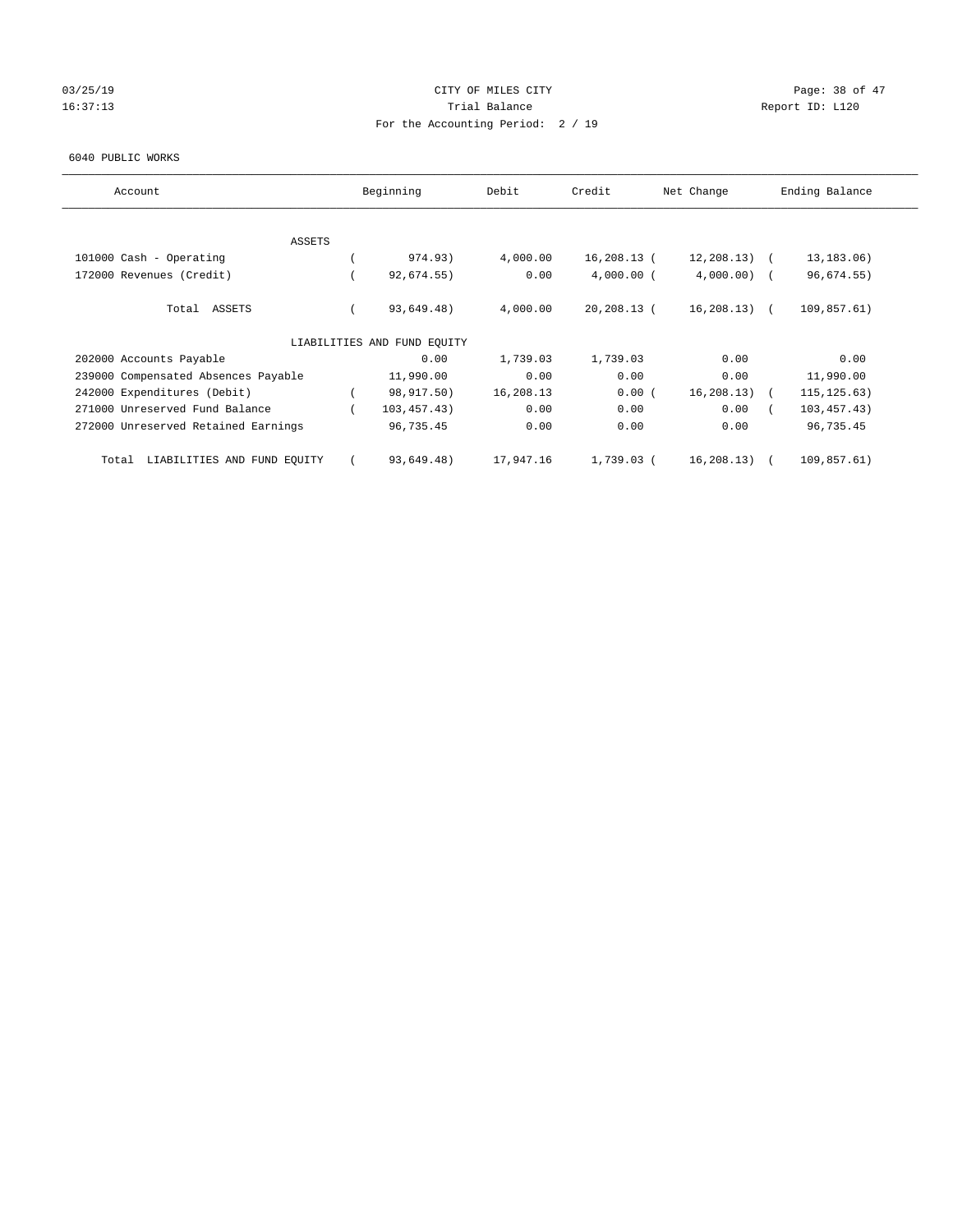## 03/25/19 Page: 39 of 47 16:37:13 **Trial Balance Trial Balance Report ID:** L120 For the Accounting Period: 2 / 19

### 7370 TBID

| Account                              | Beginning                   | Debit    | Credit   | Net Change | Ending Balance |
|--------------------------------------|-----------------------------|----------|----------|------------|----------------|
|                                      |                             |          |          |            |                |
|                                      | ASSETS                      |          |          |            |                |
| 101000 Cash - Operating              | 0.00                        | 1,016.00 | 1,016.00 | 0.00       | 0.00           |
| Total ASSETS                         | 0.00                        | 1,016.00 | 1,016.00 | 0.00       | 0.00           |
|                                      | LIABILITIES AND FUND EQUITY |          |          |            |                |
| 202000 Accounts Payable              | 0.00                        | 1,016.00 | 1,016.00 | 0.00       | 0.00           |
| 212500 Due to Others                 | 0.00                        | 1,016.00 | 1,016.00 | 0.00       | 0.00           |
| LIABILITIES AND FUND EQUITY<br>Total | 0.00                        | 2,032.00 | 2,032.00 | 0.00       | 0.00           |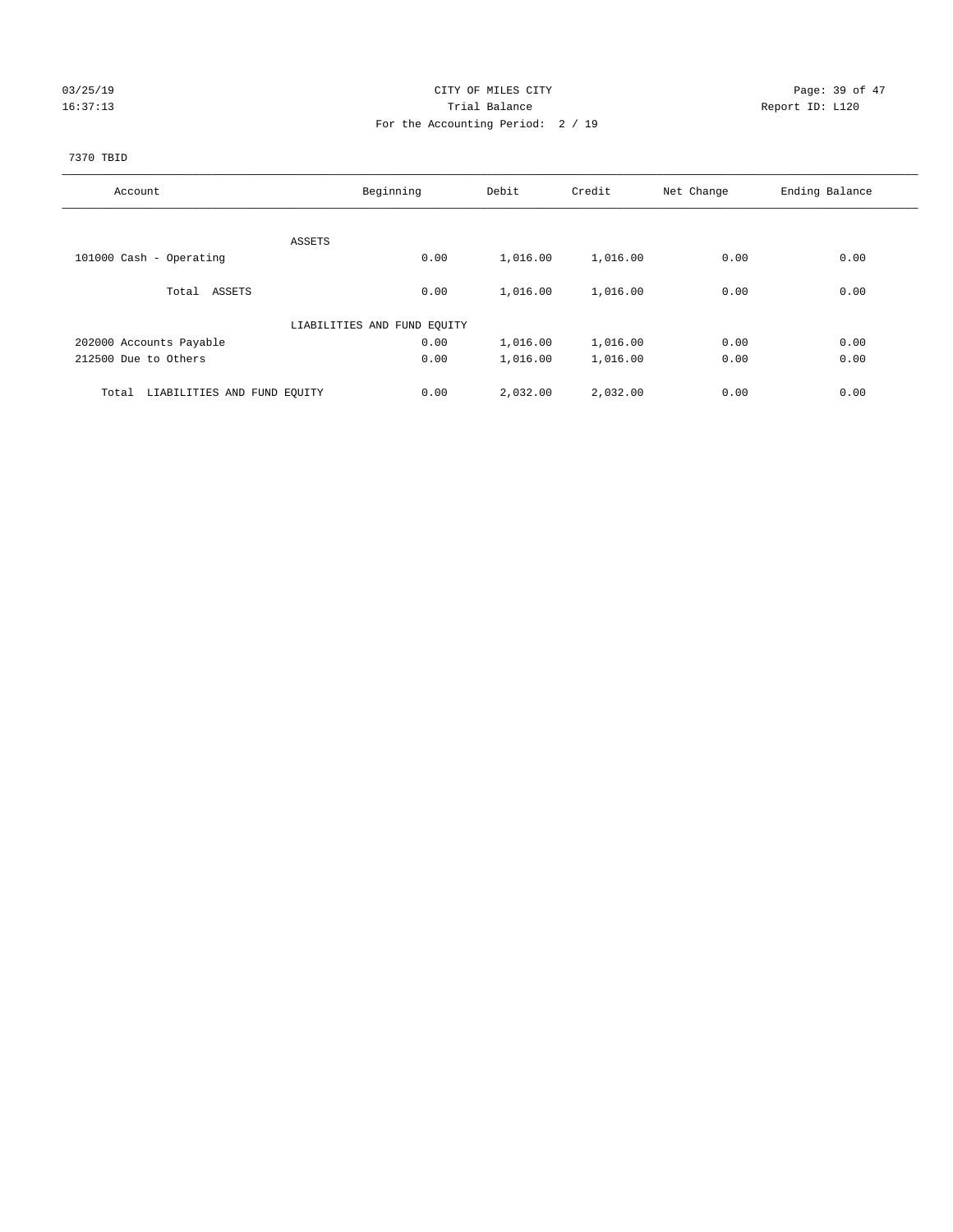# 03/25/19 Page: 40 of 47 16:37:13 Trial Balance Report ID: L120 For the Accounting Period: 2 / 19

7467 Law Enforcement Academy Surcharge

| Account                                   | Beginning                   | Debit  | Credit | Net Change | Ending Balance |
|-------------------------------------------|-----------------------------|--------|--------|------------|----------------|
| <b>ASSETS</b>                             |                             |        |        |            |                |
| 101000 Cash - Operating                   | 415.38                      | 494.50 | 0.00   | 494.50     | 909.88         |
|                                           |                             |        |        |            |                |
| Total ASSETS                              | 415.38                      | 494.50 | 0.00   | 494.50     | 909.88         |
|                                           | LIABILITIES AND FUND EQUITY |        |        |            |                |
| 212200 Due to Federal, Soc Sec & Medicare | 415.38                      | 0.00   | 494.50 | 494.50     | 909.88         |
| LIABILITIES AND FUND EQUITY<br>Total      | 415.38                      | 0.00   | 494.50 | 494.50     | 909.88         |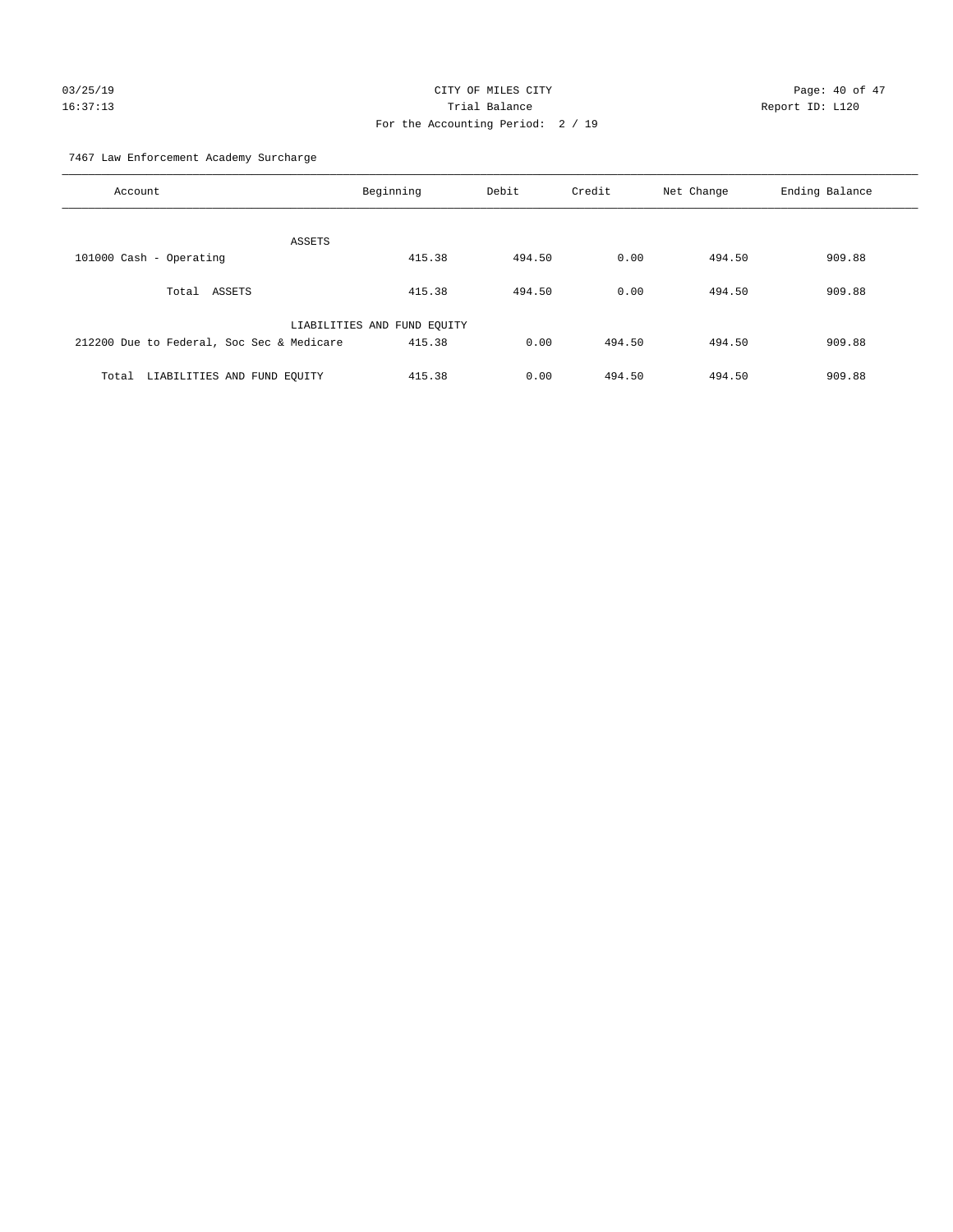#### 7471 CIVIL LEGAL ASSIST/VICTIM DOM VIOLENCE PROG

| Account                              | Beginning                   | Debit  | Credit | Net Change | Ending Balance |
|--------------------------------------|-----------------------------|--------|--------|------------|----------------|
| <b>ASSETS</b>                        |                             |        |        |            |                |
| 101000 Cash - Operating              | 772.00                      | 714.24 | 0.00   | 714.24     | 1,486.24       |
| ASSETS<br>Total                      | 772.00                      | 714.24 | 0.00   | 714.24     | 1,486.24       |
|                                      | LIABILITIES AND FUND EQUITY |        |        |            |                |
| 212500 Due to Others                 | 772.00                      | 0.00   | 714.24 | 714.24     | 1,486.24       |
| LIABILITIES AND FUND EOUITY<br>Total | 772.00                      | 0.00   | 714.24 | 714.24     | 1,486.24       |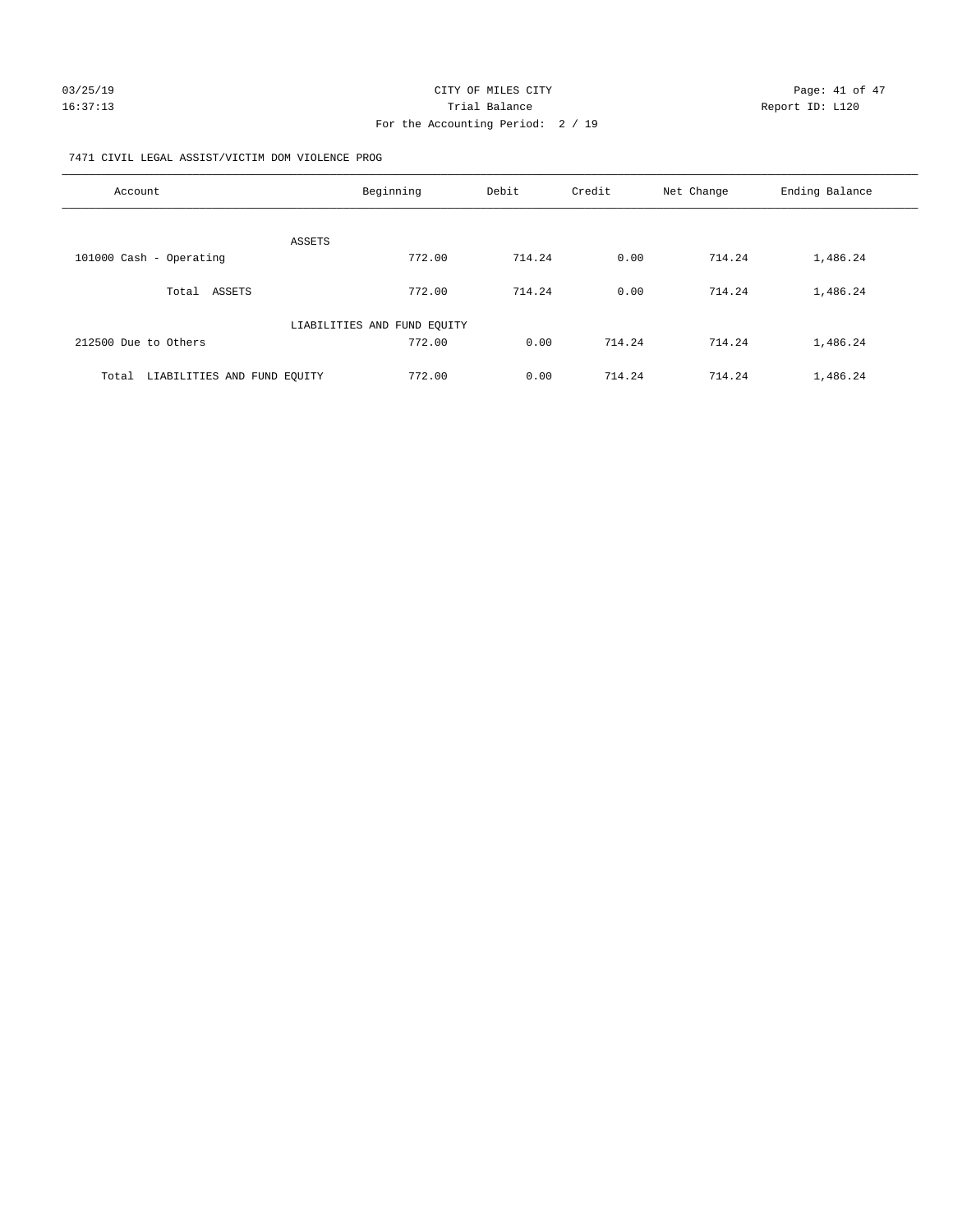# 03/25/19 Page: 42 of 47 16:37:13 Channel Balance Trial Balance Report ID: L120 For the Accounting Period: 2 / 19

#### 7910 PAYROLL FUND

| Account                                   | Beginning                   | Debit       | Credit      | Net Change     | Ending Balance |
|-------------------------------------------|-----------------------------|-------------|-------------|----------------|----------------|
|                                           |                             |             |             |                |                |
| ASSETS                                    |                             |             |             |                |                |
| 101000 Cash - Operating                   | 98,238.45                   | 512, 119.32 | 494,035.45  | 18,083.87      | 116,322.32     |
| Total ASSETS                              | 98,238.45                   | 512, 119.32 | 494,035.45  | 18,083.87      | 116,322.32     |
|                                           | LIABILITIES AND FUND EQUITY |             |             |                |                |
| 201000 Warrants Payable                   | 80,677.39                   | 85,018.56   | 85,792.95   | 774.39         | 81, 451.78     |
| 212200 Due to Federal, Soc Sec & Medicare | 0.00                        | 66,420.52   | 66,420.52   | 0.00           | 0.00           |
| 212202 Due to State Unemployment          | 1,373.04                    | 0.00        | 1,298.55    | 1,298.55       | 2,671.59       |
| 212203 Due to Worker's Compensation       | 17,059.01                   | 0.00        | 16,156.81   | 16,156.81      | 33, 215.82     |
| 212204 Due to State Income Tax            | 0.00                        | 16,265.00   | 16,265.00   | 0.00           | 0.00           |
| 212205 Due to MPORS-GABA                  | 0.00                        | 13,596.23   | 13,596.23   | 0.00           | 0.00           |
| 212207 Due to AFLAC, AFLAC PRETAX         | 0.00                        | 453.34      | 453.34      | 0.00           | 0.00           |
| 212208 Due to Health Ins, Dental, Vision  | 543.86)                     | 68, 115.95  | 68,370.17   | 254.22         | 289.64)        |
| 212209 Due to PERS Retirement             | 0.00                        | 36, 163. 72 | 36,163.84   | 0.12           | 0.12           |
| 212210 Due to FURS-GABA Retirement        | 327.13)                     | 16,727.65   | 16,327.43 ( | $400.22$ ) $($ | 727.35)        |
| Total LIABILITIES AND FUND EQUITY         | 98,238.45                   | 302,760.97  | 320,844.84  | 18,083.87      | 116,322.32     |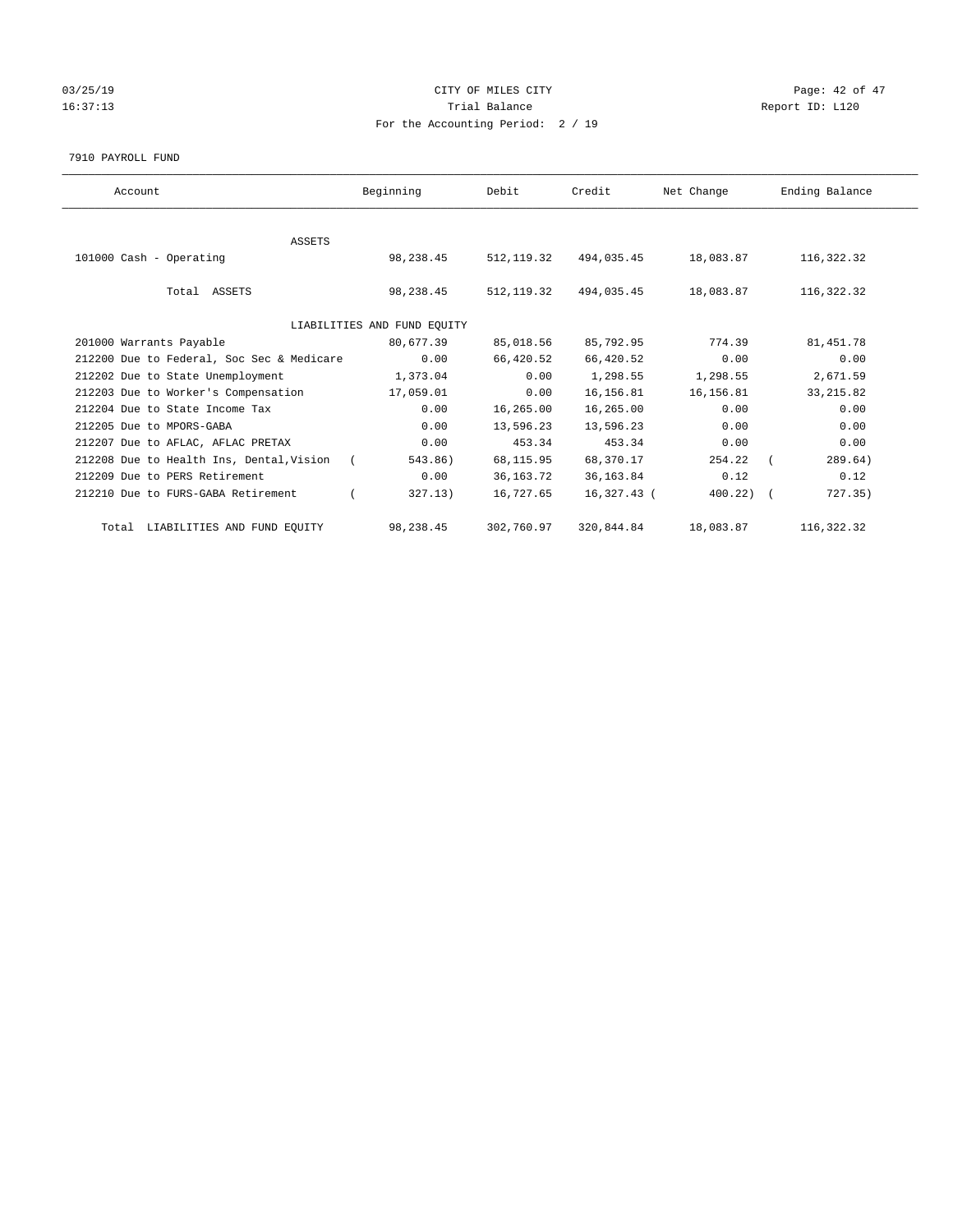| 03/25/19 |  |
|----------|--|
| 16:37:13 |  |

# CITY OF MILES CITY CONTROL CONTROL CITY CONTROL Page: 43 of 47 Partial Balance and Communications of the Report ID: L120 For the Accounting Period: 2 / 19

#### 7930 CLAIMS FUND

| Account                              | Beginning                   | Debit        | Credit         | Net Change | Ending Balance |
|--------------------------------------|-----------------------------|--------------|----------------|------------|----------------|
|                                      |                             |              |                |            |                |
| <b>ASSETS</b>                        |                             |              |                |            |                |
| 101000 Cash - Operating              | 266,771.05                  | 310,723.44   | 380,373.35 (   | 69,649.91) | 197, 121. 14   |
|                                      |                             |              |                |            |                |
| ASSETS<br>Total                      | 266,771.05                  | 310,723.44   | 380, 373, 35 ( | 69,649.91) | 197, 121. 14   |
|                                      |                             |              |                |            |                |
|                                      | LIABILITIES AND FUND EQUITY |              |                |            |                |
| 201000 Warrants Payable              | 266,771.05                  | 380, 373. 35 | 310,723.44 (   | 69,649.91) | 197, 121. 14   |
|                                      |                             |              |                |            |                |
|                                      |                             |              |                |            |                |
| LIABILITIES AND FUND EQUITY<br>Total | 266,771.05                  | 380, 373, 35 | 310,723.44 (   | 69,649.91) | 197, 121. 14   |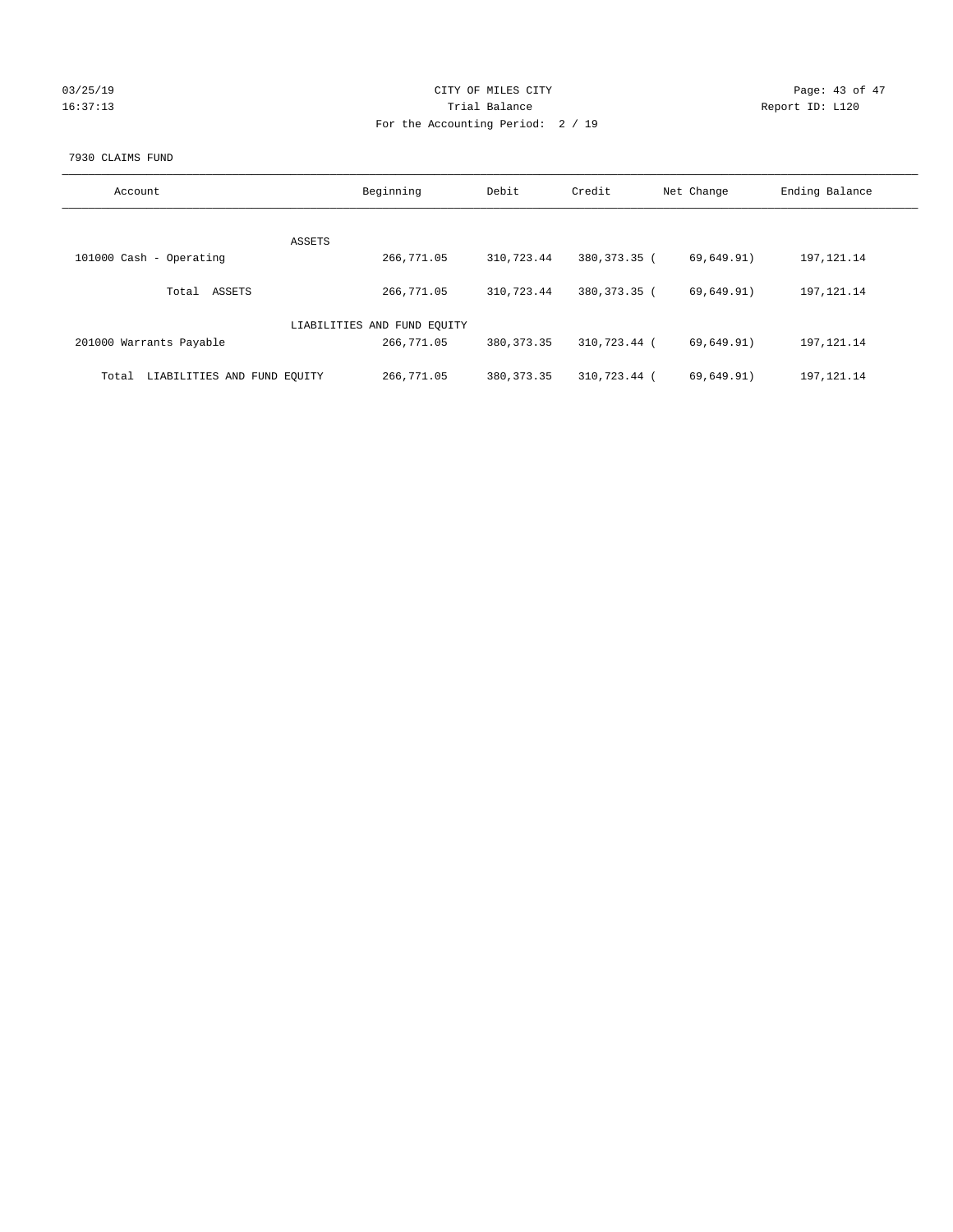# 03/25/19 Page: 44 of 47 16:37:13 Trial Balance Report ID: L120 For the Accounting Period: 2 / 19

7980 CUSTER CO WATER & SEWER DISTRICT

| Account                                 | Beginning                   | Debit     | Credit    | Net Change | Ending Balance |
|-----------------------------------------|-----------------------------|-----------|-----------|------------|----------------|
|                                         |                             |           |           |            |                |
|                                         |                             |           |           |            |                |
| ASSETS                                  |                             |           |           |            |                |
| 101000 Cash - Operating                 | 0.00                        | 13,502.70 | 13,502.70 | 0.00       | 0.00           |
| 122000 Accounts Receivable              | 15,700.74                   | 14,236.70 | 13,502.70 | 734.00     | 16,434.74      |
|                                         |                             |           |           |            |                |
| Total ASSETS                            | 15,700.74                   | 27,739.40 | 27,005.40 | 734.00     | 16,434.74      |
|                                         | LIABILITIES AND FUND EQUITY |           |           |            |                |
|                                         |                             |           |           |            |                |
| 202000 Accounts Payable                 | 0.00                        | 13,502.70 | 13,502.70 | 0.00       | 0.00           |
| 211020 Due to Custer Water & Sewer Dist | 15,700.74                   | 13,502.70 | 14,236.70 | 734.00     | 16,434.74      |
| LIABILITIES AND FUND EQUITY<br>Total    | 15,700.74                   | 27,005.40 | 27,739.40 | 734.00     | 16,434.74      |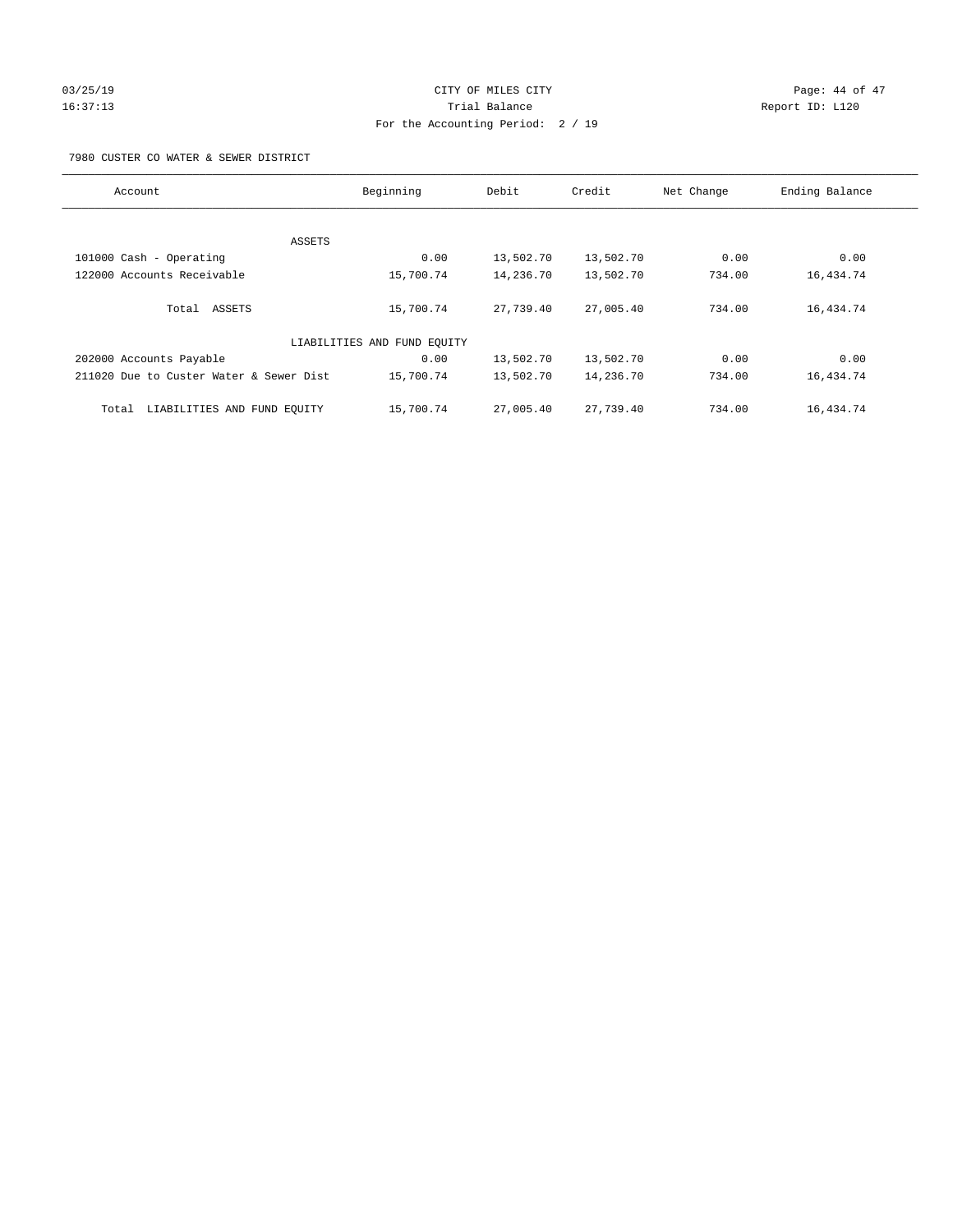# $CITY$  OF MILES  $CITY$  and  $P45$  of  $47$ 16:37:13 Trial Balance Report ID: L120 For the Accounting Period: 2 / 19

7981 Interest Clearing

| Account                              | Beginning                   | Debit     | Credit    | Net Change | Ending Balance |
|--------------------------------------|-----------------------------|-----------|-----------|------------|----------------|
|                                      | ASSETS                      |           |           |            |                |
| 101000 Cash - Operating              | 72,636.59                   | 24,619.10 | 0.00      | 24,619.10  | 97,255.69      |
| Total ASSETS                         | 72,636.59                   | 24,619.10 | 0.00      | 24,619.10  | 97,255.69      |
|                                      | LIABILITIES AND FUND EQUITY |           |           |            |                |
| 212500 Due to Others                 | 72,636.59                   | 0.00      | 24,619.10 | 24,619.10  | 97,255.69      |
| LIABILITIES AND FUND EQUITY<br>Total | 72,636.59                   | 0.00      | 24,619.10 | 24,619.10  | 97,255.69      |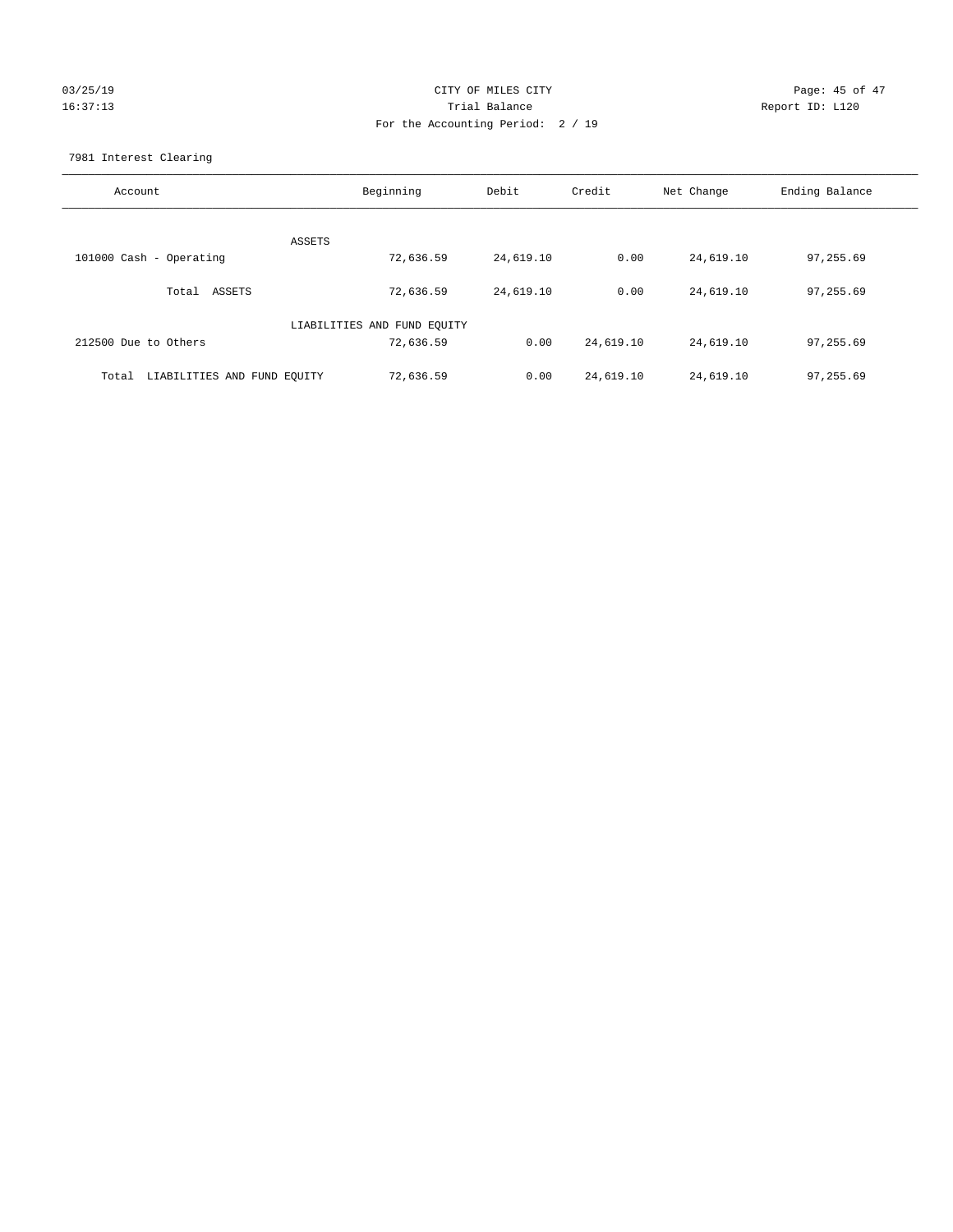# 03/25/19 Page: 46 of 47 16:37:13 Channel Balance Trial Balance Report ID: L120 For the Accounting Period: 2 / 19

### 9000 GENERAL FIXED ASSETS GROUP OF ACCOUNTS FUND

| Account                                                    | Beginning                   | Debit | Credit | Net Change | Ending Balance  |
|------------------------------------------------------------|-----------------------------|-------|--------|------------|-----------------|
| ASSETS                                                     |                             |       |        |            |                 |
| 181000 Land                                                | 526,599.00                  | 0.00  | 0.00   | 0.00       | 526,599.00      |
| 182000 Buildings                                           | 1,986,836.00                | 0.00  | 0.00   | 0.00       | 1,986,836.00    |
| 182100 Allowance for Depr - Buildings (Cre(                | 684,991.00)                 | 0.00  | 0.00   | 0.00       | 684,991.00)     |
| 186000 Machinery and Equipment                             | 3,038,732.00                | 0.00  | 0.00   | 0.00       | 3,038,732.00    |
| 186100 Allowance for Depr - Machinery & Eq(                | 1,463,750.00)               | 0.00  | 0.00   | 0.00       | 1,463,750.00)   |
| 187000 Infrastructure                                      | 33,670,108.00               | 0.00  | 0.00   | 0.00       | 33,670,108.00   |
| 187100 Allowance For Depreciation - Infras( 16,321,771.00) |                             | 0.00  | 0.00   | 0.00       | 16,321,771.00)  |
| Total ASSETS                                               | 20,751,763.00               | 0.00  | 0.00   | 0.00       | 20, 751, 763.00 |
|                                                            | LIABILITIES AND FUND EQUITY |       |        |            |                 |
| 280000 INVESTMENT IN GENERAL FIXED ASSETS                  | 20,751,763.00               | 0.00  | 0.00   | 0.00       | 20, 751, 763.00 |
| LIABILITIES AND FUND EQUITY<br>Total                       | 20, 751, 763.00             | 0.00  | 0.00   | 0.00       | 20, 751, 763.00 |